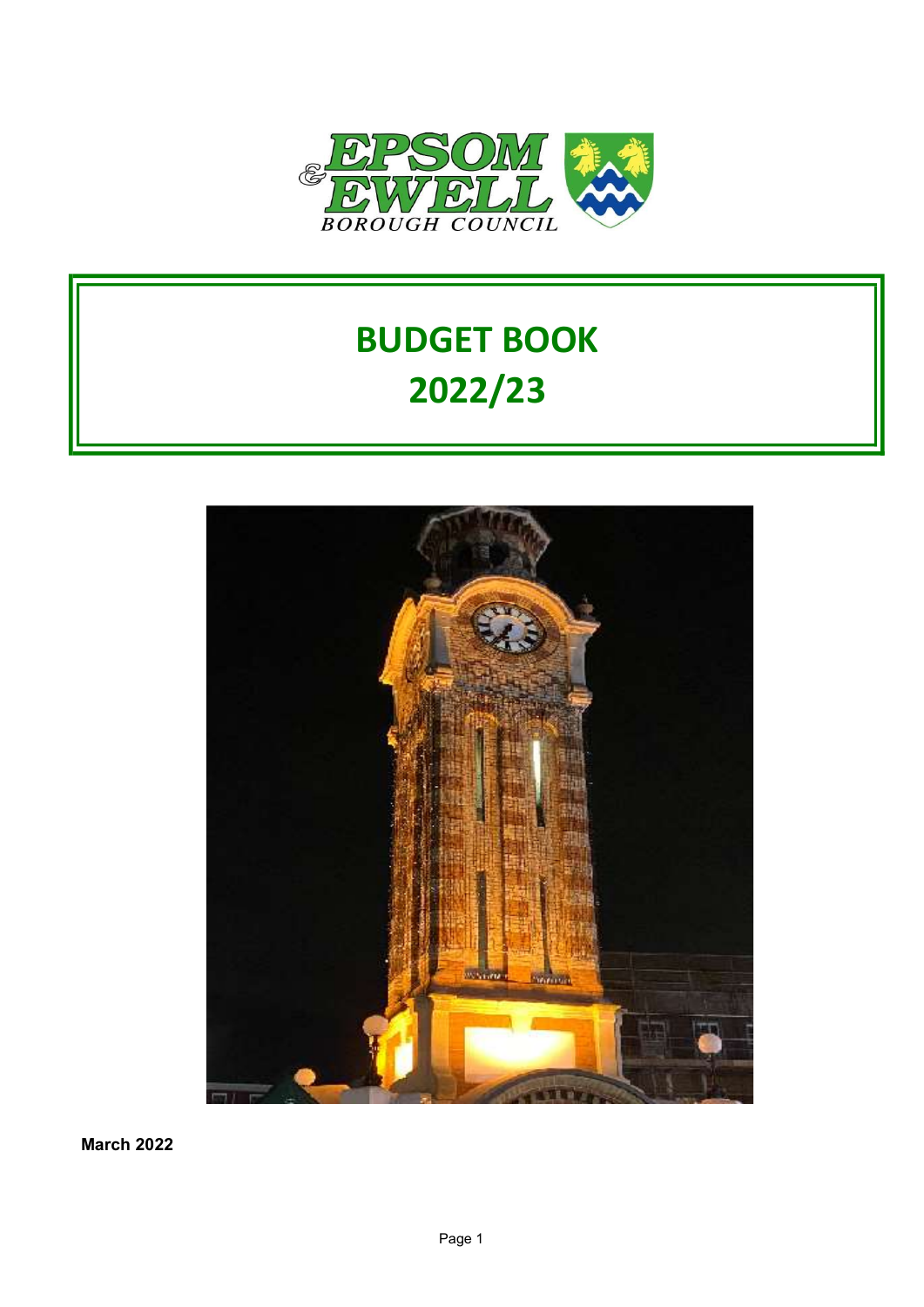#### **CONTENTS**

| <b>General Fund Summary</b>                         |    |
|-----------------------------------------------------|----|
| <b>Strategy &amp; Resources Committee</b>           | 4  |
| <b>Environment &amp; Safe Communities Committee</b> | 31 |
| <b>Community &amp; Wellbeing Committee</b>          | 48 |
| <b>Licensing &amp; Planning Policy</b>              | 69 |
| <b>Capital Programme</b>                            | 73 |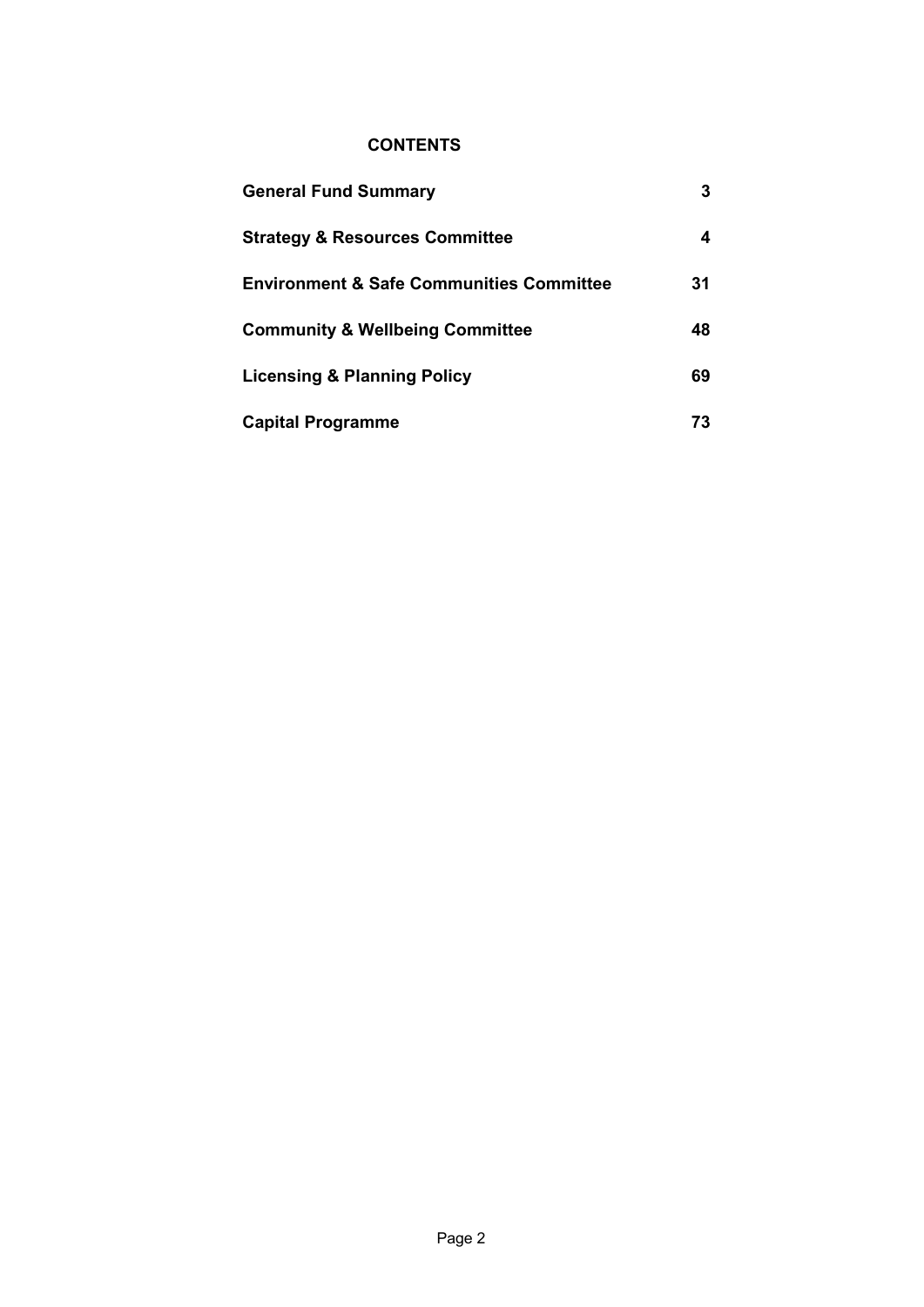### GENERAL FUND SUMMARY

| <b>BUDGET SUMMARY</b>                                   | 2020/21       | 2021/22         | 2021/22         | 2022/23         |
|---------------------------------------------------------|---------------|-----------------|-----------------|-----------------|
|                                                         | <b>Actual</b> | Original        | Probable        | <b>Estimate</b> |
|                                                         |               | <b>Estimate</b> | Out-turn        |                 |
|                                                         | £'000         | £'000           | £'000           | £'000           |
| <b>STRATEGY &amp; RESOURCES COMMITTEE</b>               | (465)         | 2,379           | 2,028           | 2,319           |
| <b>ENVIRONMENT &amp; SAFE COMMUNITIES COMMITTEE</b>     | 6,362         | 3,873           | 5,248           | 3,723           |
| <b>COMMUNITY &amp; WELLBEING COMMITTEE</b>              | 5,537         | 4,485           | 5,866           | 4,617           |
| LICENSING & PLANNING POLICY COMMITTEE                   | 599           | 544             | 807             | 636             |
| <b>CAPITAL CHARGES</b>                                  | (2, 247)      | (2,669)         | (2,669)         | (2,669)         |
| <b>TOTAL NET REQUIREMENT</b>                            | 9,786         | 8,612           | 11,280          | 8,626           |
| CONTRIBUTION TO / (FROM) EARMARKED RESERVES FOR YEAR    | $\Omega$      | 0               | (1,785)         | 0               |
| <b>NET BUDGET REQUIREMENT</b>                           | 9,786         | 8,612           | 9,495           | 8,626           |
| <b>FINANCED BY:</b>                                     |               |                 |                 |                 |
| <b>COLLECTION FUND PRECEPT</b>                          | 6,713         | 6,904           | 6,904           | 7,090           |
| <b>REVENUE SUPPORT GRANT</b>                            | $\Omega$      | 0               | 0               | 0               |
| LOWER TIER & COVID SUPPORT GRANTS                       | 0             | 364             | 364             | 64              |
| <b>RETAINED BUSINESS RATES</b>                          | 1,617         | 1,652           | 1,652           | 1,606           |
| SURPLUS/(DEFICIT) ON PRIOR YEAR COUNCIL TAX             | 11            | (6)             | (6)             | 47              |
| SURPLUS/(DEFICIT) ON PRIOR YEAR RETAINED BUSINESS RATES | 1,402         | (302)           | (302)           | (180)           |
| <b>EXTERNAL FUNDING FOR THE YEAR</b>                    | 9,743         | 8,612           | 8,612           | 8,626           |
| <b>GENERAL FUND RESERVE</b>                             |               |                 |                 |                 |
| <b>BALANCE BROUGHT FORWARD 1 APRIL</b>                  | 3,426         | 3,383           | 3,383           | 2,500           |
| CONTRIBUTION TO / (FROM) GENERAL RESERVE                | (43)          | 0               | (883)           | 0               |
| <b>BALANCE CARRIED FORWARD 31 MARCH</b>                 | 3,383         | 3,383           | 2,500           | 2,500           |
| <b>GROSS TO NET BUDGET 2022/23</b>                      | Gross         | <b>Gross</b>    | <b>Reserves</b> | Net             |
|                                                         |               |                 |                 |                 |

|                                            | <b>Expenditure</b> | <b>Income</b> | to/(from) | <b>Expenditure</b> |
|--------------------------------------------|--------------------|---------------|-----------|--------------------|
|                                            | £'000              | £'000         | £'000     | £'000              |
| STRATEGY & RESOURCES COMMITTEE             | 26,673             | (23, 163)     | (1, 192)  | 2,319              |
| ENVIRONMENT & SAFE COMMUNITIES COMMITTEE   | 11,234             | (7, 471)      | (40)      | 3,723              |
| <b>COMMUNITY &amp; WELLBEING COMMITTEE</b> | 8,918              | (4, 216)      | (83)      | 4,617              |
| LICENSING & PLANNING POLICY                | 1,618              | (933)         | (49)      | 636                |
| <b>CAPITAL CHARGES</b>                     | 0                  | (2,669)       | 0         | (2,669)            |
| <b>TOTAL NET REQUIREMENT</b>               | 48.443             | (38, 452)     | (1, 364)  | 8,626              |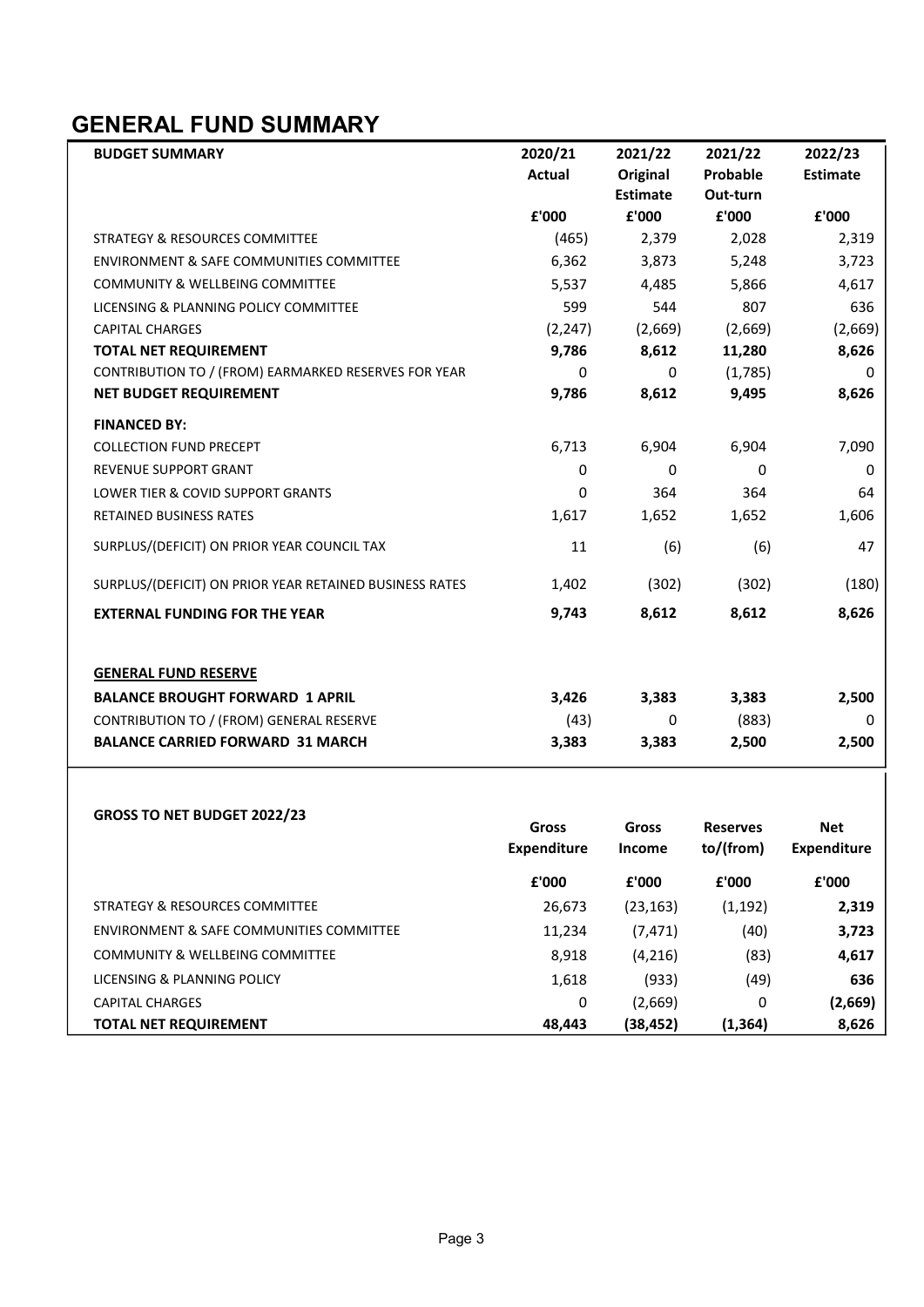### STRATEGY AND RESOURCES COMMITTEE

| <b>BUDGET SUMMARY</b>                                                     |               |                 |          |                 |
|---------------------------------------------------------------------------|---------------|-----------------|----------|-----------------|
|                                                                           | 2020/21       | 2021/22         | 2021/22  | 2022/23         |
|                                                                           | <b>Actual</b> | Original        | Probable | <b>Estimate</b> |
|                                                                           |               | <b>Estimate</b> | Out-turn |                 |
|                                                                           | £'000         | £'000           | £'000    | £'000           |
| <b>ELECTIONS</b>                                                          | 49<br>68      | 47<br>80        | 47<br>77 | 49              |
| <b>REGISTER OF ELECTORS</b><br>DEMOCRATIC REPRESENTATION, COUNCIL & CIVIC |               |                 |          | 75              |
| <b>EXPENSES</b>                                                           | 548           | 565             | 565      | 564             |
| <b>DEMOCRATIC AND CIVIC</b>                                               | 665           | 692             | 689      | 688             |
| CONSULTATION & COMMUNICATION                                              | 46            | 25              | 25       | 0               |
| <b>CORPORATE TRAINING</b>                                                 | 10            | 59              | 59       | 59              |
| <b>CORPORATE MANAGEMENT</b>                                               | 491           | 495             | 495      | 512             |
| <b>CORPORATE FUNCTIONS</b>                                                | 547           | 579             | 579      | 571             |
| <b>GENERAL EXPENSES</b>                                                   | (2,634)       | 1,483           | 1,399    | 1,531           |
| <b>TREASURY MANAGEMENT</b>                                                | 25            | (38)            | (37)     | (12)            |
| <b>EXTERNAL AUDIT</b>                                                     | 105           | 53              | 53       | 76              |
| <b>SUPERANNUATION</b>                                                     | 492           | 406             | 406      | 535             |
| <b>CORPORATE FINANCIAL MANAGEMENT</b>                                     | (2,012)       | 1,904           | 1,821    | 2,130           |
| <b>BUSINESS RATE COLLECTION</b>                                           | 1,462         | (244)           | (266)    | (437)           |
| COUNCIL TAX COLLECTION                                                    | 532           | 433             | 434      | 459             |
| LOCAL COUNCIL TAX SUPPORT                                                 | 295           | 364             | 349      | 295             |
| <b>HOUSING BENEFIT</b>                                                    | 335           | 513             | 453      | 420             |
| <b>TAX COLLECTION AND BENEFITS</b>                                        | 2,624         | 1,066           | 970      | 737             |
| <b>LAND CHARGES</b>                                                       | (4)           | (1)             | (6)      | 2               |
| <b>LAND CHARGES</b>                                                       | (4)           | (1)             | (6)      | $\overline{2}$  |
| ESTATES AND PROPERTY MANAGEMENT                                           | (1, 771)      | (1,469)         | (1, 476) | (1,735)         |
| <b>INVESTMENT PROPERTIES EEPIC</b>                                        | (429)         | (905)           | (905)    | (1, 220)        |
| <b>LAND AND PROPERTY</b>                                                  | (2, 200)      | (2, 374)        | (2, 381) | (2, 955)        |
| ECONOMIC DEVELOPMENT                                                      | 71            | 72              | 72       | 72              |
| <b>LOCAL ECONOMY</b>                                                      | 71            | 72              | 72       | 72              |
| COMMUNITY DEVELOPMENT & PARTNERSHIPS                                      | 0             | 0               | 0        | 0               |
| <b>COMMUNITY CONSULTATION</b>                                             | 17            | 20              | 20       | 20              |
| <b>COMMUNITY CONSULTATION</b>                                             | 17            | 20              | 20       | 20              |
| <b>EMPLOYEE AND SUPPORT SERVICES</b>                                      | (173)         | 421             | 266      | 1,054           |
| <b>TOTAL NET REQUIREMENT</b>                                              | (465)         | 2,379           | 2,028    | 2,319           |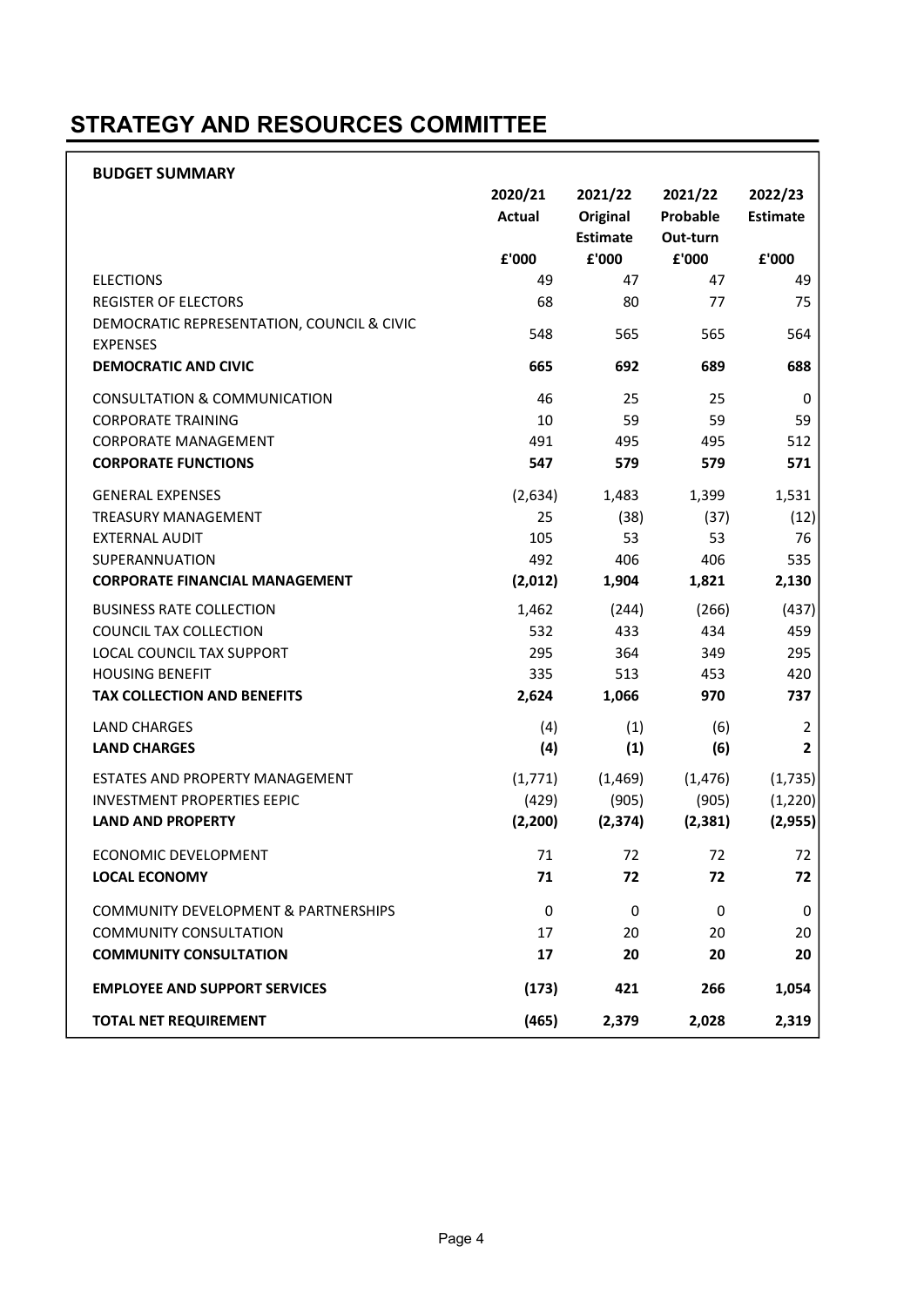### STRATEGY AND RESOURCES COMMITTEE

#### GROSS TO NET BUDGET 2022/23

|                                      | <b>Expenditure</b><br>£'000 | Gross<br><b>Income</b><br>£'000 | <b>Reserves</b><br>to/(from)<br>£'000 | <b>Net</b><br>£'000 |
|--------------------------------------|-----------------------------|---------------------------------|---------------------------------------|---------------------|
| DEMOCRATIC AND CIVIC                 | 699                         | (11)                            | 0                                     | 688                 |
| <b>CORPORATE FUNCTIONS</b>           | 571                         | 0                               | 0                                     | 571                 |
| CORPORATE FINANCIAL MANAGEMENT       | 2,053                       | (264)                           | 340                                   | 2,129               |
| TAX COLLECTION AND BENEFITS          | 18,092                      | (16, 883)                       | (473)                                 | 736                 |
| <b>LAND CHARGES</b>                  | 104                         | (102)                           | 0                                     | 2                   |
| <b>LAND AND PROPERTY</b>             | 3,481                       | (5,409)                         | (1,027)                               | (2, 955)            |
| LOCAL ECONOMY                        | 72                          | 0                               | 0                                     | 72                  |
| <b>COMMUNITY CONSULTATION</b>        | 20                          | $\Omega$                        | $\Omega$                              | 20                  |
| <b>EMPLOYEE AND SUPPORT SERVICES</b> | 1,581                       | (494)                           | (32)                                  | 1,055               |
| <b>TOTAL NET REQUIREMENT</b>         | 26,673                      | (23, 163)                       | (1, 192)                              | 2,319               |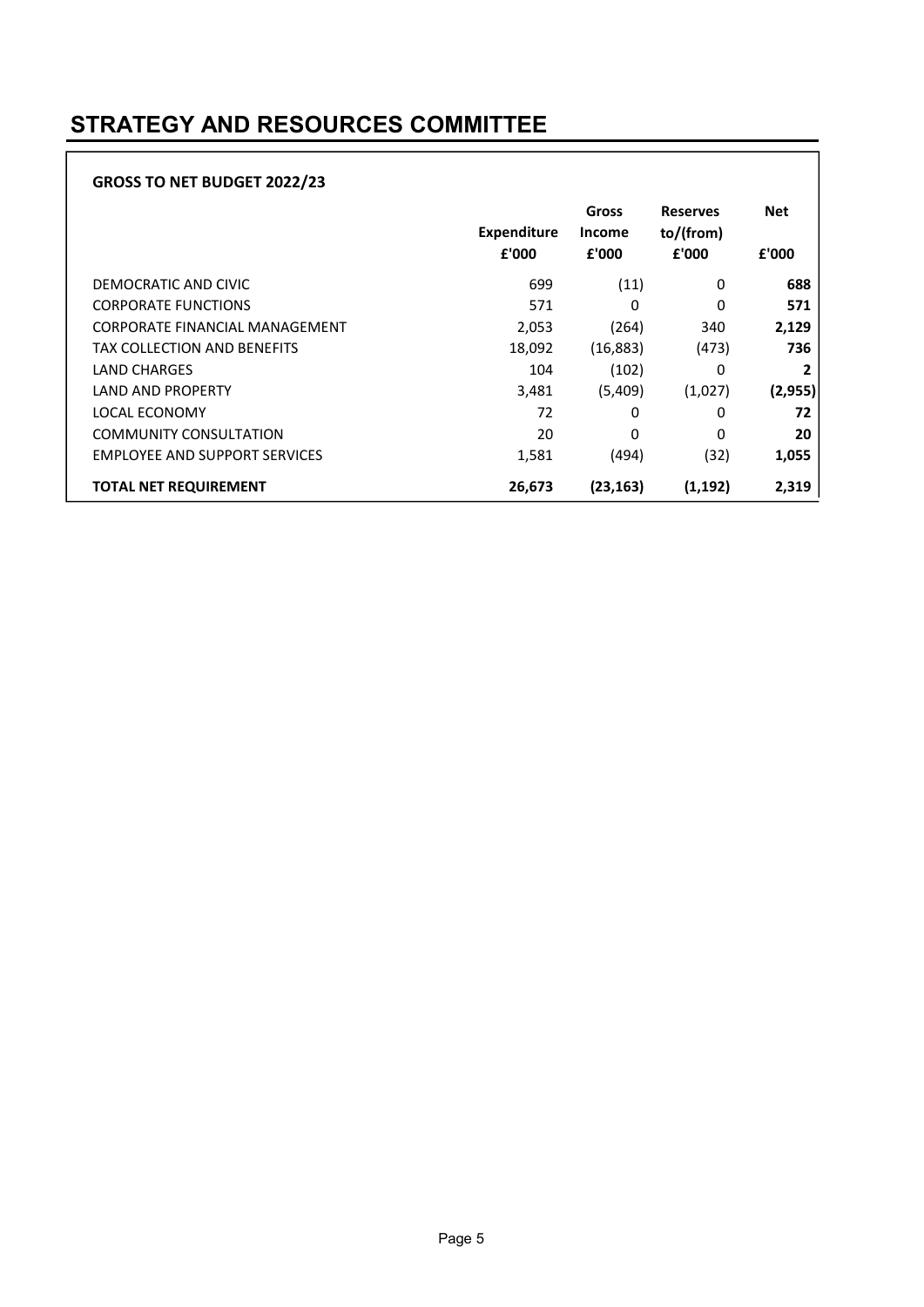### ELECTIONS

|                                     | 2020/21<br>Actual<br>£'000 | 2021/22<br>Original<br><b>Estimate</b><br>£'000 | 2021/22<br>Probable<br>Out-turn<br>£'000 | 2022/23<br><b>Estimate</b><br>£'000 |
|-------------------------------------|----------------------------|-------------------------------------------------|------------------------------------------|-------------------------------------|
| <b>EMPLOYEES</b>                    | 5                          | 0                                               | 0                                        | $\mathbf{0}$                        |
| <b>PREMISES</b>                     | 4                          | $\Omega$                                        | 0                                        | 0                                   |
| <b>SUPPLIES AND SERVICES</b>        | 20                         | $\Omega$                                        | $\Omega$                                 | $\mathbf 0$                         |
| THIRD PARTY PAYMENTS                | 1                          | 200                                             | 200                                      | $\Omega$                            |
| <b>SUPPORT SERVICES</b>             | 47                         | 47                                              | 47                                       | 49                                  |
| <b>TOTAL EXPENDITURE</b>            | 77                         | 247                                             | 247                                      | 49                                  |
| <b>GOVERNMENT GRANTS</b>            | 2                          | (100)                                           | (100)                                    | $\mathbf 0$                         |
| <b>CONTRIBS FROM OTHER AGENCIES</b> | (30)                       | (100)                                           | (100)                                    | 0                                   |
| <b>TOTAL INCOME</b>                 | (28)                       | (200)                                           | (200)                                    | 0                                   |
| <b>CONTRIBS TO (FROM) RESERVES</b>  | $\mathbf{0}$               | 0                                               | 0                                        | $\Omega$                            |
| NET EXPENDITURE / (INCOME)          | 49                         | 47                                              | 47                                       | 49<br>=                             |

| <b>BUDGET VARIATIONS</b>                                      | £'000          | £'000 |
|---------------------------------------------------------------|----------------|-------|
| 2021/22 Original Estimate                                     | 47             | 47    |
| Variation in pay, pension (IAS19) & support service recharges | 0              |       |
| Removal of County and Police Elections Funding                | 200            |       |
| Removal of County and Police Elections Costs                  | (200)          |       |
| Local Election                                                | 0              |       |
| 2021/22 Probable Out-turn                                     | 47<br>$\equiv$ |       |
| 2022/23 Original Estimate                                     |                | 49    |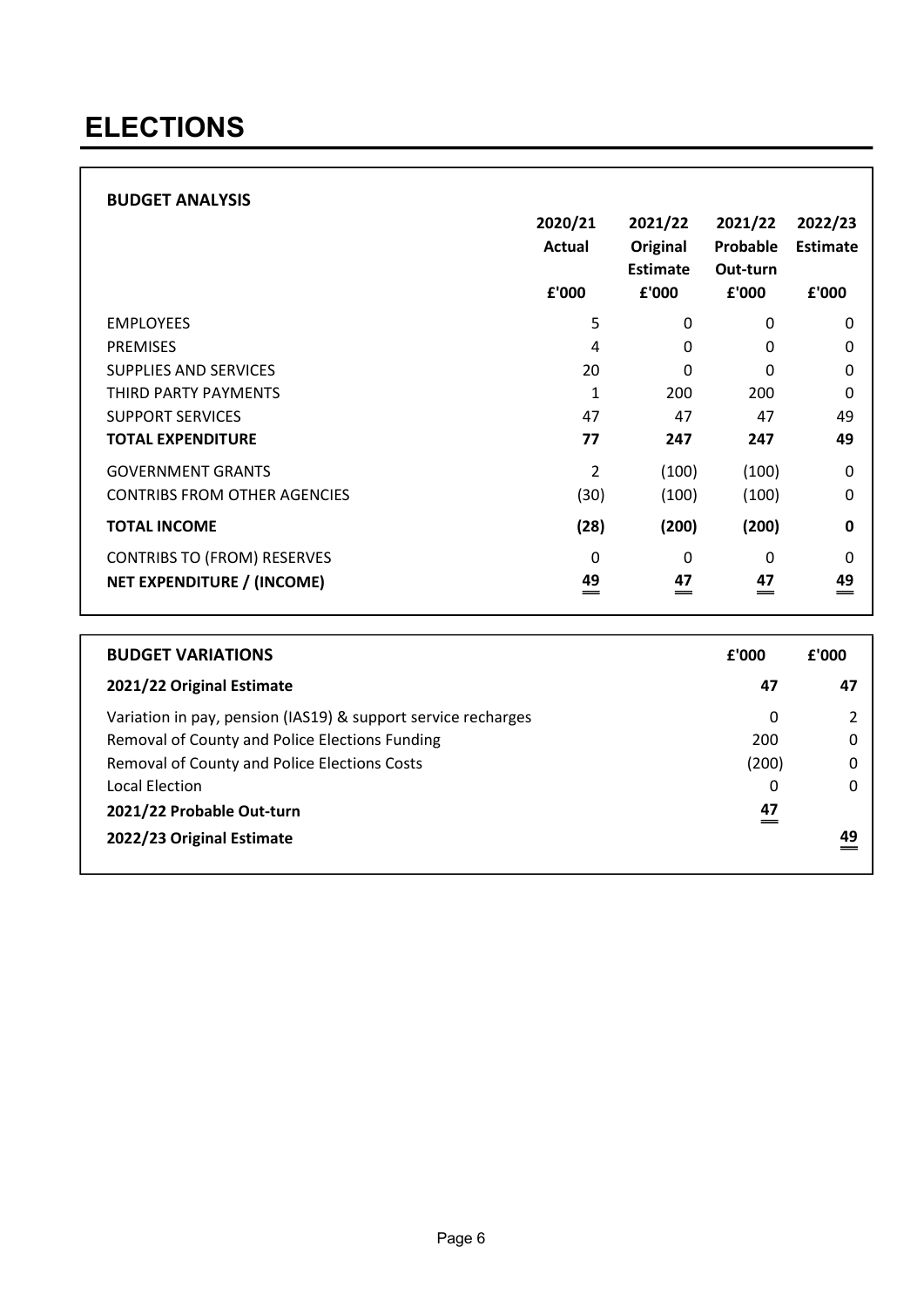|                                    | 2020/21<br>Actual<br>£'000 | 2021/22<br>Original<br>Estimate<br>£'000 | 2021/22<br>Probable<br>Out-turn<br>£'000 | 2022/23<br>Estimate<br>£'000 |
|------------------------------------|----------------------------|------------------------------------------|------------------------------------------|------------------------------|
| <b>EMPLOYEES</b>                   | 0                          | 6                                        | 3                                        | 0                            |
| <b>SUPPLIES AND SERVICES</b>       | 34                         | 43                                       | 43                                       | 43                           |
| <b>SUPPORT SERVICES</b>            | 42                         | 42                                       | 42                                       | 43                           |
| <b>TOTAL EXPENDITURE</b>           | 76                         | 91                                       | 88                                       | 86                           |
| <b>GOVERNMENT GRANTS</b>           | (6)                        | (10)                                     | (10)                                     | (10)                         |
| <b>SALES</b>                       | (2)                        | (1)                                      | (1)                                      | (1)                          |
| <b>TOTAL INCOME</b>                | (8)                        | (11)                                     | (11)                                     | (11)                         |
| <b>CONTRIBS TO (FROM) RESERVES</b> | 0                          | 0                                        | 0                                        | 0                            |
| <b>NET EXPENDITURE / (INCOME)</b>  | 68                         | $\overset{80}{=}$                        | 77                                       | 75<br>$=$                    |

| <b>BUDGET VARIATIONS</b>                                                                              | £'000    | £'000 |
|-------------------------------------------------------------------------------------------------------|----------|-------|
| 2021/22 Original Estimate                                                                             | 80       | 80    |
| Variation in pay, pension (IAS19) & support service recharges<br>IER government grant (discretionary) | (3)<br>0 | (5)   |
| 2021/22 Probable Out-turn<br>2022/23 Original Estimate                                                | 77       | 75    |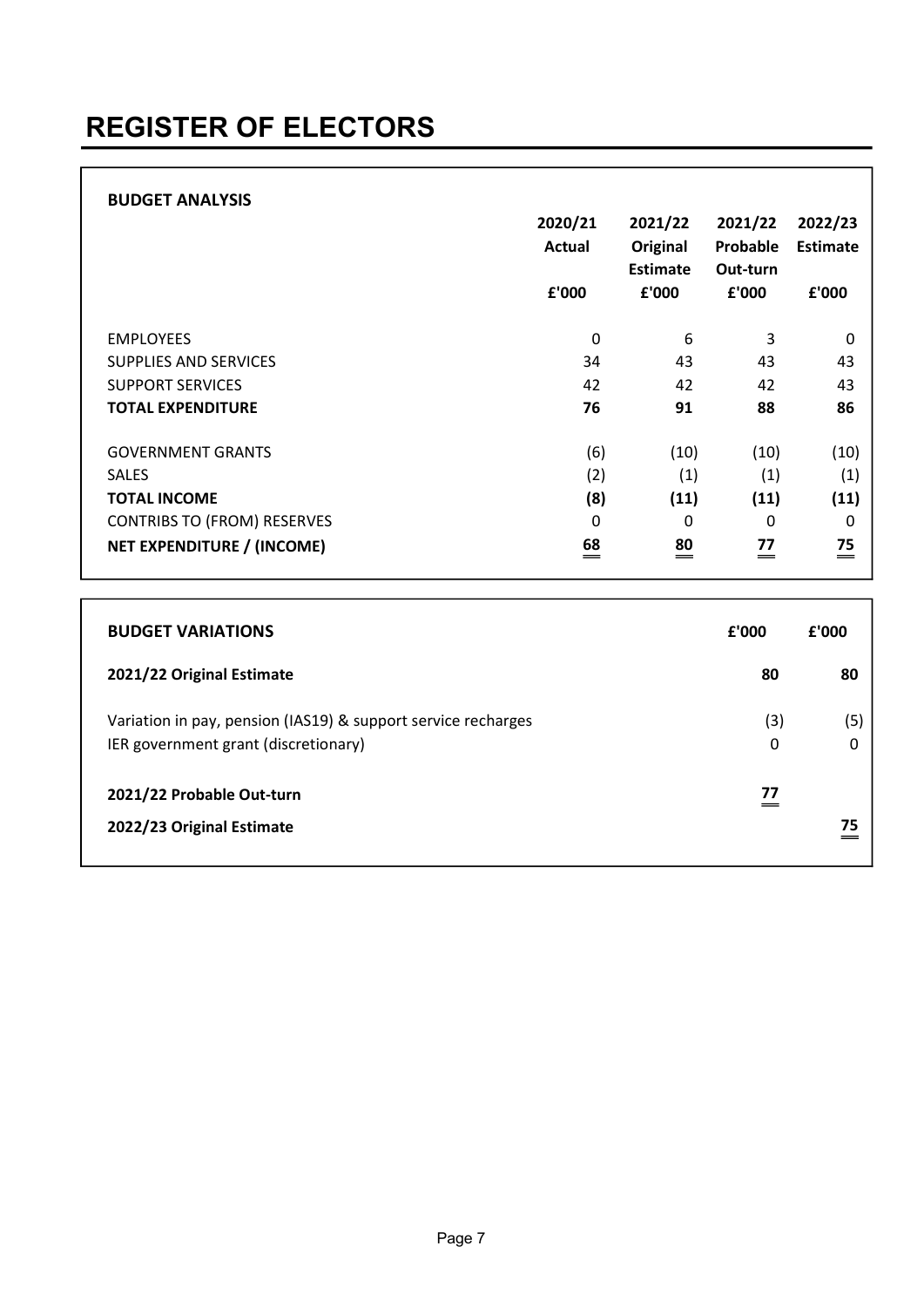### DEMOCRATIC REPRESENTATION, COUNCIL & CIVIC EXPENSES

| <b>BUDGET ANALYSIS</b>             |               |                             |                      |          |
|------------------------------------|---------------|-----------------------------|----------------------|----------|
|                                    | 2020/21       | 2021/22                     | 2021/22              | 2022/23  |
|                                    | <b>Actual</b> | Original<br><b>Estimate</b> | Probable<br>Out-turn | Estimate |
|                                    | £'000         | £'000                       | £'000                | £'000    |
| <b>EMPLOYEES</b>                   | 0             | 0                           | 0                    | 0        |
| <b>TRANSPORT</b>                   | 3             | 4                           | 4                    | 4        |
| <b>SUPPLIES AND SERVICES</b>       | 184           | 200                         | 200                  | 206      |
| <b>SUPPORT SERVICES</b>            | 361           | 361                         | 361                  | 354      |
| <b>TOTAL EXPENDITURE</b>           | 548           | 565                         | 565                  | 564      |
| <b>FEES AND CHARGES</b>            | 0             | 0                           | 0                    | $\Omega$ |
| <b>TOTAL INCOME</b>                | $\mathbf{0}$  | 0                           | $\mathbf 0$          | 0        |
| <b>CONTRIBS TO (FROM) RESERVES</b> | 0             | 0                           | 0                    | 0        |
| NET EXPENDITURE / (INCOME)         | 548           | 565                         | 565                  | 564      |

| <b>BUDGET VARIATIONS</b>                                                           | f'000  | £'000    |
|------------------------------------------------------------------------------------|--------|----------|
| 2021/22 Original Estimate                                                          | 565    | 565      |
| Variation in pay, pension (IAS19) & support service recharges<br>Sundry variations | 0<br>0 | (7)<br>6 |
| 2021/22 Probable Out-turn                                                          | 565    |          |
| 2022/23 Original Estimate                                                          |        | 564      |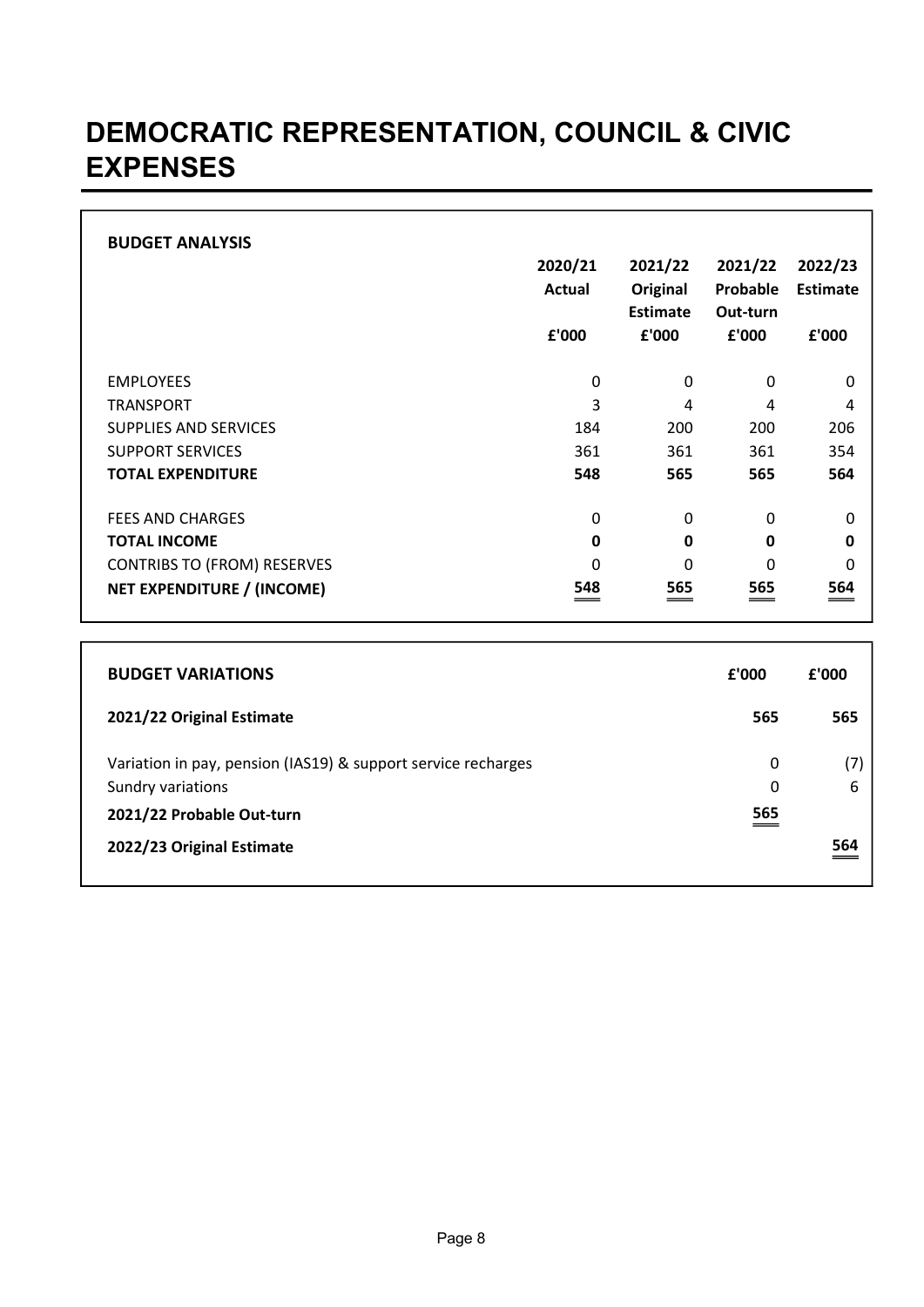## CONSULTATION & COMMUNICATION

| <b>BUDGET ANALYSIS</b> |
|------------------------|
|------------------------|

|                                                          | 2020/21<br><b>Actual</b><br>£'000 | 2021/22<br>Original<br><b>Estimate</b><br>£'000 | 2021/22<br>Probable<br>Out-turn<br>£'000 | 2022/23<br><b>Estimate</b><br>£'000 |
|----------------------------------------------------------|-----------------------------------|-------------------------------------------------|------------------------------------------|-------------------------------------|
| <b>EMPLOYEES</b>                                         | 0                                 | 0                                               | 0                                        | 0                                   |
| <b>SUPPLIES AND SERVICES</b>                             | 20                                | $\mathbf 0$                                     | 0                                        | $\boldsymbol{0}$                    |
| <b>SUPPORT SERVICES</b>                                  | 25                                | 25                                              | 25                                       | 0                                   |
| <b>CAPITAL CHARGES</b>                                   | 0                                 | 0                                               | 0                                        | $\mathbf 0$                         |
| <b>TOTAL EXPENDITURE</b>                                 | 45                                | 25                                              | 25                                       | $\mathbf 0$                         |
| <b>TOTAL INCOME</b><br><b>NET EXPENDITURE / (INCOME)</b> | 0<br>46                           | $\mathbf 0$<br>$\stackrel{25}{=}$               | $\mathbf 0$<br>$\stackrel{25}{=}$        | 0<br>$\mathbf{0}$                   |

| <b>BUDGET VARIATIONS</b>                                                                                            | £'000 | £'000 |
|---------------------------------------------------------------------------------------------------------------------|-------|-------|
| 2021/22 Original Estimate                                                                                           | 25    | 25    |
| Variation in pay, pension (IAS19) & support service recharges (following cessation of<br>Borough Insight hard copy) | 0     | (25)  |
| 2021/22 Probable Out-turn                                                                                           | 25    |       |
| 2022/23 Original Estimate                                                                                           |       |       |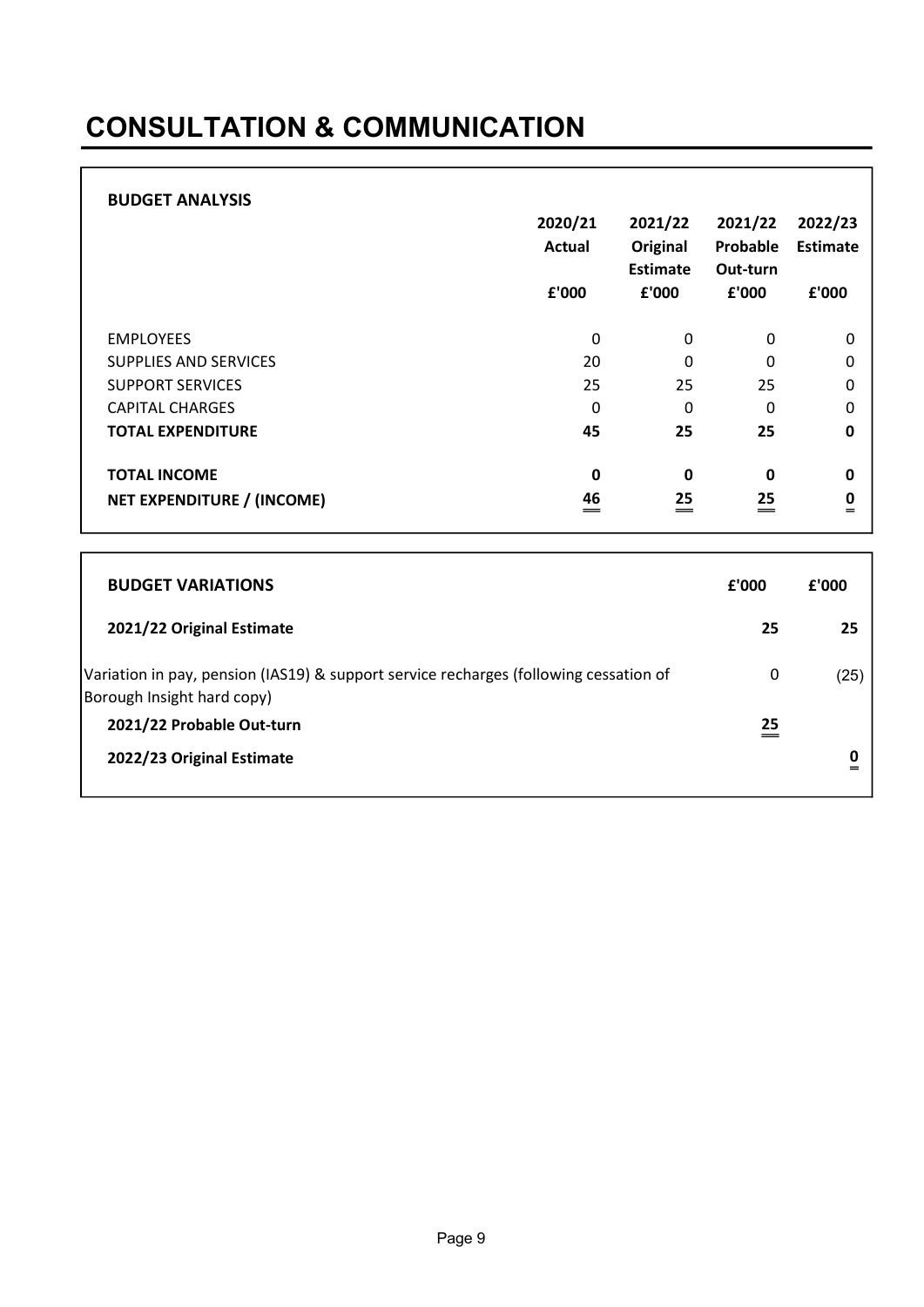| <b>BUDGET ANALYSIS</b>             | 2020/21<br>Actual<br>£'000 | 2021/22<br>Original<br><b>Estimate</b><br>£'000 | 2021/22<br>Probable<br>Out-turn<br>£'000 | 2022/23<br>Estimate<br>£'000 |
|------------------------------------|----------------------------|-------------------------------------------------|------------------------------------------|------------------------------|
| <b>EMPLOYEES</b>                   | 9                          | 58                                              | 58                                       | 58                           |
| <b>SUPPORT SERVICES</b>            | $\mathbf{1}$               | $\mathbf 1$                                     | 1                                        | 1                            |
| <b>TOTAL EXPENDITURE</b>           | 10                         | 59                                              | 59                                       | 59                           |
| <b>TOTAL INCOME</b>                | $\mathbf 0$                | $\mathbf 0$                                     | $\mathbf 0$                              | $\mathbf 0$                  |
| <b>CONTRIBS TO (FROM) RESERVES</b> | $\Omega$                   | $\mathbf 0$                                     | 0                                        | $\mathbf 0$                  |
| NET EXPENDITURE / (INCOME)         | 10                         | 59<br>$=$                                       | 59<br>=                                  | 59<br>$=$                    |
|                                    |                            |                                                 |                                          |                              |

| <b>BUDGET VARIATIONS</b>                                      | f'000 | f'000 |
|---------------------------------------------------------------|-------|-------|
| 2021/22 Original Estimate                                     | 59    | 59    |
| Variation in pay, pension (IAS19) & support service recharges | 0     |       |
| 2021/22 Probable Out-turn                                     | 59    |       |
| 2022/23 Original Estimate                                     |       | 59    |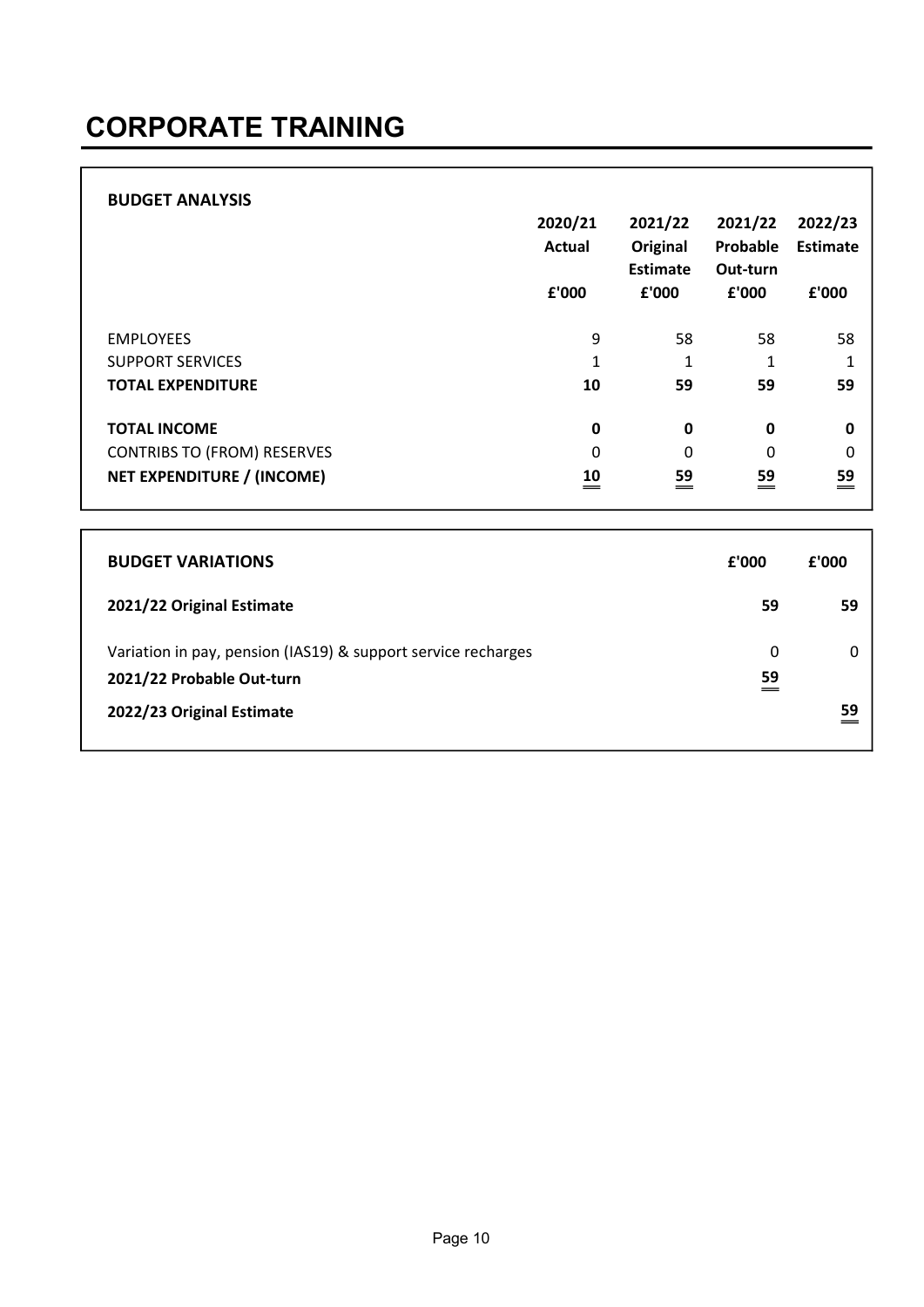## CORPORATE MANAGEMENT

| <b>BUDGET ANALYSIS</b>             | 2020/21<br><b>Actual</b><br>£'000 | 2021/22<br>Original<br>Estimate<br>£'000 | 2021/22<br>Probable<br>Out-turn<br>£'000 | 2022/23<br><b>Estimate</b><br>£'000 |
|------------------------------------|-----------------------------------|------------------------------------------|------------------------------------------|-------------------------------------|
| <b>EMPLOYEES</b>                   | 0                                 | 0                                        | 0                                        | 0                                   |
| <b>SUPPLIES AND SERVICES</b>       | 13                                | 17                                       | 17                                       | 21                                  |
| <b>SUPPORT SERVICES</b>            | 478                               | 478                                      | 478                                      | 491                                 |
| <b>TOTAL EXPENDITURE</b>           | 491                               | 495                                      | 495                                      | 512                                 |
| <b>CONTRIBS TO (FROM) RESERVES</b> | 0                                 | 0                                        | 0                                        | 0                                   |
| NET EXPENDITURE / (INCOME)         | 491                               | 495                                      | 495                                      | 512                                 |

| <b>BUDGET VARIATIONS</b>                                                                                       | f'000         | f'000 |
|----------------------------------------------------------------------------------------------------------------|---------------|-------|
| 2021/22 Original Estimate                                                                                      | 495           | 495   |
| Variation in pay, pension (IAS19) & support service recharges<br>Sundry variation<br>2021/22 Probable Out-turn | 0<br>0<br>495 | 13    |
| 2022/23 Original Estimate                                                                                      |               | 512   |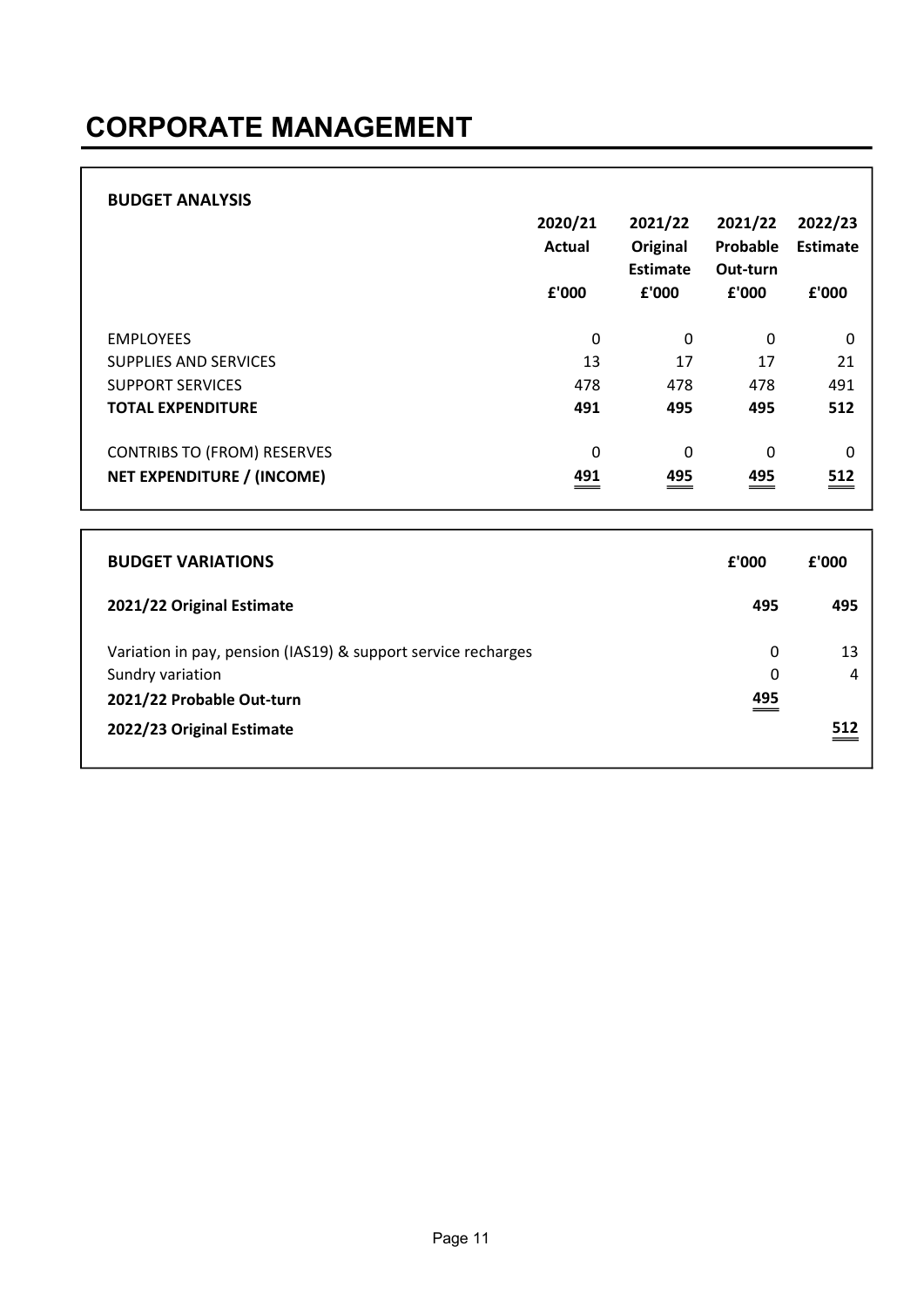| <b>BUDGET ANALYSIS</b>             |                   |                                        |                                 |                            |
|------------------------------------|-------------------|----------------------------------------|---------------------------------|----------------------------|
|                                    | 2020/21<br>Actual | 2021/22<br>Original<br><b>Estimate</b> | 2021/22<br>Probable<br>Out-turn | 2022/23<br><b>Estimate</b> |
|                                    | £'000             | £'000                                  | £'000                           | £'000                      |
|                                    |                   |                                        |                                 |                            |
| <b>EMPLOYEES</b>                   | 532               | 0                                      | 0                               | $\Omega$                   |
| <b>PREMISES</b>                    | 10                | 221                                    | 221                             | 246                        |
| <b>SUPPLIES AND SERVICES</b>       | 981               | 1,577                                  | 1,528                           | 1,454                      |
| <b>SUPPORT SERVICES</b>            | (292)             | (283)                                  | (283)                           | (283)                      |
| <b>TOTAL EXPENDITURE</b>           | 1,231             | 1,515                                  | 1,466                           | 1,417                      |
| <b>GOVERNMENT GRANTS</b>           | (4,897)           | (249)                                  | (284)                           | (174)                      |
| <b>FEES AND CHARGES</b>            | (10)              | 0                                      | 0                               | 0                          |
| <b>TOTAL INCOME</b>                | (5, 220)          | (249)                                  | (284)                           | (174)                      |
| <b>CONTRIBS TO (FROM) RESERVES</b> | 1,356             | 217                                    | 217                             | 287                        |
| NET EXPENDITURE / (INCOME)         | (2,634)           | 1,483                                  | 1,399                           | 1,531                      |

| <b>BUDGET VARIATIONS</b>                                          | £'000    | £'000 |
|-------------------------------------------------------------------|----------|-------|
| 2021/22 Original Estimate                                         | 1,483    | 1,483 |
| Variation in pay, pension (IAS19) & support service recharges     | 0        | 0     |
| Covid-19 related government grants & support                      | (35)     |       |
| Provision for inflation in excess of 2%                           | 0        | 204   |
| New Homes Bonus income                                            | 0        | 75    |
| Transfer of NHB to reserves                                       | $\Omega$ | (75)  |
| Increased revenue contribution to capital programme               | $\Omega$ | 100   |
| Provision for impact of Covid-19                                  | $\Omega$ | (350) |
| Application of corporate contingency                              | (52)     |       |
| Increase in provision for property maintenance                    | $\Omega$ | 25    |
| Reduced corporate projects reserve contribution to balance budget | $\Omega$ | 45    |
| Provisions for oak processionary moth, ditches and reservoir      | 0        | 21    |
| Sundry variations                                                 | 3        | 3     |
| 2021/22 Probable Out-turn                                         | 1,399    |       |
| 2022/23 Original Estimate                                         |          | 1,531 |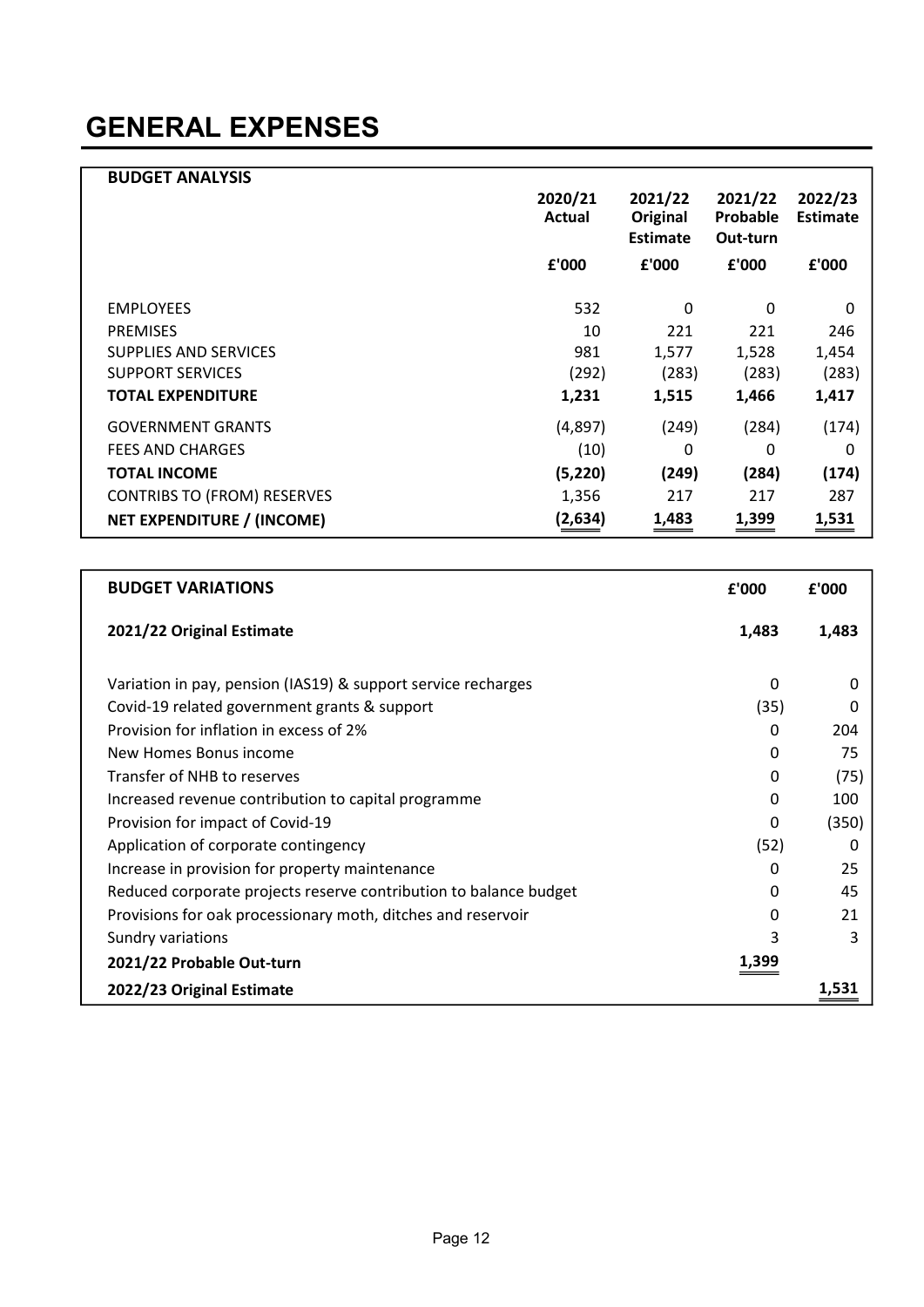## TREASURY MANAGEMENT

| <b>BUDGET ANALYSIS</b>             | 2020/21<br>Actual<br>£'000 | 2021/22<br>Original<br><b>Estimate</b><br>£'000 | 2021/22<br>Probable<br>Out-turn<br>£'000 | 2022/23<br><b>Estimate</b><br>£'000 |
|------------------------------------|----------------------------|-------------------------------------------------|------------------------------------------|-------------------------------------|
| SUPPLIES AND SERVICES              | 44                         | 23                                              | 24                                       | 24                                  |
| <b>SUPPORT SERVICES</b>            | 1                          | 1                                               | 1                                        | 1                                   |
| <b>TOTAL EXPENDITURE</b>           | 45                         | 24                                              | 25                                       | 25                                  |
| <b>INTEREST</b>                    | (65)                       | (115)                                           | (115)                                    | (90)                                |
| <b>TOTAL INCOME</b>                | (65)                       | (115)                                           | (115)                                    | (90)                                |
| <b>CONTRIBS TO (FROM) RESERVES</b> | 45                         | 53                                              | 53                                       | 53                                  |
| <b>NET EXPENDITURE / (INCOME)</b>  | 25<br>=                    | (38)                                            | (37)                                     | (12)                                |
|                                    |                            |                                                 |                                          |                                     |

| <b>BUDGET VARIATIONS</b>            | £'000       | £'000 |
|-------------------------------------|-------------|-------|
| 2021/22 Original Estimate           | (38)        | (38)  |
| Fund manager fees                   |             |       |
| Projected change in interest income |             | 25    |
| <b>Sundry Variations</b>            |             |       |
| 2021/22 Probable Out-turn           | <u>(37)</u> |       |
| 2022/23 Original Estimate           |             | (12)  |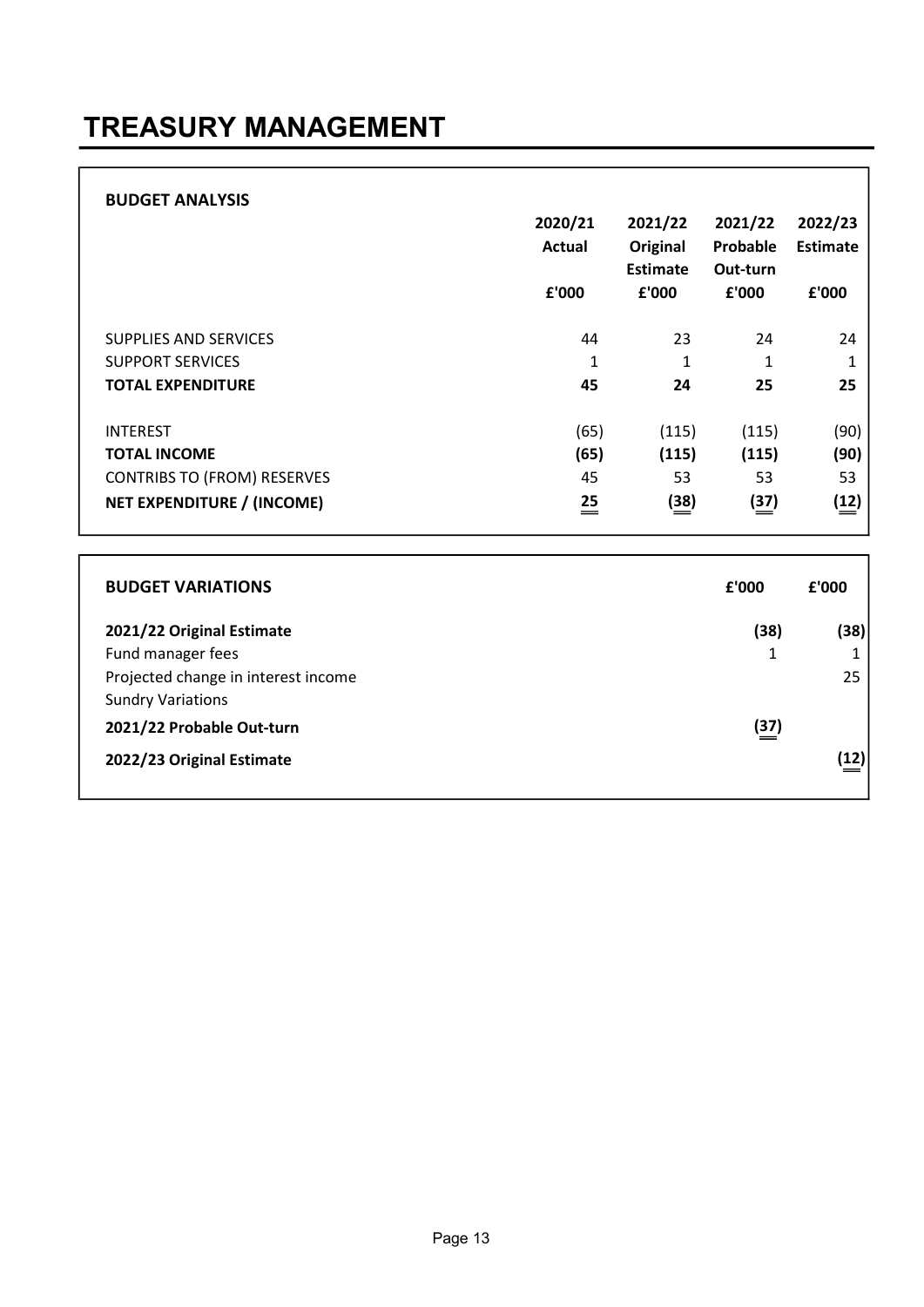| <b>BUDGET ANALYSIS</b>             | 2020/21<br>Actual<br>£'000 | 2021/22<br>Original<br>Estimate<br>£'000 | 2021/22<br>Probable<br>Out-turn<br>£'000 | 2022/23<br>Estimate<br>£'000 |
|------------------------------------|----------------------------|------------------------------------------|------------------------------------------|------------------------------|
| SUPPLIES AND SERVICES              | 106                        | 53                                       | 53                                       | 76                           |
| <b>TOTAL EXPENDITURE</b>           | 105                        | 53                                       | 53                                       | 76                           |
| <b>FEES AND CHARGES</b>            | 0                          | 0                                        | $\Omega$                                 | 0                            |
| <b>TOTAL INCOME</b>                | 0                          | 0                                        | $\mathbf 0$                              | 0                            |
| <b>CONTRIBS TO (FROM) RESERVES</b> | 0                          | 0                                        | 0                                        | 0                            |
| NET EXPENDITURE / (INCOME)         | 105                        | 53<br>$=$                                | 53<br>=                                  | 76<br>$=$                    |

| <b>BUDGET VARIATIONS</b>                                                                | £'000   | £'000    |
|-----------------------------------------------------------------------------------------|---------|----------|
| 2021/22 Original Estimate                                                               | 53      | 53       |
| Change in external audit fees<br>2021/22 Probable Out-turn<br>2022/23 Original Estimate | 0<br>53 | 23<br>76 |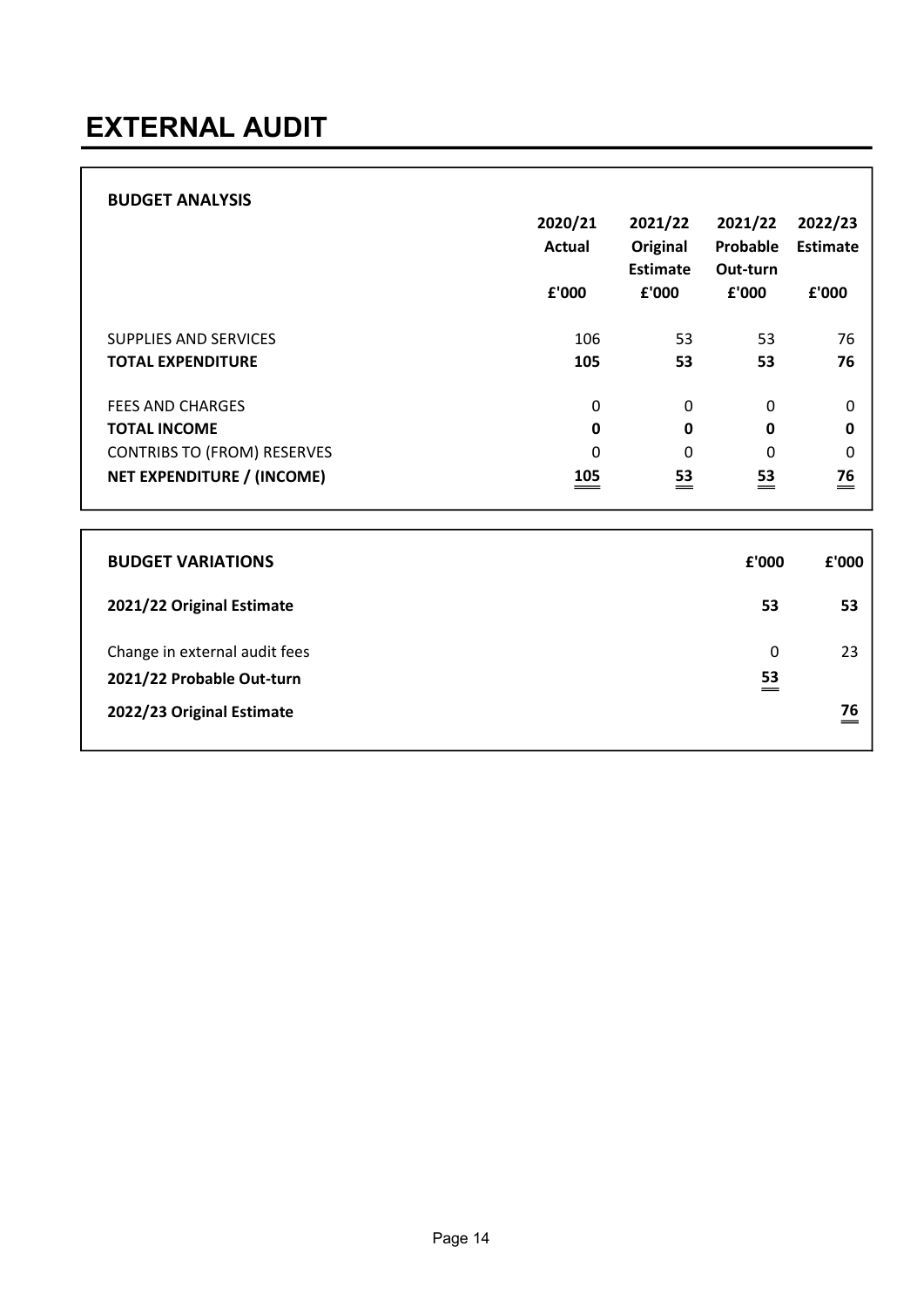| <b>BUDGET ANALYSIS</b>       | 2020/21<br><b>Actual</b><br>£'000 | 2021/22<br>Original<br>Estimate<br>f'000 | 2021/22<br>Probable<br>Out-turn<br>£'000 | 2022/23<br>Estimate<br>£'000 |
|------------------------------|-----------------------------------|------------------------------------------|------------------------------------------|------------------------------|
| <b>EMPLOYEES</b>             | (438)                             | (438)                                    | (438)                                    | (438)                        |
| <b>SUPPLIES AND SERVICES</b> | 588                               | 844                                      | 844                                      | 973                          |
| <b>TOTAL EXPENDITURE</b>     | 150                               | 406                                      | 406                                      | 535                          |
| NET EXPENDITURE / (INCOME)   | 492                               | 406                                      | 406<br>$\hspace{.05cm} =$                | 535<br>___                   |

| <b>BUDGET VARIATIONS</b>                                                                   | £'000      | £'000      |
|--------------------------------------------------------------------------------------------|------------|------------|
| 2021/22 Original Estimate<br>Variation in pay, pension (IAS19) & support service recharges | 406        | 406<br>129 |
| 2021/22 Probable Out-turn                                                                  | 406<br>___ |            |
| 2022/23 Original Estimate                                                                  |            | 535        |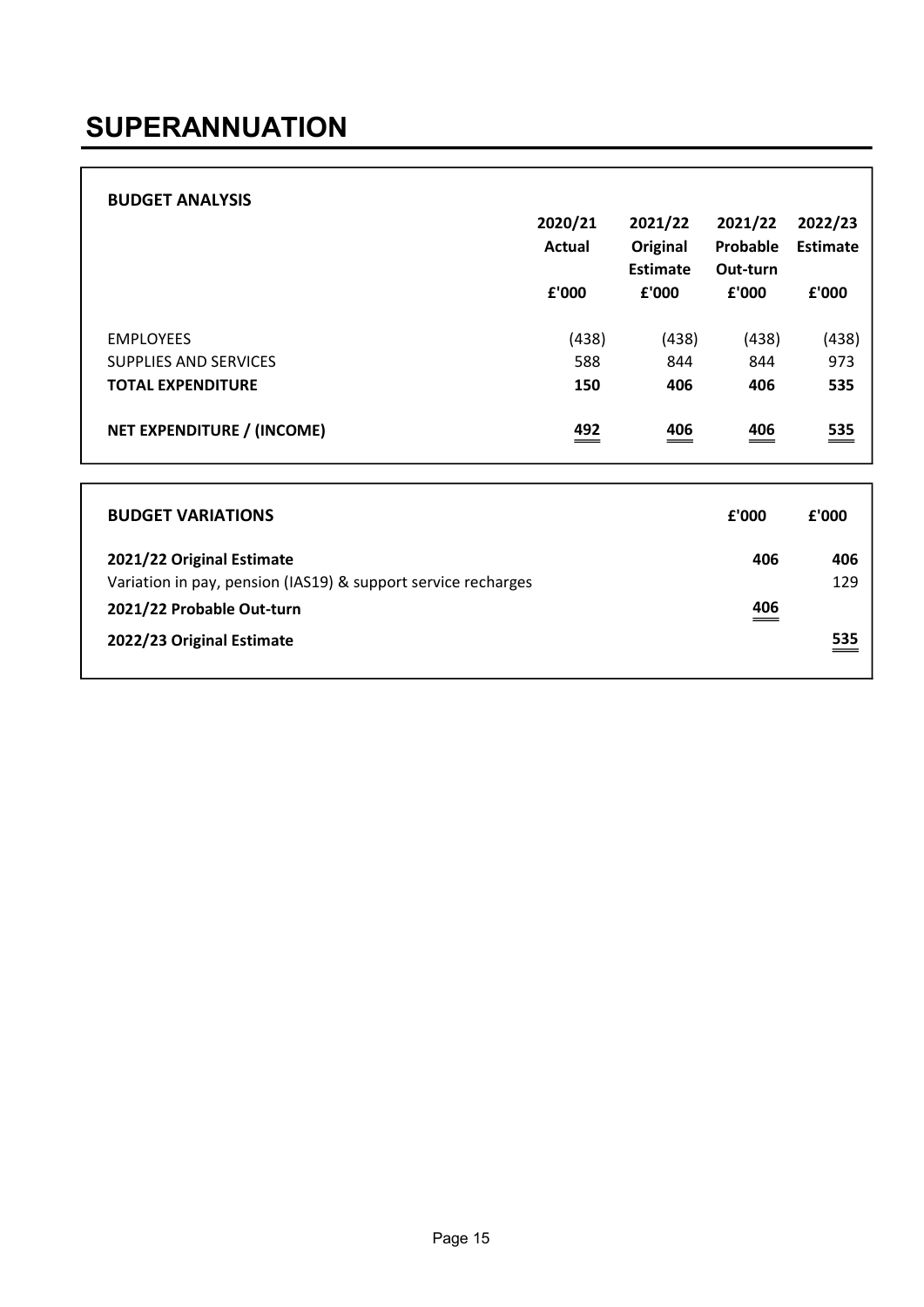## BUSINESS RATE COLLECTION

|                                     | 2020/21<br>Actual | 2021/22<br>Original<br><b>Estimate</b> | 2021/22<br>Probable<br>Out-turn | 2022/23<br>Estimate |
|-------------------------------------|-------------------|----------------------------------------|---------------------------------|---------------------|
|                                     | £'000             | £'000                                  | £'000                           | £'000               |
| <b>EMPLOYEES</b>                    | 147               | 138                                    | 116                             | 96                  |
| <b>SUPPLIES AND SERVICES</b>        | 8                 | 12                                     | 12                              | 12                  |
| <b>SUPPORT SERVICES</b>             | 34                | 34                                     | 34                              | 35                  |
| <b>TOTAL EXPENDITURE</b>            | 189               | 184                                    | 162                             | 143                 |
| <b>GOVERNMENT GRANTS</b>            | (82)              | (90)                                   | (90)                            | (90)                |
| <b>CONTRIBS FROM OTHER AGENCIES</b> | (12)              | (12)                                   | (12)                            | (12)                |
| <b>FEES AND CHARGES</b>             | $\Omega$          | (5)                                    | (5)                             | (5)                 |
| <b>TOTAL INCOME</b>                 | (94)              | (107)                                  | (107)                           | (107)               |
| <b>CONTRIBS TO (FROM) RESERVES</b>  | 1,367             | (321)                                  | (321)                           | (473)               |
| NET EXPENDITURE / (INCOME)          | 1,462             | (244)                                  | (266)                           | (437)               |

| <b>BUDGET VARIATIONS</b>                                                                                                                                      | £'000              | £'000         |
|---------------------------------------------------------------------------------------------------------------------------------------------------------------|--------------------|---------------|
| 2021/22 Original Estimate                                                                                                                                     | (244)              | (244)         |
| Variation in pay, pension (IAS19) & support service recharges<br>Increased contribution from business rates equalisation reserve<br>2021/22 Probable Out-turn | (22)<br>0<br>(266) | (41)<br>(152) |
| 2022/23 Original Estimate                                                                                                                                     |                    | (437)         |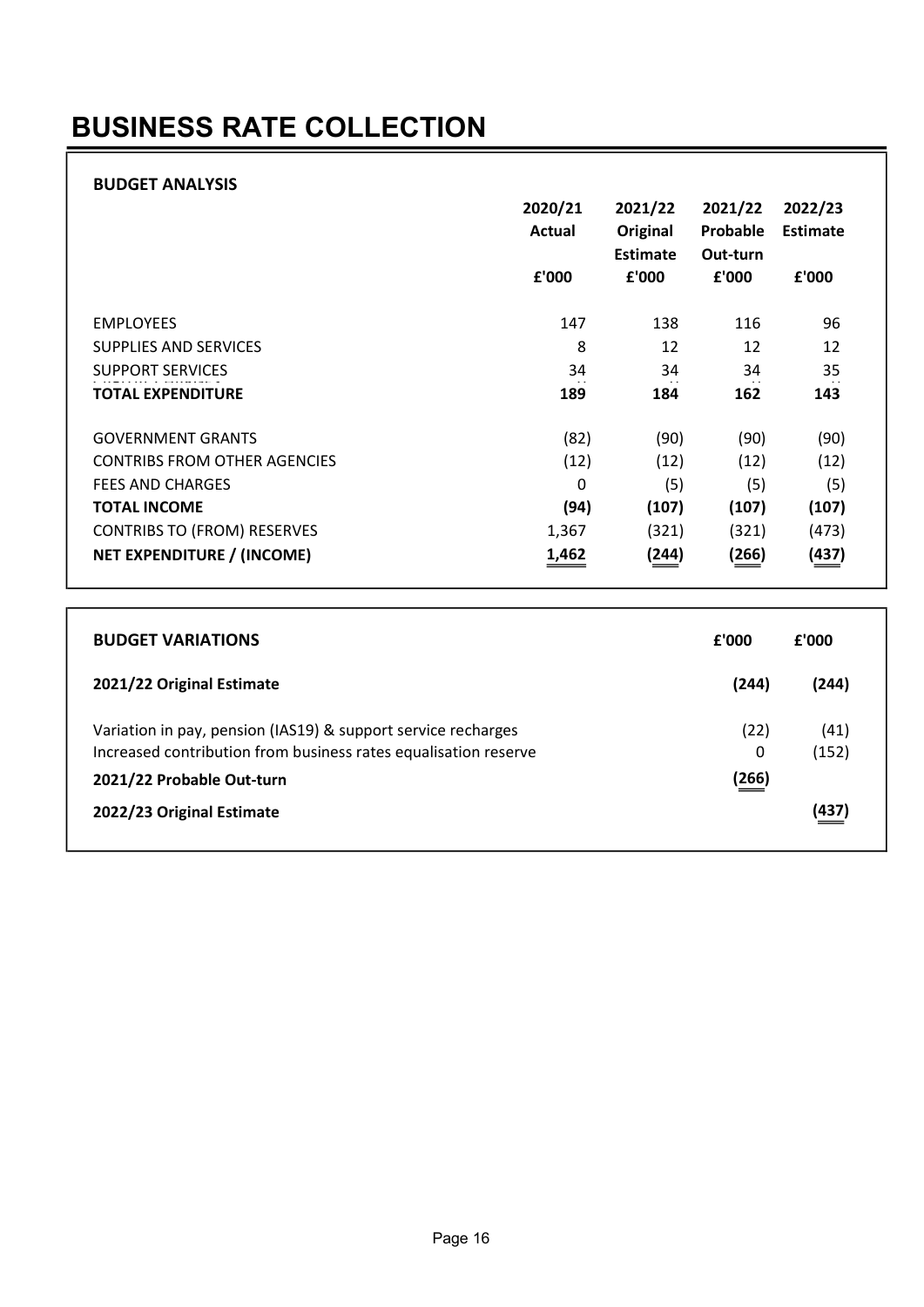## COUNCIL TAX COLLECTION

|                                    | 2020/21<br>Actual<br>£'000 | 2021/22<br>Original<br><b>Estimate</b><br>£'000 | 2021/22<br>Probable<br>Out-turn<br>£'000 | 2022/23<br><b>Estimate</b><br>£'000 |
|------------------------------------|----------------------------|-------------------------------------------------|------------------------------------------|-------------------------------------|
| <b>EMPLOYEES</b>                   | 361                        | 336                                             | 367                                      | 388                                 |
| <b>SUPPLIES AND SERVICES</b>       | 40                         | 51                                              | 51                                       | 51                                  |
| <b>SUPPORT SERVICES</b>            | 193                        | 193                                             | 193                                      | 196                                 |
| <b>TOTAL EXPENDITURE</b>           | 594                        | 580                                             | 611                                      | 635                                 |
| <b>GOVERNMENT GRANTS</b>           | (7)                        | 0                                               | (30)                                     | (30)                                |
| <b>FEES AND CHARGES</b>            | (54)                       | (147)                                           | (147)                                    | (147)                               |
| <b>TOTAL INCOME</b>                | (61)                       | (147)                                           | (177)                                    | (177)                               |
| <b>CONTRIBS TO (FROM) RESERVES</b> | 0                          | 0                                               | 0                                        | 0                                   |
| NET EXPENDITURE / (INCOME)         | 532<br>$\hspace{0.05cm} =$ | 433                                             | 434                                      | 459<br>$\qquad \qquad \qquad =$     |

| <b>BUDGET VARIATIONS</b>                                                                                                                         | f'000                  | f'000      |
|--------------------------------------------------------------------------------------------------------------------------------------------------|------------------------|------------|
| 2021/22 Original Estimate                                                                                                                        | 433                    | 433        |
| Variation in pay, pension (IAS19) & support service recharges<br>Apportionment of government grant from council tax support<br>Sundry variations | 31<br>(30)<br>0<br>434 | 55<br>(30) |
| 2021/22 Probable Out-turn<br>2022/23 Original Estimate                                                                                           |                        | 459        |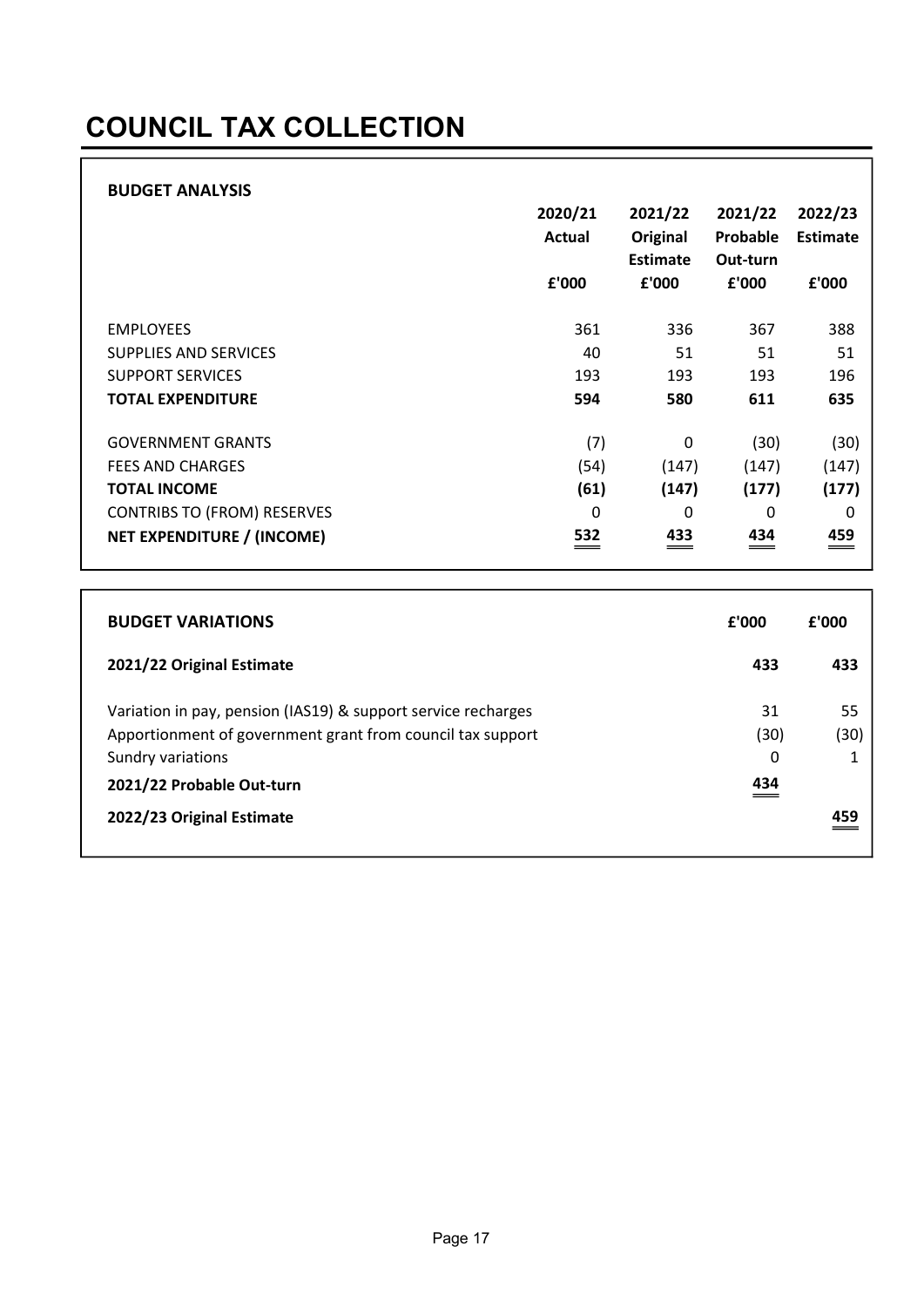## LOCAL COUNCIL TAX SUPPORT

| <b>BUDGET ANALYSIS</b>             |         |          |          |          |
|------------------------------------|---------|----------|----------|----------|
|                                    | 2020/21 | 2021/22  | 2021/22  | 2022/23  |
|                                    | Actual  | Original | Probable | Estimate |
|                                    |         | Estimate | Out-turn |          |
|                                    | £'000   | £'000    | £'000    | £'000    |
| <b>EMPLOYEES</b>                   | 206     | 265      | 220      | 188      |
| <b>SUPPLIES AND SERVICES</b>       | 347     | 59       | 59       | 34       |
| <b>SUPPORT SERVICES</b>            | 90      | 90       | 90       | 93       |
| <b>TOTAL EXPENDITURE</b>           | 643     | 414      | 369      | 315      |
| <b>GOVERNMENT GRANTS</b>           | (393)   | (50)     | (20)     | (20)     |
| <b>TOTAL INCOME</b>                | (393)   | (50)     | (20)     | (20)     |
| <b>CONTRIBS TO (FROM) RESERVES</b> | 45      | 0        | 0        | 0        |
| NET EXPENDITURE / (INCOME)         | 295     | 364      | 349      | 295      |

| <b>BUDGET VARIATIONS</b>                                                   | £'000 | £'000 |
|----------------------------------------------------------------------------|-------|-------|
| 2021/22 Original Estimate                                                  | 364   | 364   |
| Variation in pay, pension (IAS19) & support service recharges              | (45)  | (74)  |
| Removal of hardship budget following transfer of scheme to collection fund | 0     | (25)  |
| Apportionment of government grant to Council Tax Collection                | 30    | 30    |
| 2021/22 Probable Out-turn                                                  | 349   |       |
| 2022/23 Original Estimate                                                  |       | 295   |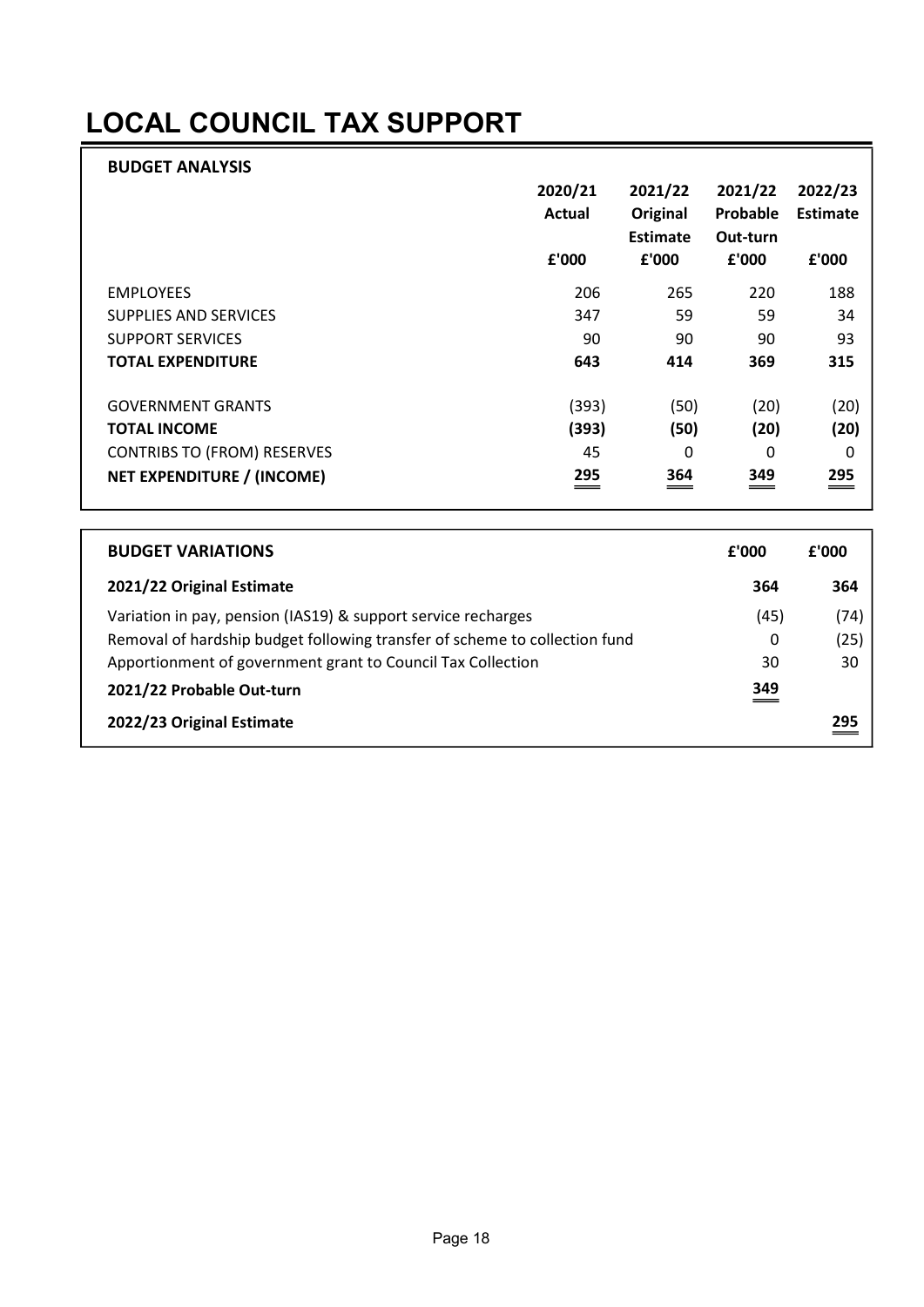## HOUSING BENEFIT

#### BUDGET ANALYSIS 2020/21 2021/22 2021/22 2022/23 Actual Original Probable Estimate Estimate Out-turn £'000 £'000 £'000 £'000 EMPLOYEES 242 338 278 235 SUPPLIES AND SERVICES **154** 53 53 53 53 BENEFIT PAYMENTS 17,611 17,254 17,254 16,220 SUPPORT SERVICES 474 474 474 491 TOTAL EXPENDITURE 18,173 18,119 18,059 16,999 GOVERNMENT GRANTS (17,369) (17,606) (17,606) (16,579) FEES AND CHARGES **EXECUTE AND CHARGES** (469) 0 0 0 0 RECHARGES 0 0 0 0 TOTAL INCOME (17,838) (17,606) (17,606) (16,579) CONTRIBS TO (FROM) RESERVES 0 0 0 0 NET EXPENDITURE / (INCOME) 335 513 453 420

| <b>BUDGET VARIATIONS</b>                                                                                                   | f'000     | £'000       |
|----------------------------------------------------------------------------------------------------------------------------|-----------|-------------|
| 2021/22 Original Estimate                                                                                                  | 513       | 513         |
| Variation in pay, pension (IAS19) & support service recharges<br>Change in estimated housing benefit payments and recovery | (60)<br>0 | (86)<br>(7) |
| 2021/22 Probable Out-turn                                                                                                  | 453       |             |
| 2022/23 Original Estimate                                                                                                  |           | 420         |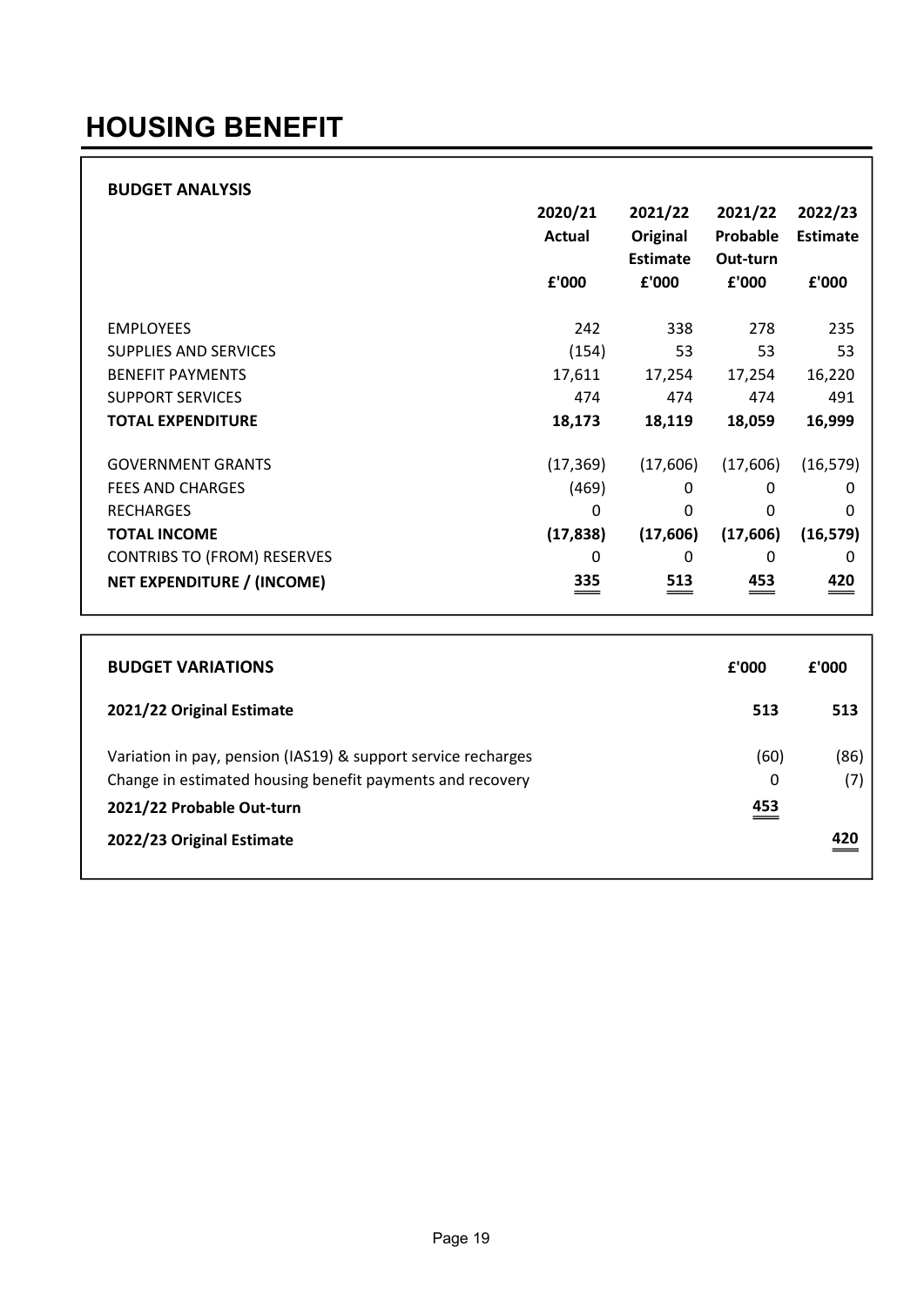### LAND CHARGES

|                                    | 2020/21<br>Actual<br>£'000   | 2021/22<br>Original<br>Estimate<br>£'000 | 2021/22<br>Probable<br>Out-turn<br>£'000 | 2022/23<br>Estimate<br>£'000 |
|------------------------------------|------------------------------|------------------------------------------|------------------------------------------|------------------------------|
| <b>SUPPLIES AND SERVICES</b>       | 28                           | 25                                       | 30                                       | 25                           |
| <b>SUPPORT SERVICES</b>            | 76                           | 76                                       | 76                                       | 79                           |
| <b>TOTAL EXPENDITURE</b>           | 104                          | 101                                      | 106                                      | 104                          |
| <b>GOVERNMENT GRANTS</b>           | 0                            | 0                                        | 0                                        | 0                            |
| <b>FEES AND CHARGES</b>            | (108)                        | (102)                                    | (112)                                    | (102)                        |
| <b>TOTAL INCOME</b>                | (108)                        | (102)                                    | (112)                                    | (102)                        |
| <b>CONTRIBS TO (FROM) RESERVES</b> | 0                            | 0                                        | 0                                        | 0                            |
| <b>NET EXPENDITURE / (INCOME)</b>  | $\left(\underline{4}\right)$ | (1)                                      | (6)                                      | $\frac{2}{1}$                |

| <b>BUDGET VARIATIONS</b>                                      | £'000            | f'000 |
|---------------------------------------------------------------|------------------|-------|
| 2021/22 Original Estimate                                     | (1)              | (1)   |
| Variation in pay, pension (IAS19) & support service recharges | 0                |       |
| Increased fees and charges                                    | (10)             |       |
| <b>Sundry Variations</b>                                      | 5                |       |
| 2021/22 Probable Out-turn                                     | $\overline{(6)}$ |       |
| 2022/23 Original Estimate                                     |                  |       |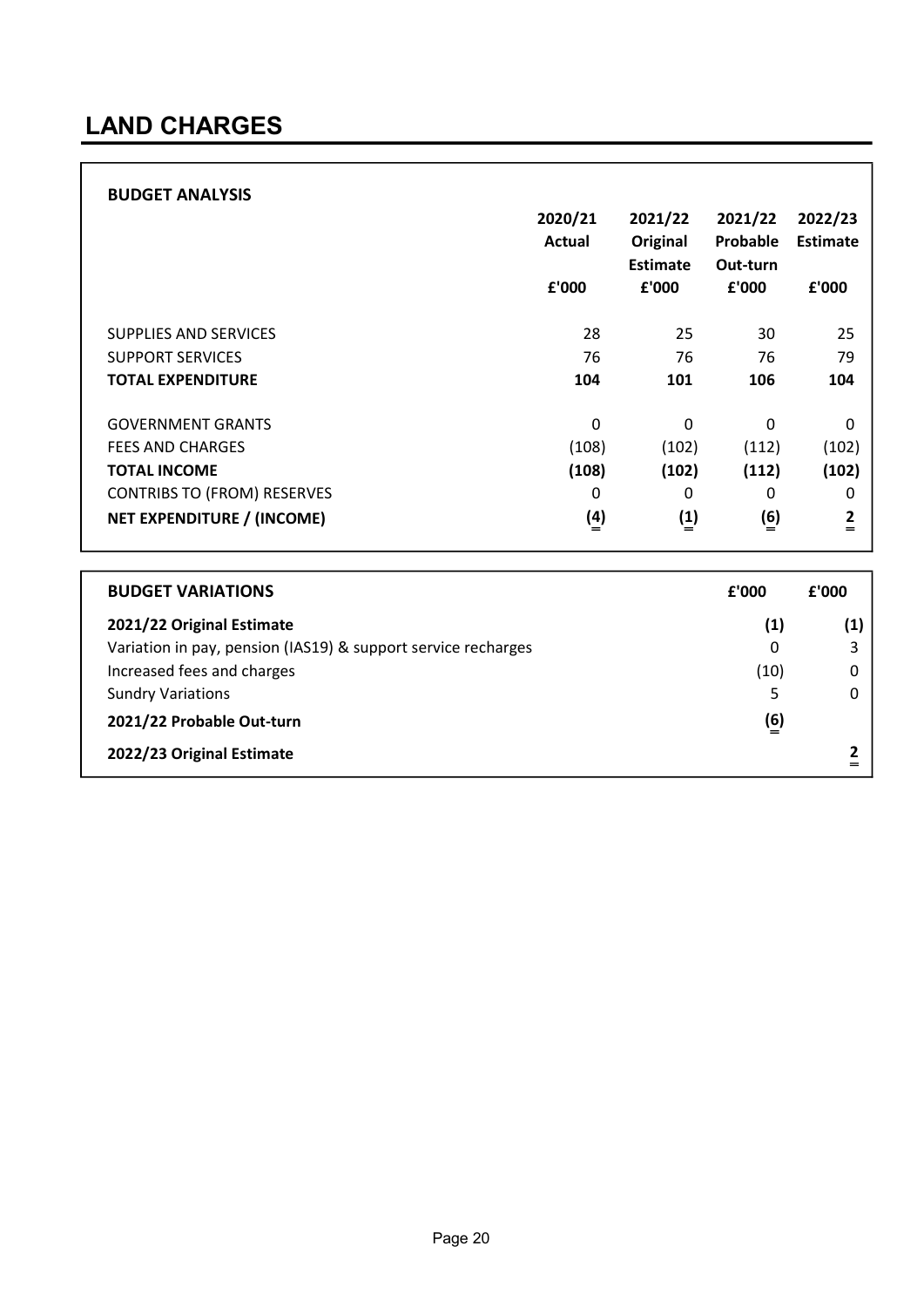### ESTATES AND PROPERTY MANAGEMENT

| <b>BUDGET ANALYSIS</b>              |          |                 |          |                 |
|-------------------------------------|----------|-----------------|----------|-----------------|
|                                     | 2020/21  | 2021/22         | 2021/22  | 2022/23         |
|                                     | Actual   | Original        | Probable | <b>Estimate</b> |
|                                     |          | <b>Estimate</b> | Out-turn |                 |
|                                     | £'000    | £'000           | £'000    | £'000           |
| <b>EMPLOYEES</b>                    | 0        | 0               | 0        | 0               |
| <b>PREMISES</b>                     | 104      | 355             | 582      | 575             |
| <b>SUPPLIES AND SERVICES</b>        | 1,089    | 608             | 609      | 595             |
| <b>SUPPORT SERVICES</b>             | 110      | 108             | 108      | 112             |
| <b>CAPITAL CHARGES</b>              | 348      | 395             | 395      | 403             |
| <b>TOTAL EXPENDITURE</b>            | 1,651    | 1,466           | 1,694    | 1,685           |
| <b>CONTRIBS FROM OTHER AGENCIES</b> | (200)    | 0               | 0        | $\Omega$        |
| <b>FEES AND CHARGES</b>             | (20)     | (23)            | (20)     | (21)            |
| <b>RENTS</b>                        | (3, 274) | (3,064)         | (3,783)  | (2,858)         |
| OTHER INCOME                        | (8)      | 0               | 0        | 0               |
| <b>TOTAL INCOME</b>                 | (3,502)  | (3,087)         | (3,803)  | (2,879)         |
| <b>CONTRIBS TO (FROM) RESERVES</b>  | 80       | 152             | 633      | (541)           |
| <b>NET EXPENDITURE / (INCOME)</b>   | (1, 771) | (1,469)         | (1,476)  | (1,735)         |

| <b>BUDGET VARIATIONS</b>                                      | £'000    | £'000    |
|---------------------------------------------------------------|----------|----------|
| 2021/22 Original Estimate                                     | (1, 469) | (1, 469) |
| Variation in pay, pension (IAS19) & support service recharges | 0        |          |
| Increase in Premises related expenses                         | 227      | 148      |
| Cleaning & maintenance contract inflation                     | 0        | 47       |
| Planned maintenance cost inflation                            | $\Omega$ | 25       |
| Increase in Minimum Revenue Provision                         | 0        | 8        |
| Increased rental income following rent reviews                | (719)    | O        |
| Reduced rental income                                         | 0        | 206      |
| Change in contributions to/from reserves                      | 481      | (693)    |
| Sundry variations                                             | 4        | (11)     |
| 2021/22 Probable Out-turn                                     | (1, 476) |          |
| 2022/23 Original Estimate                                     |          |          |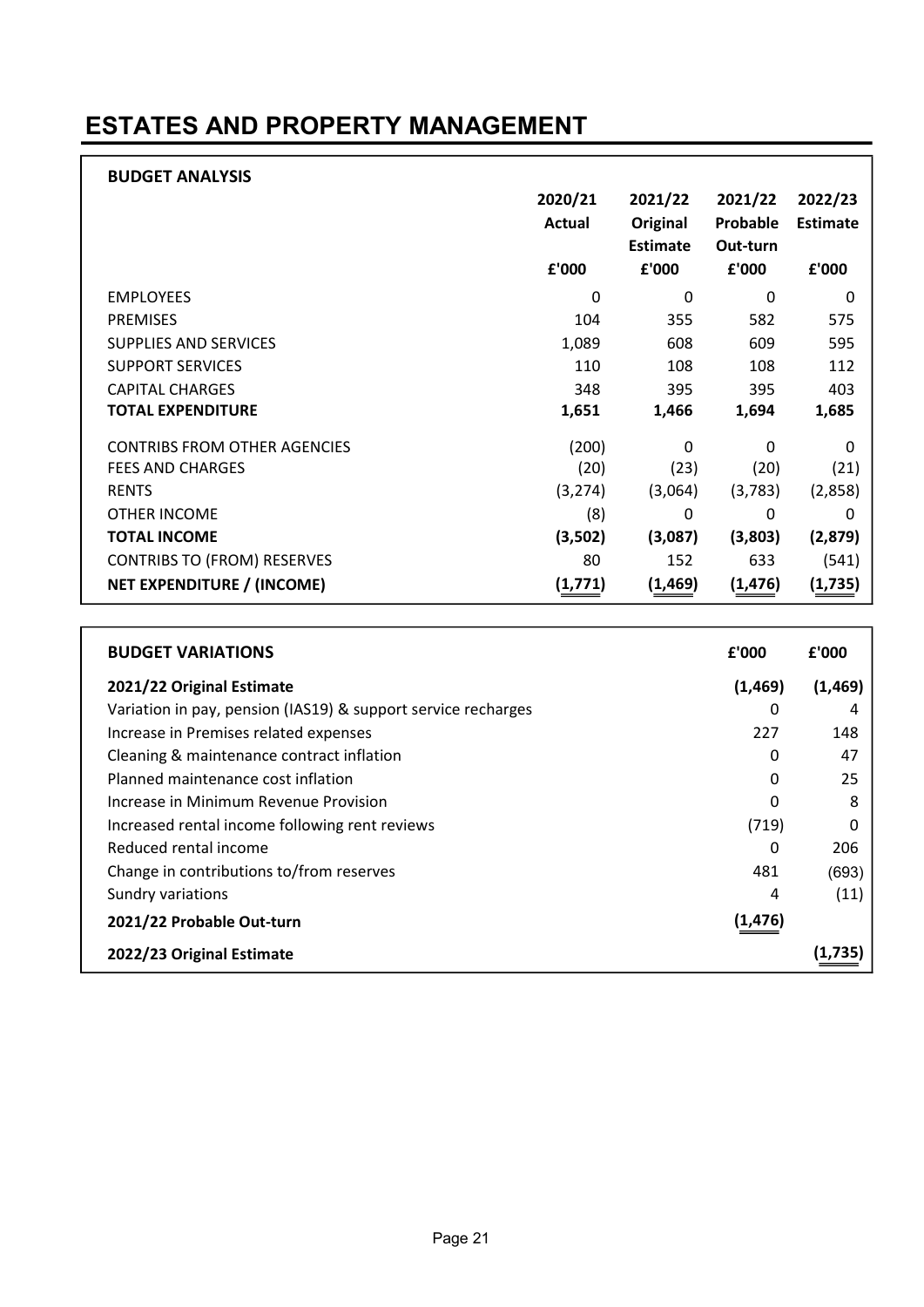### INVESTMENT PROPERTIES EEPIC

| <b>BUDGET ANALYSIS</b>                                    |               |                 |           |                 |
|-----------------------------------------------------------|---------------|-----------------|-----------|-----------------|
|                                                           | 2020/21       | 2021/22         | 2021/22   | 2022/23         |
|                                                           | <b>Actual</b> | Original        | Probable  | <b>Estimate</b> |
|                                                           |               | <b>Estimate</b> | Out-turn* |                 |
|                                                           | £'000         | £'000           | £'000     | £'000           |
| <b>SUPPLIES AND SERVICES</b>                              | 1,113         | 1,113           | 1,113     | 1,113           |
| <b>CAPITAL CHARGES</b>                                    | 650           | 650             | 650       | 683             |
| <b>TOTAL EXPENDITURE</b>                                  | 1,763         | 1,763           | 1,763     | 1,796           |
| <b>CONTRIBS FROM OTHER AGENCIES</b>                       | (118)         | (121)           | (121)     | (121)           |
| <b>FEES AND CHARGES</b>                                   | 0             | 0               | 0         | $\mathbf{0}$    |
| <b>RENTS</b>                                              | $\mathbf 0$   | 0               | 0         | $\Omega$        |
| <b>INTEREST &amp; DIVIDEND</b>                            | (2,677)       | (2,409)         | (2,409)   | (2,409)         |
| <b>TOTAL INCOME</b>                                       | (2,795)       | (2,530)         | (2,530)   | (2,530)         |
| <b>CONTRIBS TO (FROM) RESERVES</b>                        | 603           | (138)           | (138)     | (486)           |
| <b>NET EXPENDITURE / (INCOME)</b>                         | (429)         | (905)           | (905)     | (1, 220)        |
|                                                           |               |                 |           |                 |
| <b>BUDGET VARIATIONS</b>                                  |               |                 | £'000     | £'000           |
| 2021/22 Original Estimate                                 |               |                 | (905)     | (905)           |
| Change in contributions to/(from) Property Income Reserve |               |                 |           | (348)           |
| Increase in Minimum Revenue Provision                     |               |                 | 0         | 33              |
| Reduction in EEPIC dividend                               |               |                 | 0         | 0               |
| Sundry variations                                         |               |                 |           |                 |
| 2021/22 Probable Out-turn                                 |               |                 | (905)     |                 |
| 2022/23 Original Estimate                                 |               |                 |           | (1, 220)        |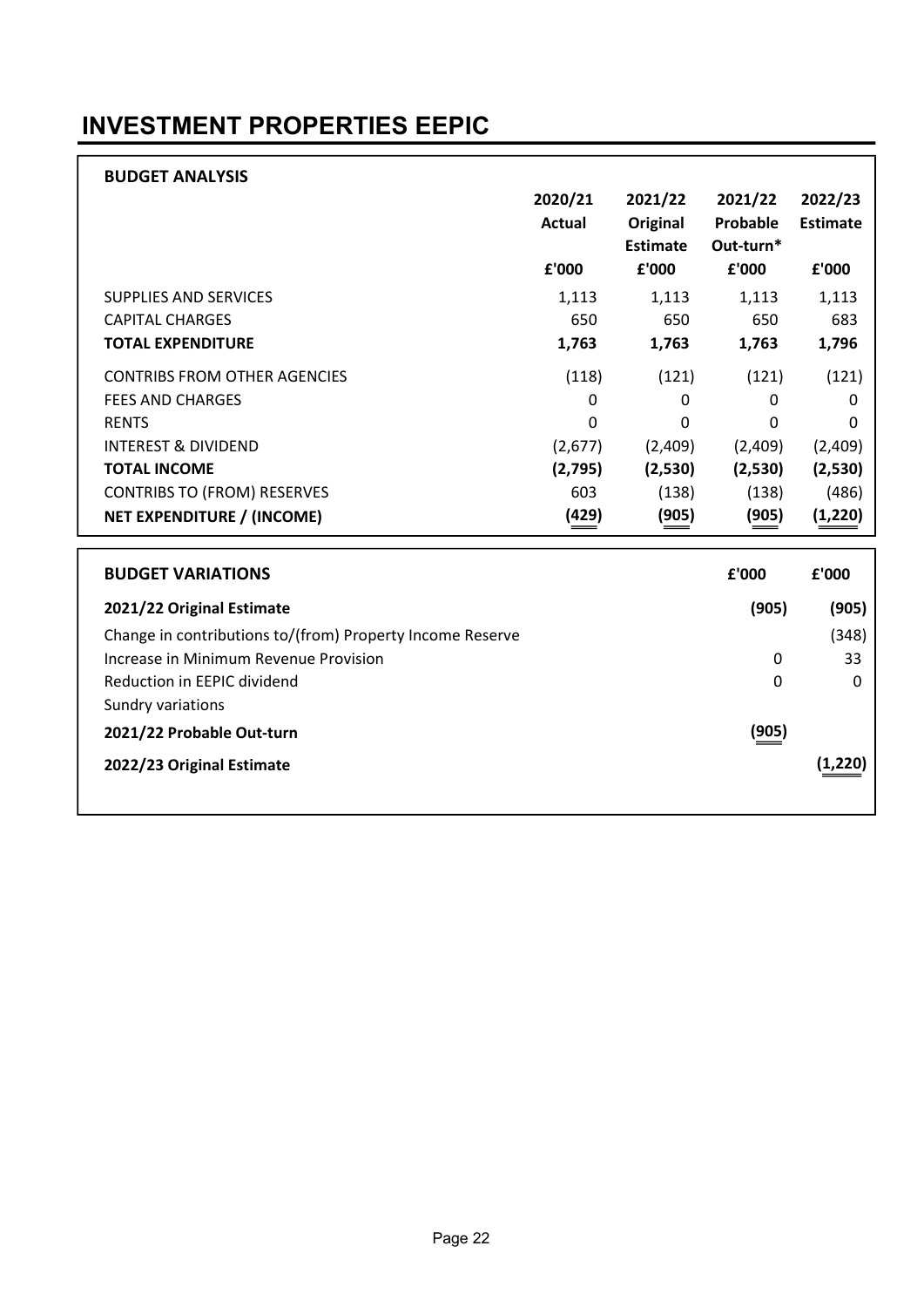### ECONOMIC DEVELOPMENT

| <b>BUDGET ANALYSIS</b> |
|------------------------|
|------------------------|

|                                    | 2020/21<br>Actual<br>£'000 | 2021/22<br>Original<br><b>Estimate</b><br>£'000 | 2021/22<br>Probable<br>Out-turn<br>£'000 | 2022/23<br>Estimate<br>£'000 |
|------------------------------------|----------------------------|-------------------------------------------------|------------------------------------------|------------------------------|
| <b>EMPLOYEES</b>                   | 2                          | 0                                               | 0                                        | 0                            |
| <b>PREMISES</b>                    | 8                          | 8                                               | 8                                        | 8                            |
| SUPPLIES AND SERVICES              | 1,083                      | 52                                              | 52                                       | 52                           |
| <b>SUPPORT SERVICES</b>            | 12                         | 12                                              | 12                                       | 12                           |
| <b>TOTAL EXPENDITURE</b>           | 1,105                      | 72                                              | 72                                       | 72                           |
| <b>CONTRIBS TO (FROM) RESERVES</b> | 0                          | 0                                               | 0                                        | 0                            |
| NET EXPENDITURE / (INCOME)         | 71                         | 72                                              | 72                                       | 72<br>$=$                    |

| <b>BUDGET VARIATIONS</b>                                      | £'000 | £'000 |
|---------------------------------------------------------------|-------|-------|
| 2021/22 Original Estimate                                     | 72    | 72    |
| Variation in pay, pension (IAS19) & support service recharges | 0     |       |
| 2021/22 Probable Out-turn                                     | 72    |       |
| 2022/23 Original Estimate                                     |       |       |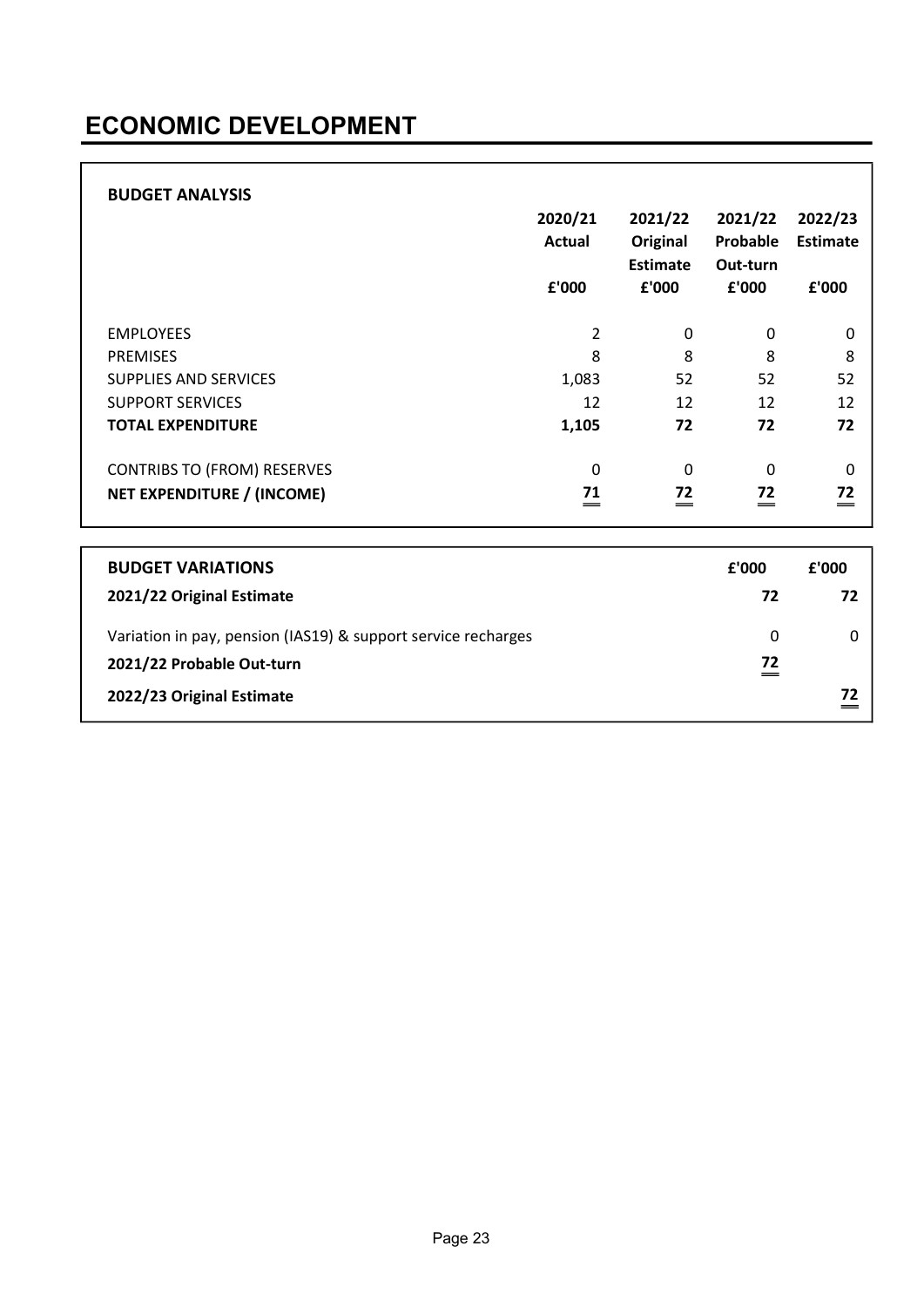### COMMUNITY CONSULTATION

| <b>BUDGET ANALYSIS</b>       | 2020/21<br><b>Actual</b><br>£'000 | 2021/22<br>Original<br>Estimate<br>£'000 | 2021/22<br>Probable<br>Out-turn<br>£'000 | 2022/23<br><b>Estimate</b><br>£'000 |
|------------------------------|-----------------------------------|------------------------------------------|------------------------------------------|-------------------------------------|
| <b>PREMISES</b>              | 0                                 | 0                                        | 0                                        | 0                                   |
| <b>SUPPLIES AND SERVICES</b> | 1                                 | 4                                        | 4                                        | 4                                   |
| <b>SUPPORT SERVICES</b>      | 16                                | 16                                       | 16                                       | 16                                  |
| <b>TOTAL EXPENDITURE</b>     | 17                                | 20                                       | 20                                       | 20                                  |
| NET EXPENDITURE / (INCOME)   | 17                                | 20                                       | 20<br>=                                  | 20<br>$=$                           |

| <b>BUDGET VARIATIONS</b>                                      | f'000 | f'000 |
|---------------------------------------------------------------|-------|-------|
| 2021/22 Original Estimate                                     | 20    | 20    |
| Variation in pay, pension (IAS19) & support service recharges | 0     |       |
| Sundry variations                                             | 0     |       |
| 2021/22 Probable Out-turn                                     | 20    |       |
| 2022/23 Original Estimate                                     |       | 20    |
|                                                               |       |       |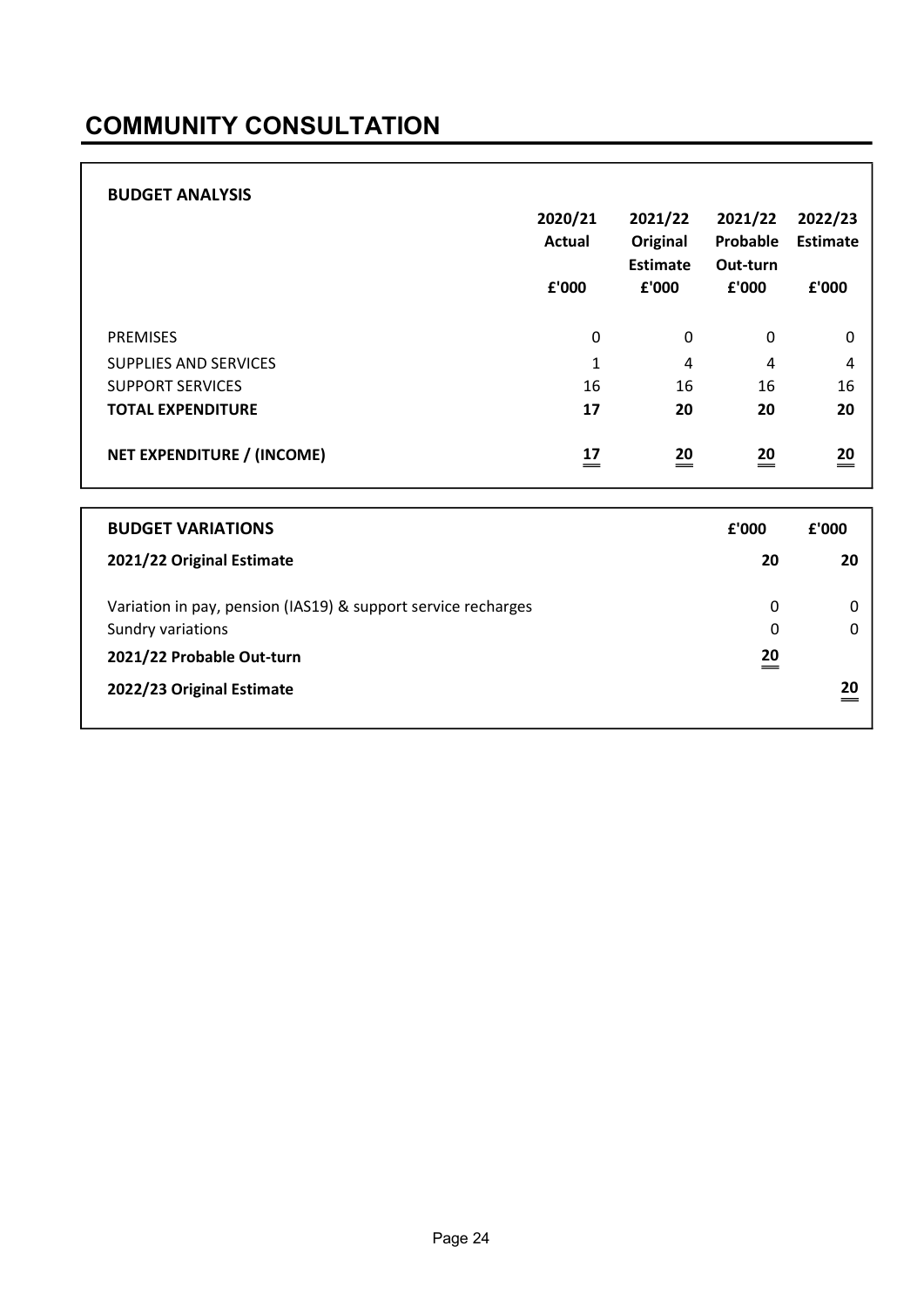## CENTRAL SUPPORT SERVICES

|                                     | 2020/21<br>Actual | 2021/22<br>Original<br><b>Estimate</b> | 2021/22<br>Probable<br>Out-turn | 2022/23<br><b>Estimate</b> |
|-------------------------------------|-------------------|----------------------------------------|---------------------------------|----------------------------|
|                                     | £'000             | £'000                                  | £'000                           | £'000                      |
| <b>EMPLOYEES</b>                    | 3,747             | 4,244                                  | 4,282                           | 4,135                      |
| <b>SUPPLIES AND SERVICES</b>        | 819               | 973                                    | 1,168                           | 1,200                      |
| THIRD PARTY PAYMENTS                | 0                 | 0                                      | 0                               | 0                          |
| <b>SUPPORT SERVICE RECHARGES</b>    | (4, 715)          | (4, 717)                               | (4, 717)                        | (4,673)                    |
| <b>CAPITAL CHARGES</b>              | 187               | 135                                    | 135                             | 135                        |
| <b>TOTAL EXPENDITURE</b>            | 38                | 635                                    | 868                             | 797                        |
| <b>CONTRIBS FROM OTHER AGENCIES</b> | (10)              | 0                                      | 0                               | 0                          |
| <b>FEES AND CHARGES</b>             | (60)              | (57)                                   | (57)                            | (57)                       |
| <b>RENTS</b>                        | (1)               | (2)                                    | (2)                             | (2)                        |
| <b>TOTAL INCOME</b>                 | (71)              | (59)                                   | (59)                            | (59)                       |
| <b>CONTRIBS TO (FROM) RESERVES</b>  | (66)              | (122)                                  | (73)                            | (32)                       |
| NET EXPENDITURE / (INCOME)          | (99)              | 454                                    | 736<br>==                       | 706<br>==                  |

| <b>BUDGET VARIATIONS</b>                                      | £'000 | £'000 |
|---------------------------------------------------------------|-------|-------|
| 2021/22 Original Estimate                                     | 454   | 454   |
| Variation in pay, pension (IAS19) & support service recharges | 38    | (65)  |
| Changes in supplies and services costs                        | 195   | 227   |
| Changes in contributions from reserves                        | 49    | 90    |
| 2021/22 Probable Out-turn                                     | 736   |       |
| 2022/23 Original Estimate                                     |       | 706   |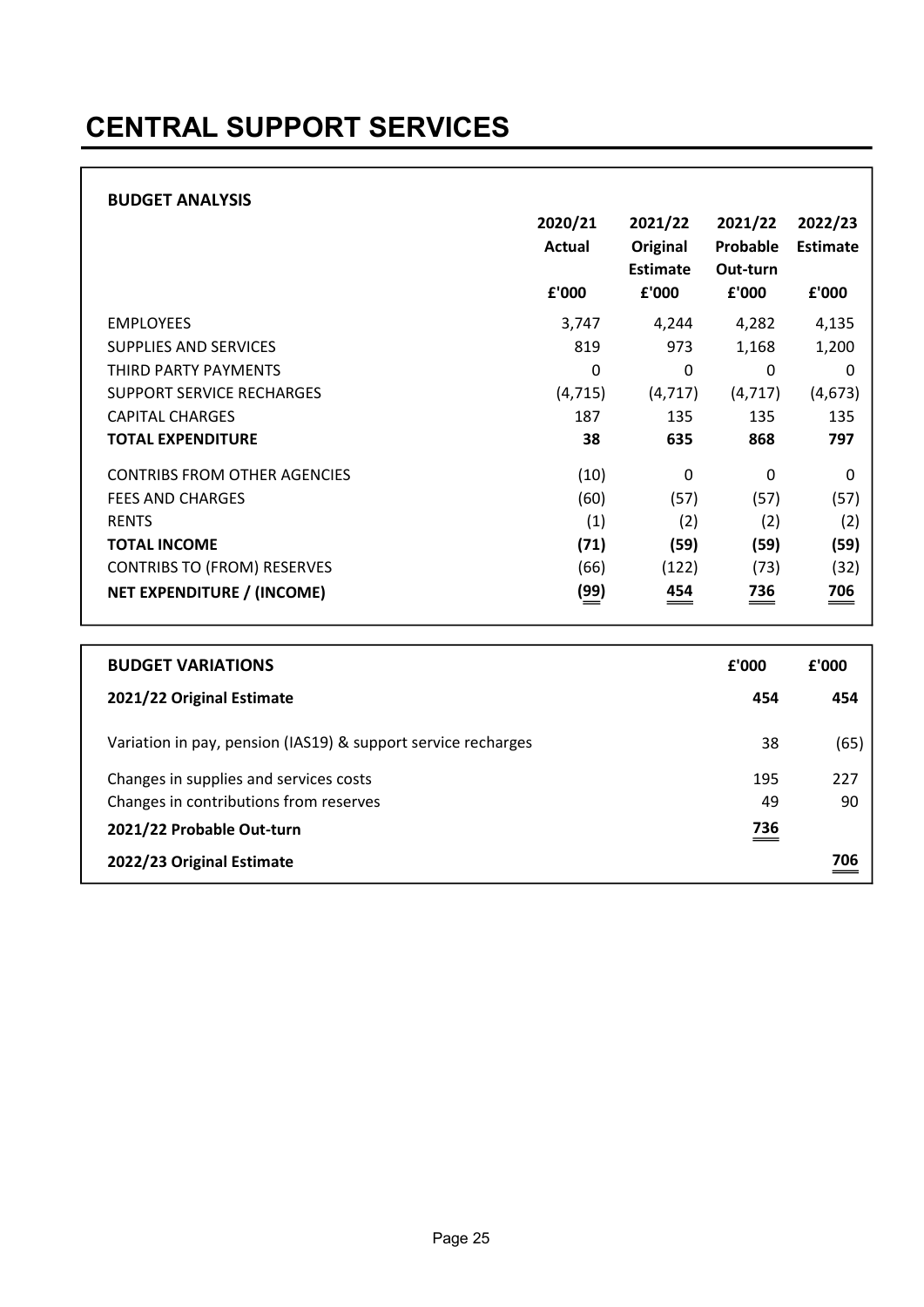## OPERATIONAL SUPPORT SERVICES

| <b>BUDGET ANALYSIS</b>             | 2020/21<br>Actual<br>£'000 | 2021/22<br>Original<br><b>Estimate</b><br>£'000 | 2021/22<br>Probable<br>Out-turn<br>£'000 | 2022/23<br>Estimate<br>£'000 |
|------------------------------------|----------------------------|-------------------------------------------------|------------------------------------------|------------------------------|
| <b>EMPLOYEES</b>                   | 0                          | 6                                               | 6                                        | 6                            |
| SUPPLIES AND SERVICES              | 0                          | (15)                                            | (15)                                     | (15)                         |
| <b>TOTAL EXPENDITURE</b>           | $\bf{0}$                   | (9)                                             | (9)                                      | (9)                          |
| <b>TOTAL INCOME</b>                | $\mathbf 0$                | $\mathbf{0}$                                    | $\mathbf 0$                              | $\mathbf 0$                  |
| <b>CONTRIBS TO (FROM) RESERVES</b> | 0                          | 0                                               | 0                                        | 0                            |
| <b>NET EXPENDITURE / (INCOME)</b>  | $\frac{0}{x}$              | $\binom{9}{5}$                                  | $\binom{9}{5}$                           | $\binom{9}{5}$               |

| <b>BUDGET VARIATIONS</b>                                                                       | £'000                                  | f'000 |
|------------------------------------------------------------------------------------------------|----------------------------------------|-------|
| 2021/22 Original Estimate                                                                      | (9)                                    | (9)   |
| Variation in Employee costs<br>Variation in supplies and services<br>2021/22 Probable Out-turn | 0<br>0<br>$\left(\underline{9}\right)$ | 0     |
| 2022/23 Original Estimate                                                                      |                                        | (9)   |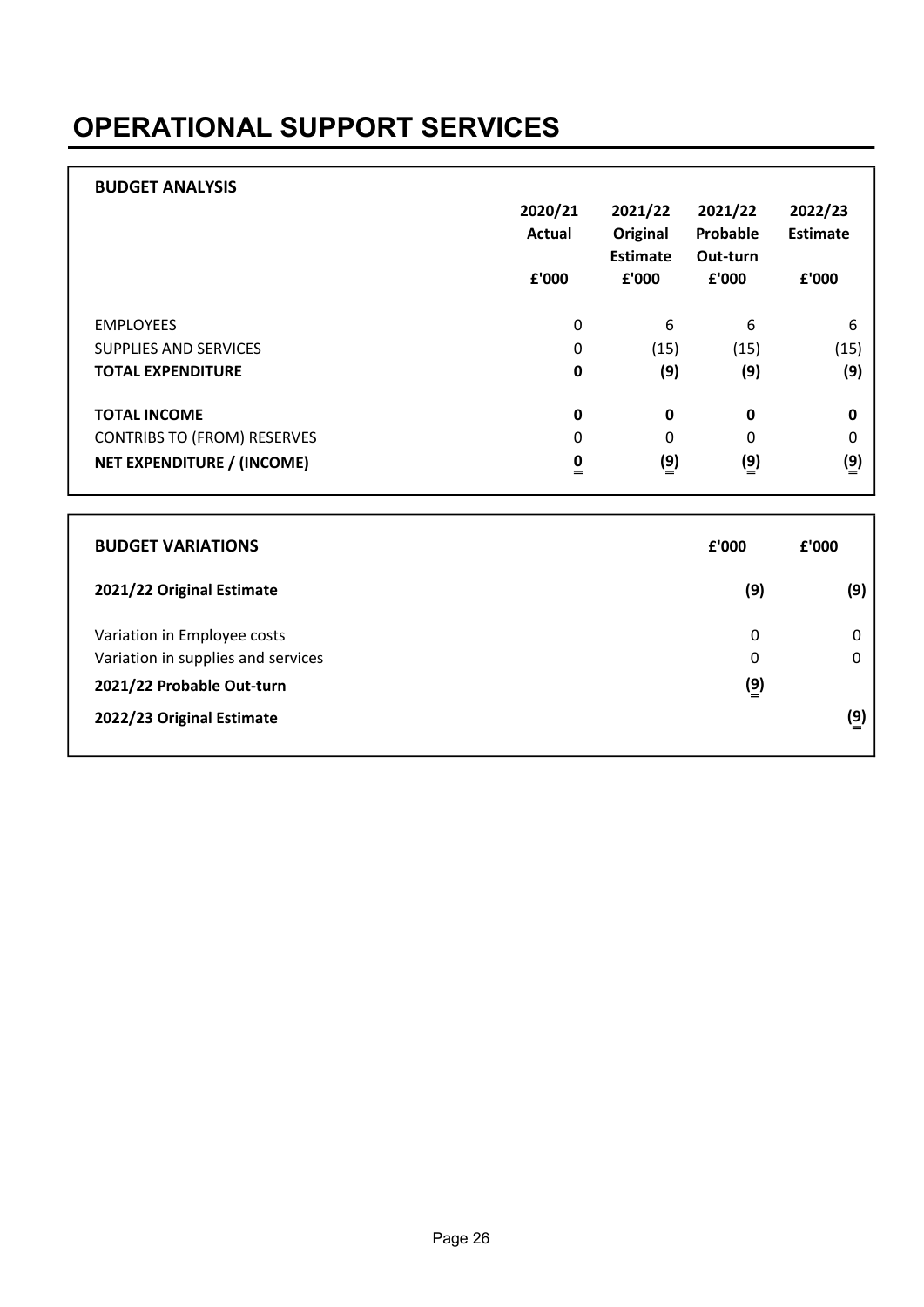### SALARY CONTROL

| <b>BUDGET ANALYSIS</b>                                                                         | 2022/23<br>Estimate *<br>£'000 | <b>Budgeted</b><br>Staff FTE* |  |  |
|------------------------------------------------------------------------------------------------|--------------------------------|-------------------------------|--|--|
| CHIEF EXECUTIVE'S GROUP<br><b>HUMAN RESOURCES</b>                                              | 487<br>248                     | 7.4<br>6.0                    |  |  |
| <b>FINANCIAL SERVICES</b><br><b>REVENUES &amp; BENEFITS</b><br>ICT                             | 510<br>719<br>451              | 11.7<br>21.3<br>12.1          |  |  |
| <b>LEGAL &amp; DEMOCRATIC SERVICES</b><br><b>PROPERTY &amp; VENUES</b>                         | 273<br>301                     | 6.0<br>5.8                    |  |  |
| <b>CUSTOMER SERVICES &amp; BUSINESS SUPPORT</b><br><b>HOUSING &amp; ENVIRONMENTAL SERVICES</b> | 693<br>1,647                   | 25.3<br>52.2                  |  |  |
| <b>OPERATIONAL SERVICES</b><br>PLACE DEVELOPMENT<br><b>CORPORATE ASSURANCE</b>                 | 3,359<br>996<br>287            | 132.4<br>25.3<br>8.4          |  |  |
| <b>GENERAL FUND TOTAL</b>                                                                      | 9,971                          | 313.8                         |  |  |
| <b>Employers NI &amp; Pension Contributions</b>                                                | 2,751<br>392                   |                               |  |  |
| <b>Casuals Budget</b><br><b>Overtime Budgets</b>                                               | 79<br>84                       |                               |  |  |
| <b>Total Direct Employee Budgets</b>                                                           | 13,279                         |                               |  |  |
| *Figures are based on a snapshot of the Establishment at November 2021                         |                                |                               |  |  |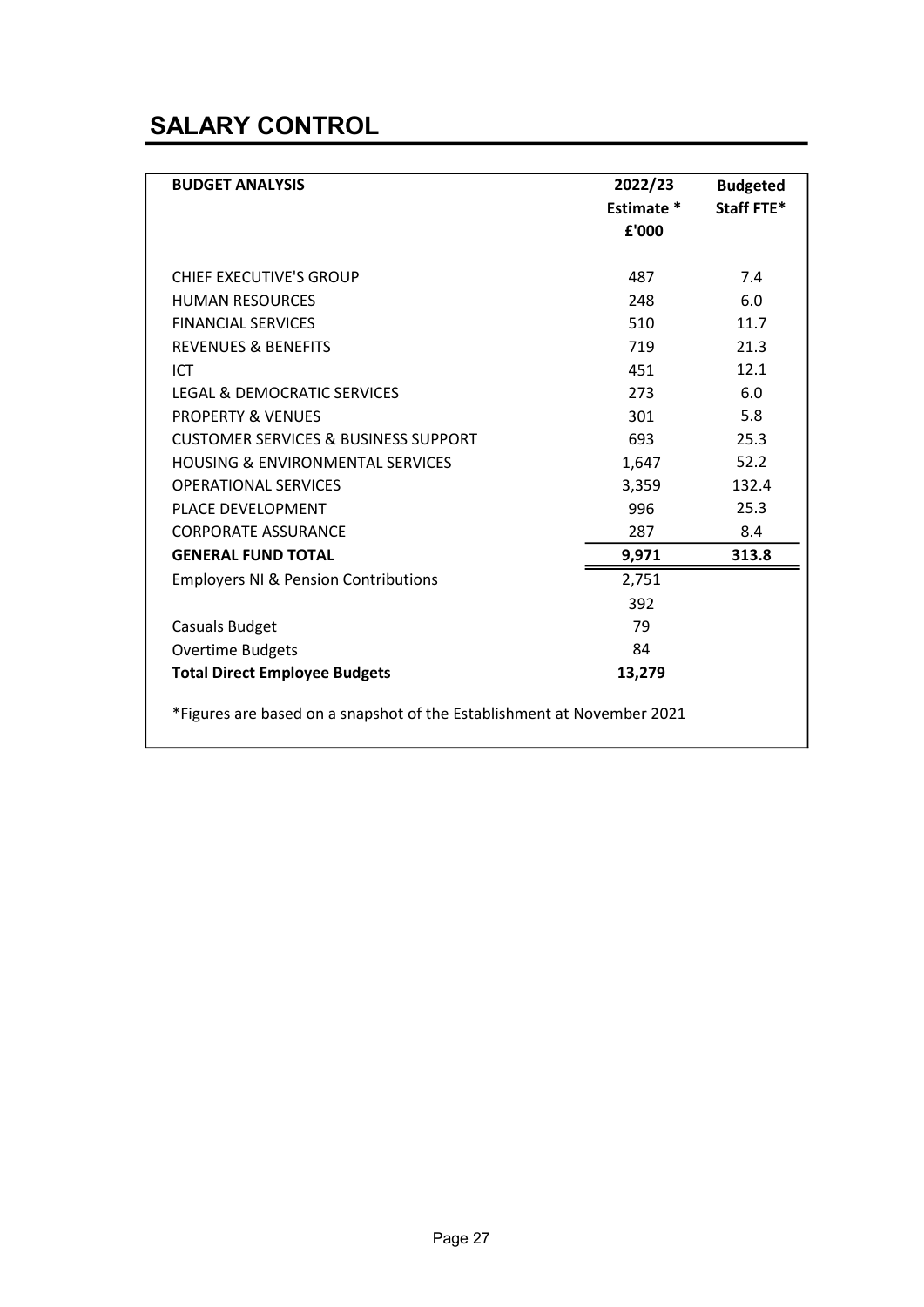## SALARIES PROVISIONS

| <b>BUDGET ANALYSIS</b>              |          |          |             |                 |
|-------------------------------------|----------|----------|-------------|-----------------|
|                                     | 2020/21  | 2021/22  | 2021/22     | 2022/23         |
|                                     | Actual   | Original | Probable    | <b>Estimate</b> |
|                                     |          | Estimate | Out-turn    |                 |
|                                     | £'000    | £'000    | £'000       | £'000           |
| <b>EMPLOYEES</b>                    | 0        | (11)     | (438)       | 485             |
| SUPPLIES AND SERVICES               | 0        | 0        | 0           | $\Omega$        |
| <b>TOTAL EXPENDITURE</b>            | 0        | (11)     | (438)       | 485             |
| <b>GOVERNMENT GRANTS</b>            | 0        | 0        | 0           | (98)            |
| <b>CONTRIBS FROM OTHER AGENCIES</b> | 0        | $\Omega$ | 0           | 0               |
| <b>TOTAL INCOME</b>                 | 0        | 0        | $\mathbf 0$ | (98)            |
| <b>CONTRIBS TO (FROM) RESERVES</b>  | 0        | $\Omega$ | 0           | $\Omega$        |
| NET EXPENDITURE / (INCOME)          | 0<br>$=$ | (11)     | (438)       | 387             |

| <b>BUDGET VARIATIONS</b>                              | £'000 | £'000 |
|-------------------------------------------------------|-------|-------|
| 2021/22 Original Estimate                             | (11)  | (11)  |
| Pay award and pension funding apportioned to services | (186) | 496   |
| Vacancy provision                                     | (241) | 0     |
| 2022/23 Services Grant                                | 0     | (98)  |
| 2021/22 Probable Out-turn                             | (438) |       |
| 2022/23 Original Estimate                             |       | 387   |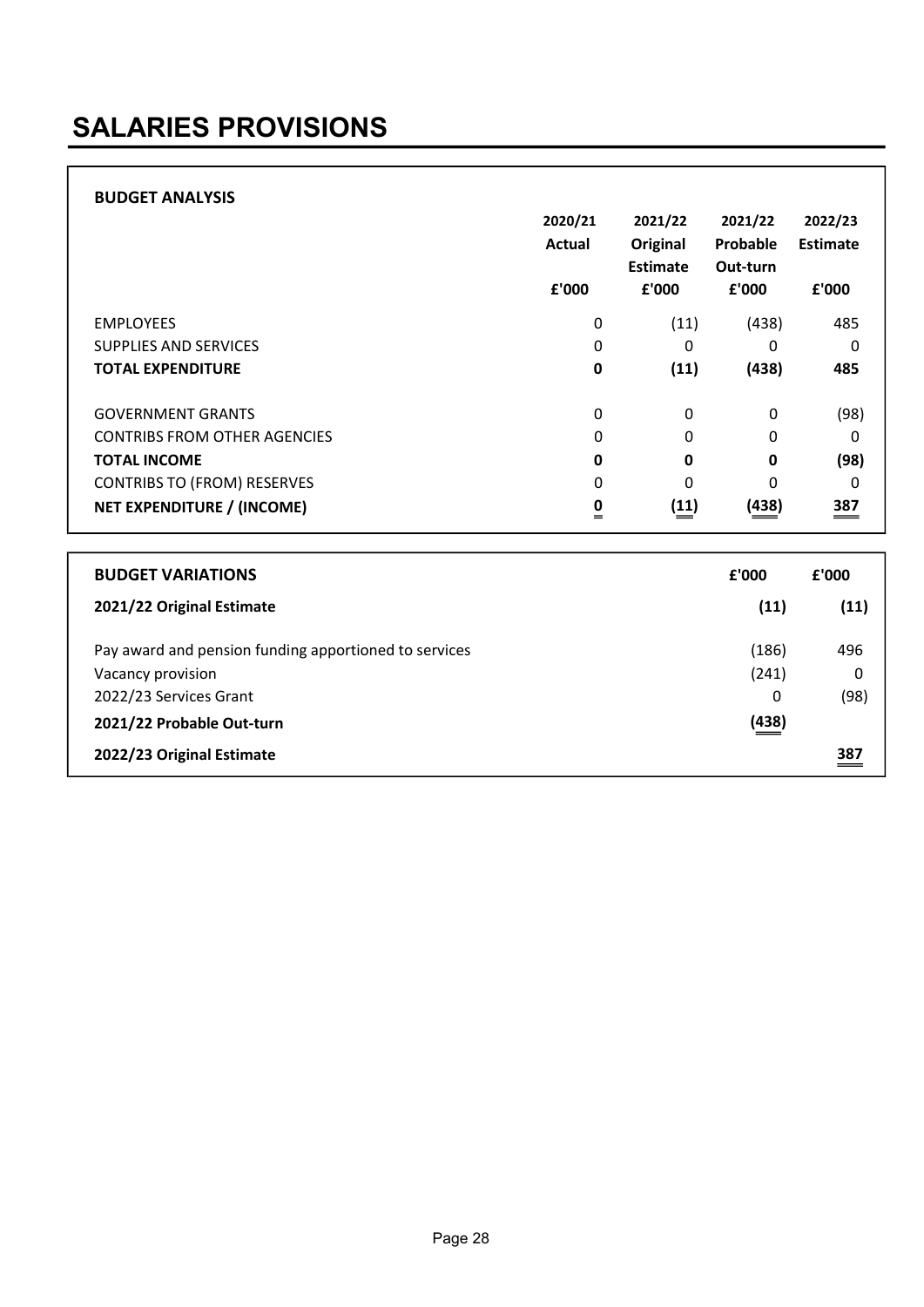### TOWN HALL

| <b>BUDGET ANALYSIS</b>              |               |             |          |             |
|-------------------------------------|---------------|-------------|----------|-------------|
|                                     | 2020/21       | 2021/22     | 2021/22  | 2022/23     |
|                                     | <b>Actual</b> | Original    | Probable | Estimate    |
|                                     |               | Estimate    | Out-turn |             |
|                                     | £'000         | £'000       | £'000    | £'000       |
| <b>EMPLOYEES</b>                    | 124           | 154         | 131      | 117         |
| <b>PREMISES</b>                     | 489           | 426         | 441      | 422         |
| <b>TRANSPORT</b>                    | 3             | 3           | 3        | 3           |
| <b>SUPPLIES AND SERVICES</b>        | 98            | 125         | 125      | 123         |
| THIRD PARTY PAYMENTS                | 0             | $\mathbf 0$ | 0        | $\Omega$    |
| <b>TRANSFER PAYMENTS</b>            | 0             | 0           | 0        | 0           |
| <b>SUPPORT SERVICE RECHARGES</b>    | (601)         | (601)       | (601)    | (576)       |
| <b>CAPITAL CHARGES</b>              | 108           | 206         | 206      | 206         |
| <b>TOTAL EXPENDITURE</b>            | 221           | 313         | 305      | 295         |
| <b>CONTRIBS FROM OTHER AGENCIES</b> | $\mathbf 0$   | 0           | 0        | 0           |
| <b>SALES</b>                        | 0             | $\Omega$    | 0        | $\Omega$    |
| <b>FEES AND CHARGES</b>             | (168)         | (165)       | (165)    | (165)       |
| <b>RENTS</b>                        | (150)         | (170)       | (170)    | (172)       |
| <b>TOTAL INCOME</b>                 | (318)         | (335)       | (335)    | (337)       |
| <b>CONTRIBS TO (FROM) RESERVES</b>  | 0             | 0           | 0        | 0           |
| <b>NET EXPENDITURE / (INCOME)</b>   | (98)          | (23)        | (31)     | <u>(43)</u> |

| <b>BUDGET VARIATIONS</b>                                                                                        | £'000                       | £'000            |
|-----------------------------------------------------------------------------------------------------------------|-----------------------------|------------------|
| 2021/22 Original Estimate                                                                                       | (23)                        | (23)             |
| Variation in pay, pension (IAS19) & support service recharges<br><b>Increased Premises</b><br>Sundry variations | (23)<br>15<br>0             | (12)<br>0<br>(8) |
| 2021/22 Probable Out-turn                                                                                       | $\left(\frac{31}{2}\right)$ |                  |
| 2022/23 Original Estimate                                                                                       |                             | (43)             |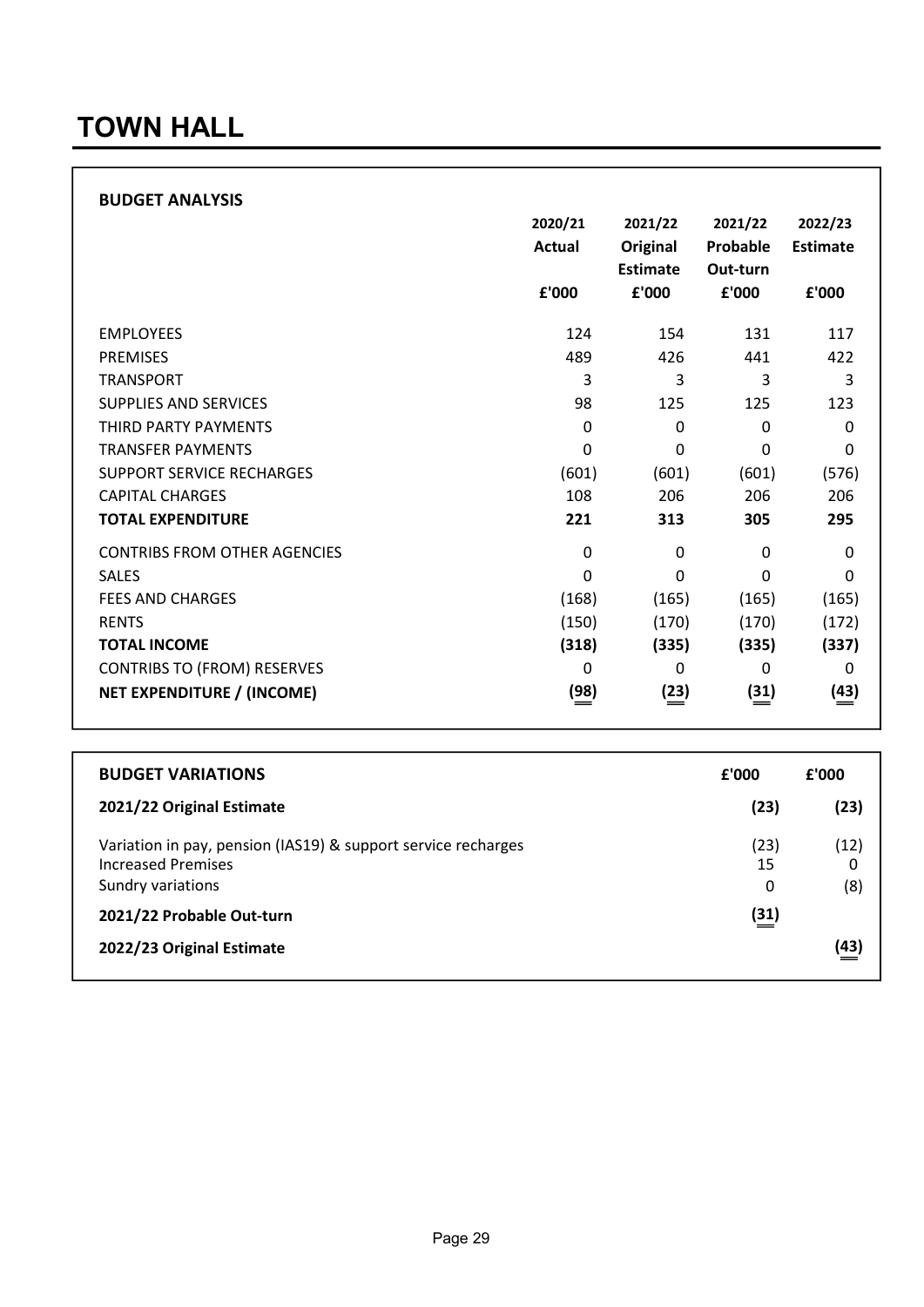## LONGMEAD DEPOT

| <b>BUDGET ANALYSIS</b>             |         |                 |               |          |
|------------------------------------|---------|-----------------|---------------|----------|
|                                    | 2020/21 | 2021/22         | 2021/22       | 2022/23  |
|                                    | Actual  | Original        | Probable      | Estimate |
|                                    |         | <b>Estimate</b> | Out-turn      |          |
|                                    | £'000   | £'000           | £'000         | £'000    |
| <b>PREMISES</b>                    | 117     | 84              | 84            | 87       |
| <b>SUPPLIES AND SERVICES</b>       | 3       | 3               | 3             | 3        |
| SUPPORT SERVICE RECHARGES          | (135)   | (135)           | (135)         | (135)    |
| <b>CAPITAL CHARGES</b>             | 39      | 58              | 58            | 58       |
| <b>TOTAL EXPENDITURE</b>           | 24      | 10              | 10            | 13       |
| <b>TOTAL INCOME</b>                | 0       | 0               | (2)           | 0        |
| <b>CONTRIBS TO (FROM) RESERVES</b> | 0       | $\Omega$        | 0             | 0        |
| <b>NET EXPENDITURE / (INCOME)</b>  | 24<br>= | 10              | $\frac{8}{1}$ | 13       |

| <b>BUDGET VARIATIONS</b>  | £'000    | £'000 |
|---------------------------|----------|-------|
| 2021/22 Original Estimate | 10       | 10    |
| Sundry variations         | (2)      | 3     |
| 2021/22 Probable Out-turn | 8<br>$=$ |       |
| 2022/23 Original Estimate |          | 13    |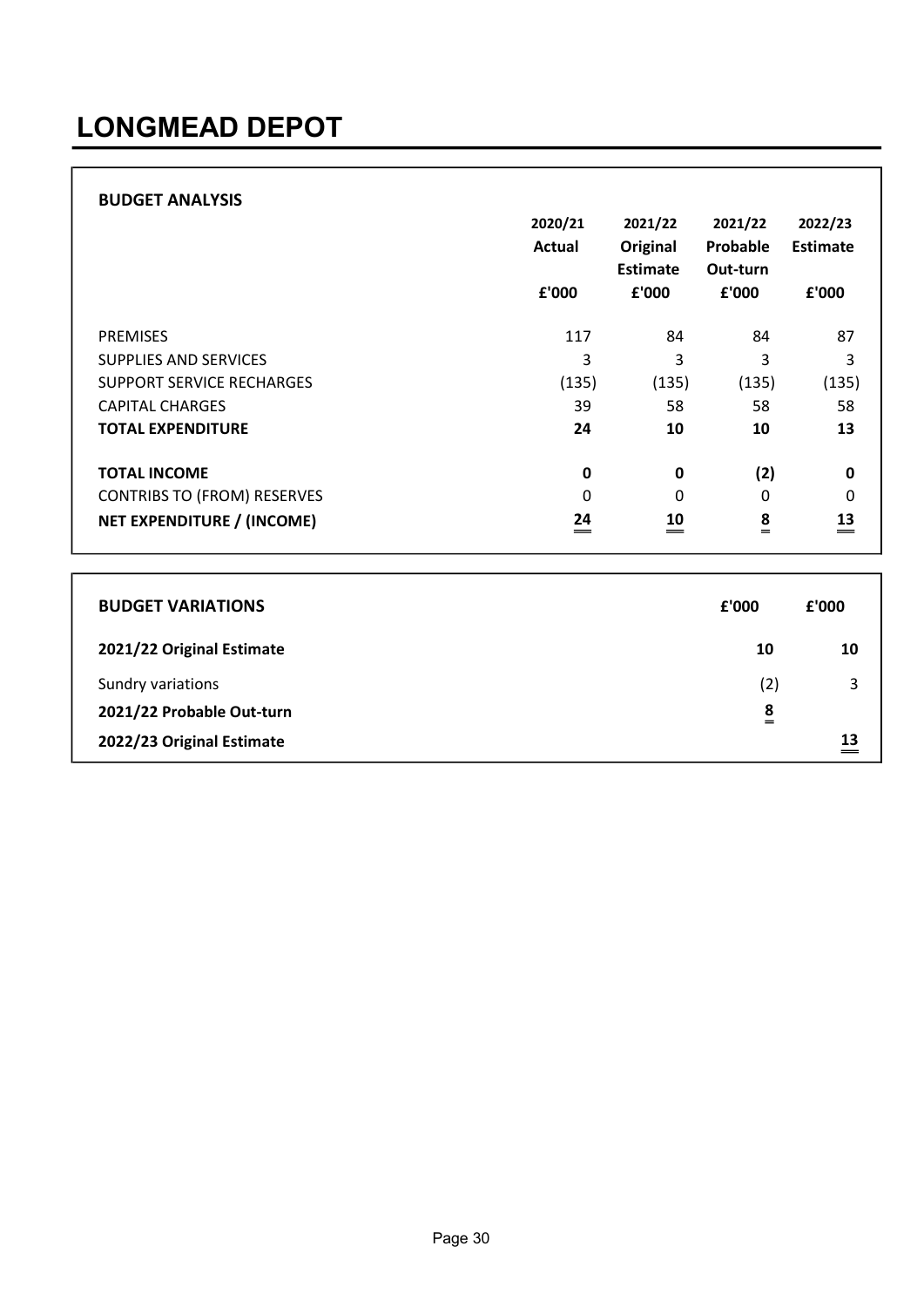### ENVIRONMENT & SAFE COMMUNITIES COMMITTEE

| <b>BUDGET SUMMARY</b>             |               |                 |          |                 |
|-----------------------------------|---------------|-----------------|----------|-----------------|
|                                   | 2020/21       | 2021/22         | 2021/22  | 2022/23         |
|                                   | <b>Actual</b> | Original        | Probable | <b>Estimate</b> |
|                                   |               | <b>Estimate</b> | Out-turn |                 |
|                                   | £'000         | £'000           | £'000    | £'000           |
| <b>CONTRACT MANAGEMENT</b>        | 149           | 94              | 285      | 124             |
| <b>CONTRACT MANAGEMENT</b>        | 149           | 94              | 285      | 124             |
| <b>CAR PARKS</b>                  | 48            | (2, 137)        | (1, 156) | (2, 210)        |
| ON STREET PARKING                 | 65            | (7)             | 33       | (5)             |
| <b>CAR PARKING</b>                | 113           | (2, 144)        | (1, 123) | (2, 215)        |
| COUNTRYSIDE, PARKS & OPEN SPACES  | 2,034         | 2,073           | 1,948    | 2,046           |
| <b>ALLOTMENTS</b>                 | 31            | 35              | 24       | 15              |
| <b>PARKS &amp; OPEN SPACES</b>    | 2,065         | 2,108           | 1,972    | 2,061           |
| <b>BOROUGH CLEANSING</b>          | 798           | 831             | 934      | 876             |
| <b>GRAFFITI REMOVAL</b>           | 40            | 37              | 36       | 38              |
| <b>LAND DRAINAGE</b>              | 78            | 80              | 83       | 81              |
| DOMESTIC & TRADE WASTE COLLECTION | 2,334         | 2,131           | 2,281    | 2,050           |
| <b>MARKETS</b>                    | (2)           | (30)            | (32)     | (37)            |
| <b>HIGHWAYS</b>                   | 430           | 419             | 408      | 333             |
| <b>ENVIRONMENTAL SERVICES</b>     | 3,678         | 3,468           | 3,710    | 3,341           |
| <b>COMMUNITY SAFETY</b>           | 81            | 91              | 92       | 93              |
| <b>CEMETERY</b>                   | (199)         | (241)           | (237)    | (267)           |
| <b>CLOSED CHURCHYARDS</b>         | 24            | 24              | 24       | 24              |
| ENVIRONMENTAL HEALTH              | 451           | 473             | 525      | 562             |
| <b>ENVIRONMENTAL HEALTH</b>       | 276           | 256             | 312      | 319             |
| <b>TOTAL NET REQUIREMENT</b>      | 6,362         | 3,873           | 5,248    | 3,723           |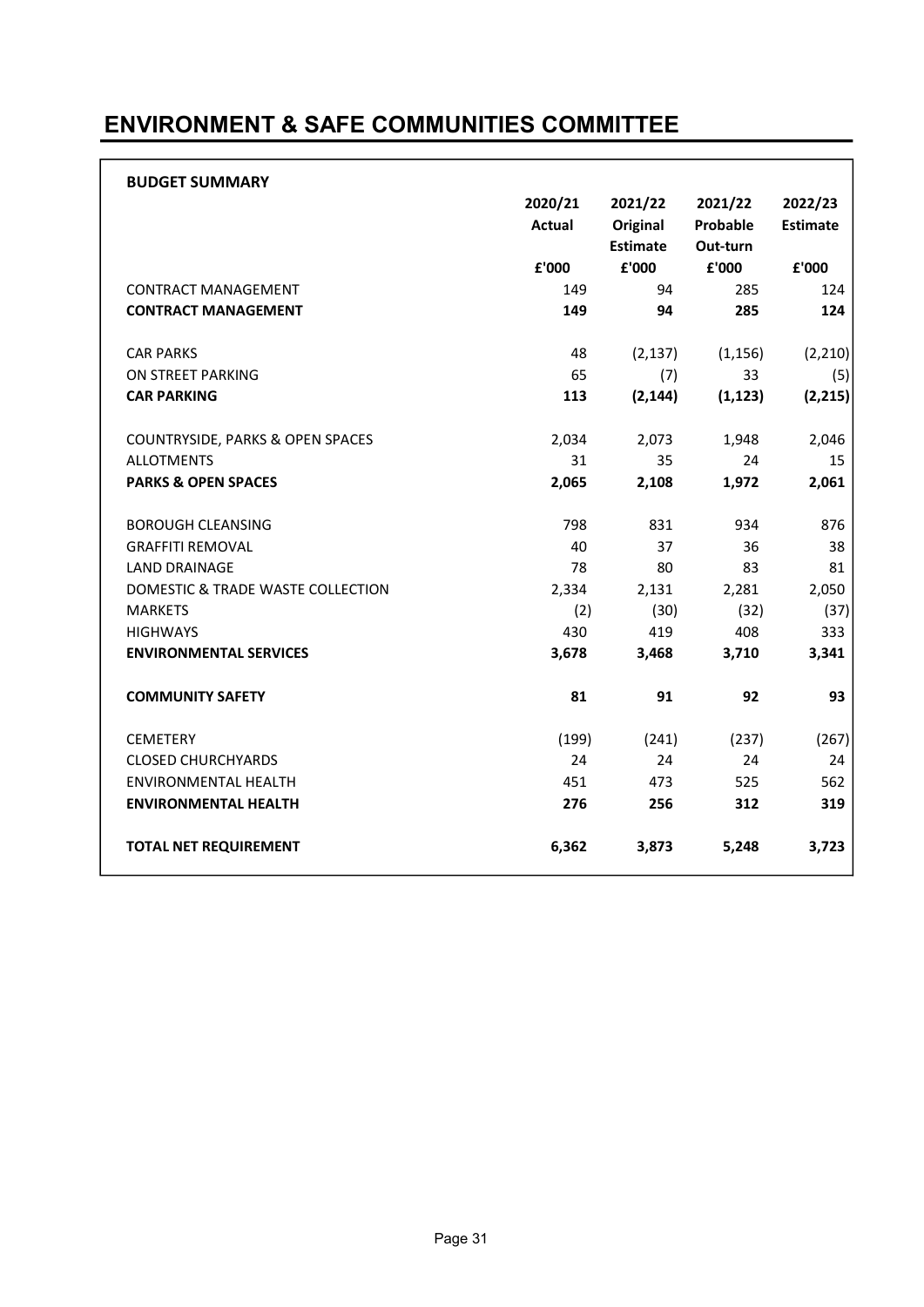### ENVIRONMENT & SAFE COMMUNITIES COMMITTEE

| <b>GROSS TO NET BUDGET 2022/23</b> | Gross<br><b>Expenditure</b><br>£'000 | Gross<br><b>Income</b><br>£'000 | <b>Reserves</b><br>to/(from)<br>£'000 | <b>Net</b><br>£'000 |
|------------------------------------|--------------------------------------|---------------------------------|---------------------------------------|---------------------|
| CONTRACT MANAGEMENT                | 163                                  | (22)                            | (17)                                  | 124                 |
| <b>CAR PARKING</b>                 | 2,668                                | (4,884)                         | 1                                     | (2, 215)            |
| <b>PARKS &amp; OPEN SPACES</b>     | 2,452                                | (358)                           | (33)                                  | 2,061               |
| <b>ENVIRONMENTAL SERVICES</b>      | 5,001                                | (1,676)                         | 16                                    | 3,341               |
| <b>COMMUNITY SAFETY</b>            | 100                                  | 0                               | (7)                                   | 93                  |
| ENVIRONMENTAL HEALTH               | 850                                  | (531)                           | 0                                     | 319                 |
| <b>TOTAL NET REQUIREMENT</b>       | 11,234                               | (7, 471)                        | (40)                                  | 3,723               |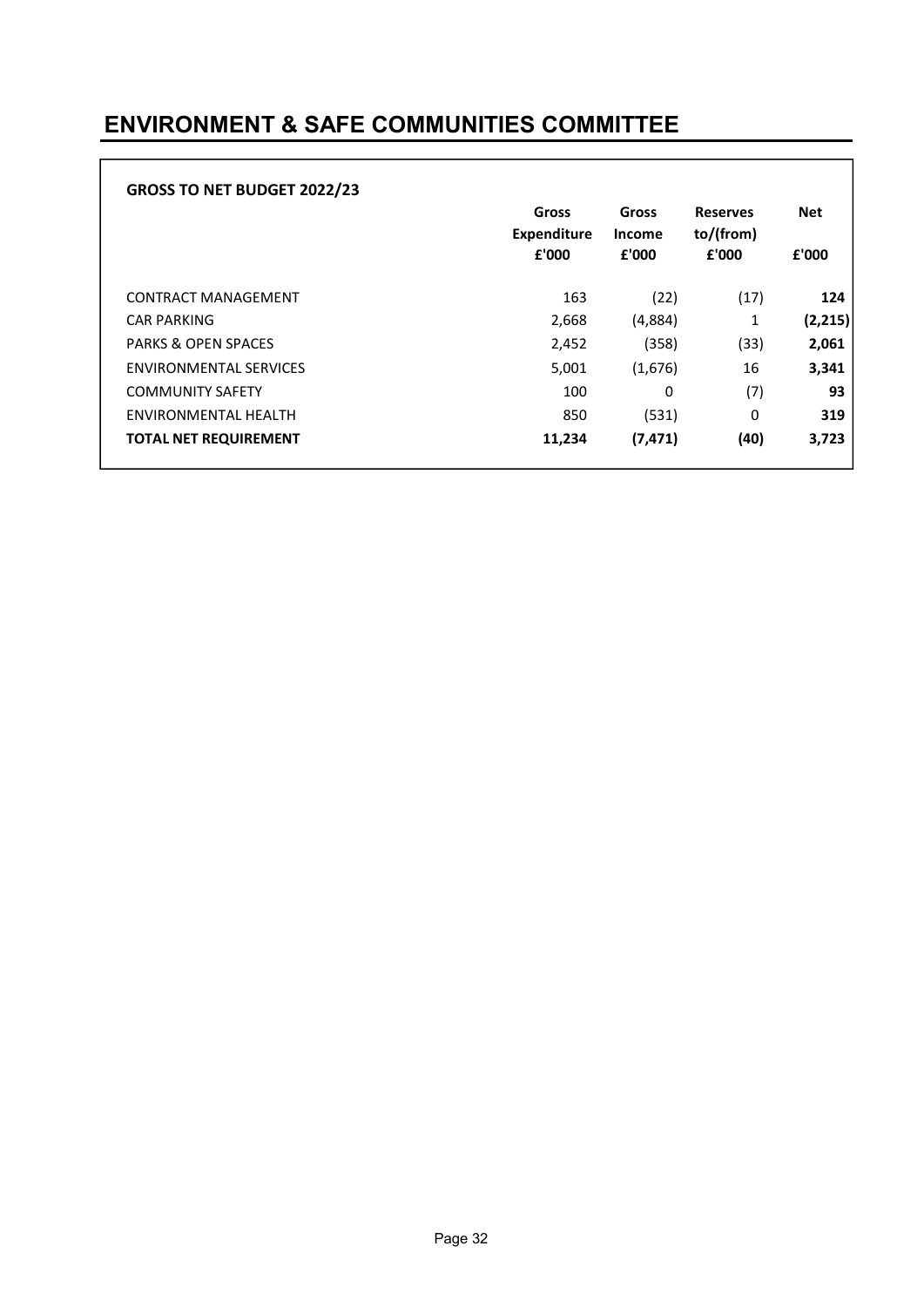### CONTRACT MANAGEMENT

| <b>BUDGET ANALYSIS</b>                                        |               |                   |             |                 |
|---------------------------------------------------------------|---------------|-------------------|-------------|-----------------|
|                                                               | 2020/21       | 2021/22           | 2021/22     | 2022/23         |
|                                                               | <b>Actual</b> | Original          | Probable    | <b>Estimate</b> |
|                                                               |               | Estimate          | Out-turn    |                 |
|                                                               | £'000         | £'000             | £'000       | £'000           |
| <b>EMPLOYEES</b>                                              | 1,216         | 1,353             | 1,263       | 1,056           |
| <b>PREMISES</b>                                               | (1, 102)      | (1, 164)          | (1, 164)    | (1,097)         |
| <b>TRANSPORT</b>                                              | 178           | 187               | 196         | 180             |
| <b>SUPPLIES AND SERVICES</b>                                  | 45            | 47                | 190         | 125             |
| <b>SUPPORT SERVICES</b>                                       | (34)          | (42)              | (44)        | (176)           |
| <b>CAPITAL CHARGES</b>                                        | 75            | 75                | 75          | 75              |
| <b>TOTAL EXPENDITURE</b>                                      | 378           | 456               | 516         | 163             |
| <b>CONTRIBS FROM OTHER AGENCIES</b>                           | $\mathbf 0$   | $\Omega$          | $\mathbf 0$ | 0               |
| <b>FEES AND CHARGES</b>                                       | (212)         | (345)             | (198)       | (22)            |
| <b>TOTAL INCOME</b>                                           | (212)         | (345)             | (198)       | (22)            |
| <b>CONTRIBS TO (FROM) RESERVES</b>                            | (17)          | (17)              | (32)        | (17)            |
| NET EXPENDITURE / (INCOME)                                    | 149           | $\overset{94}{=}$ | 285         | $\frac{124}{ }$ |
| <b>BUDGET VARIATIONS</b>                                      |               |                   | £'000       | £'000           |
| 2021/22 Original Estimate                                     |               |                   | 94          | 94              |
| Variation in pay, pension (IAS19) & support service recharges |               |                   | (92)        | (219)           |
| Transport contract saving                                     |               |                   |             | (7)             |
| Contract recharges to services                                |               |                   | 283         | 249             |
| Sundry variations                                             |               |                   |             | 7               |
| 2021/22 Probable Out-turn                                     |               |                   | 285         |                 |
| 2022/23 Original Estimate                                     |               |                   |             | 124             |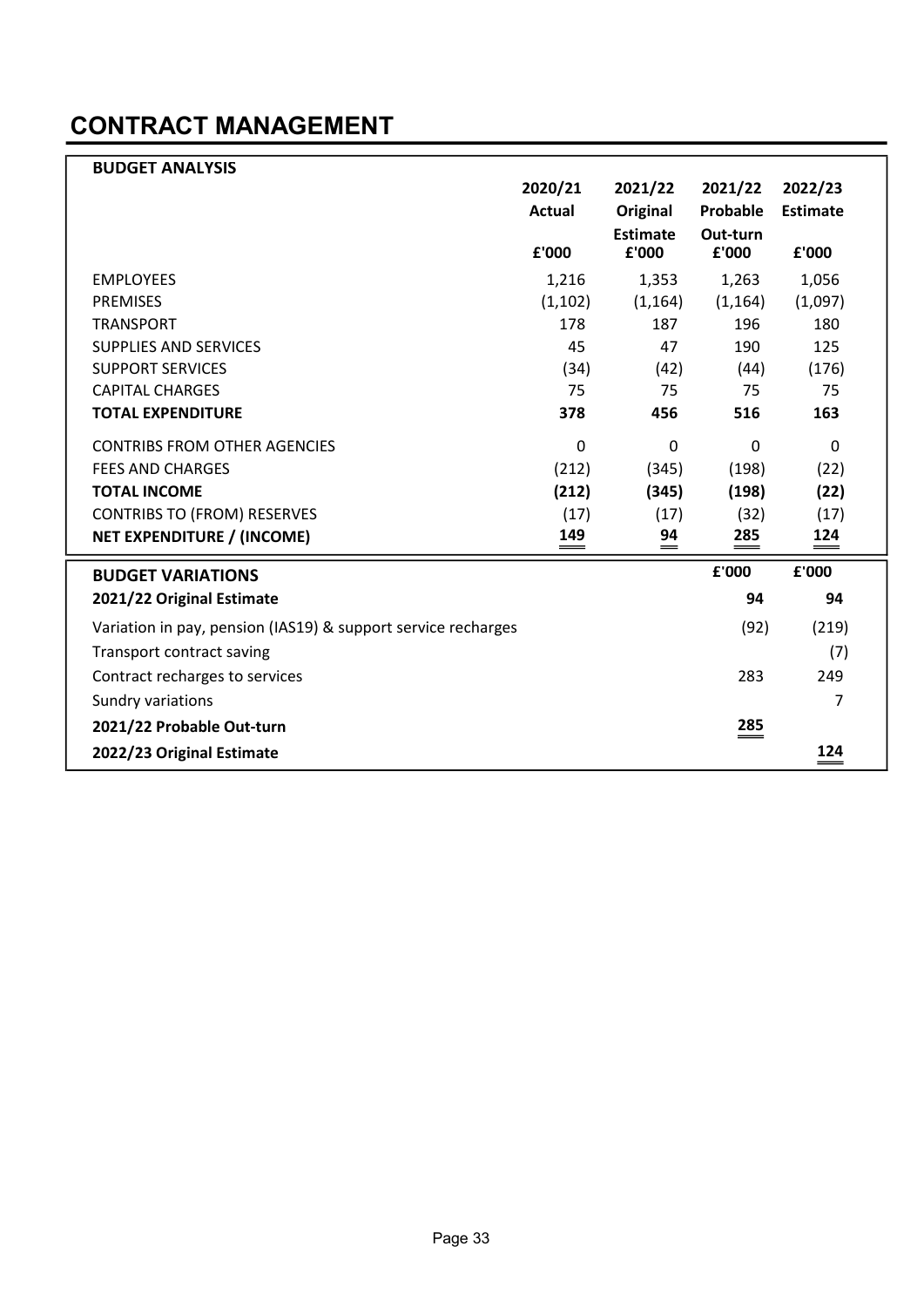### CAR PARKS

| <b>BUDGET ANALYSIS</b>             |         |                 |          |                 |
|------------------------------------|---------|-----------------|----------|-----------------|
|                                    | 2020/21 | 2021/22         | 2021/22  | 2022/23         |
|                                    | Actual  | Original        | Probable | <b>Estimate</b> |
|                                    |         | <b>Estimate</b> | Out-turn |                 |
|                                    | £'000   | £'000           | £'000    | £'000           |
| <b>EMPLOYEES</b>                   | 172     | 226             | 210      | 256             |
| <b>PREMISES</b>                    | 837     | 818             | 803      | 826             |
| <b>TRANSPORT</b>                   | 3       | 8               | 8        | 8               |
| SUPPLIES AND SERVICES              | 229     | 238             | 254      | 246             |
| <b>SUPPORT SERVICES</b>            | 301     | 350             | 350      | 366             |
| <b>CAPITAL CHARGES</b>             | 249     | 624             | 624      | 624             |
| <b>TOTAL EXPENDITURE</b>           | 1,791   | 2,264           | 2,249    | 2,326           |
|                                    |         |                 |          |                 |
| <b>SALES</b>                       | (16)    | (30)            | (30)     | (30)            |
| <b>FEES AND CHARGES</b>            | (1,684) | (4, 338)        | (3, 339) | (4, 473)        |
| <b>RENTS</b>                       | (23)    | (24)            | (29)     | (24)            |
| <b>RECHARGES</b>                   | (3)     | (10)            | (8)      | (10)            |
| <b>INCOME</b>                      | (1,743) | (4, 402)        | (3,406)  | (4, 537)        |
| <b>CONTRIBS TO (FROM) RESERVES</b> | 0       |                 | 1        |                 |
| NET EXPENDITURE / (INCOME)         | 48      | (2, 137)        | (1, 156) | (2, 210)        |

| <b>BUDGET VARIATIONS</b>                                      | £'000    | £'000    |
|---------------------------------------------------------------|----------|----------|
| 2021/22 Original Estimate                                     | (2, 137) | (2, 137) |
| Variation in pay, pension (IAS19) & support service recharges | 0        | 46       |
| Vacancies                                                     | (16)     | 0        |
| Reduced business rates                                        | (3)      |          |
| Increased credit card processing costs                        | 14       |          |
| Reduced energy cost forecast                                  | (10)     |          |
| Inflation on contracts                                        | 0        | 12       |
| Adverse variance of income as a result of Covid               | 1,001    |          |
| Increase in income budget                                     | 0        | (135)    |
| Increase in rental income                                     | (5)      |          |
| Sundry variances                                              |          | 4        |
| 2021/22 Probable Out-turn                                     | (1, 156) |          |
| 2022/23 Original Estimate                                     |          | (2,210   |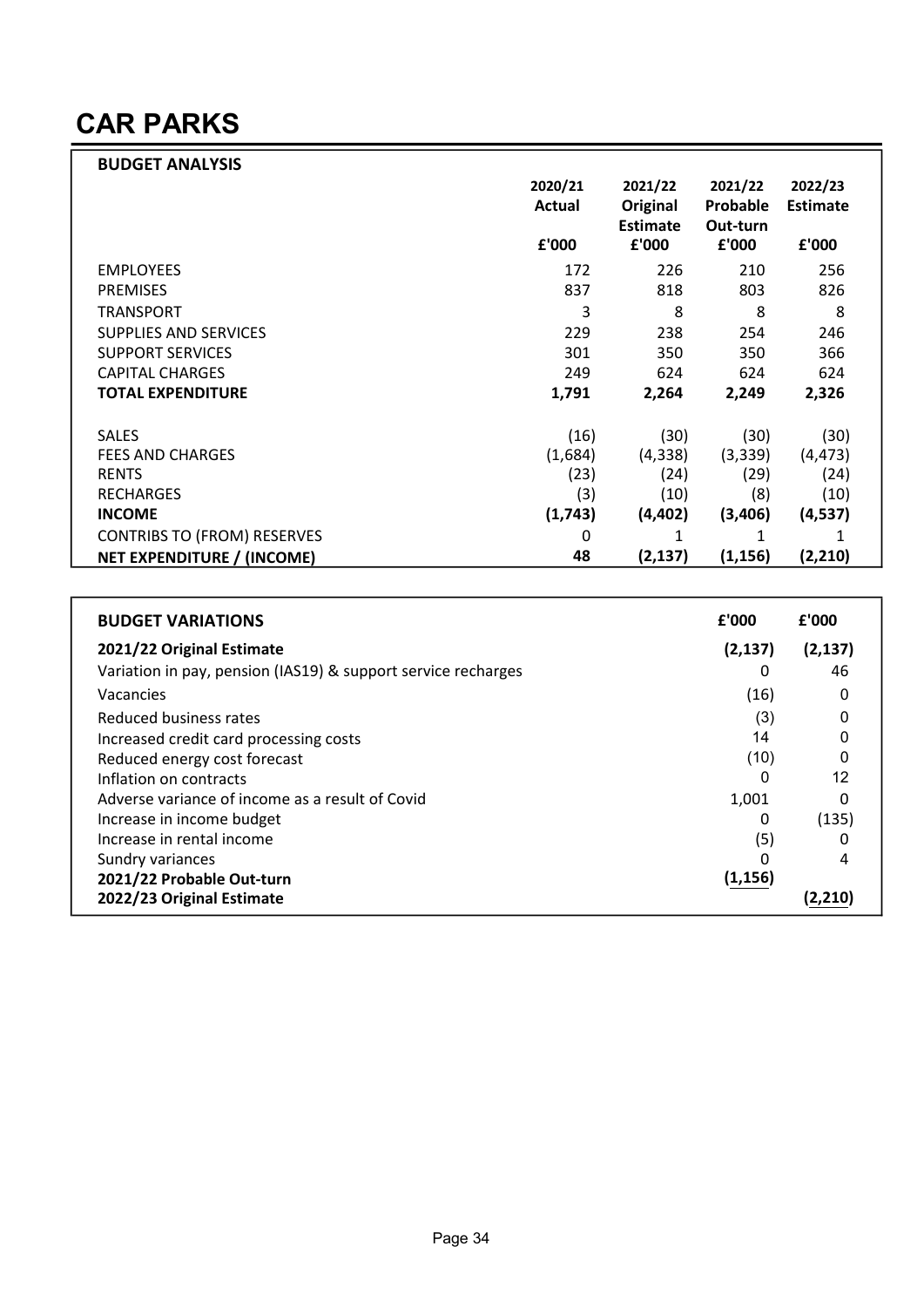## ON STREET PARKING

| <b>BUDGET ANALYSIS</b>             |               |                 |             |                 |
|------------------------------------|---------------|-----------------|-------------|-----------------|
|                                    | 2020/21       | 2021/22         | 2021/22     | 2022/23         |
|                                    | <b>Actual</b> | Original        | Probable    | <b>Estimate</b> |
|                                    |               | <b>Estimate</b> | Out-turn    |                 |
|                                    | £'000         | £'000           | £'000       | £'000           |
| <b>EMPLOYEES</b>                   | 223           | 218             | 201         | 218             |
| <b>TRANSPORT</b>                   | 8             | 7               | 8           | 8               |
| <b>SUPPLIES AND SERVICES</b>       | 12            | 43              | 43          | 44              |
| <b>SUPPORT SERVICES</b>            | 122           | 72              | 72          | 72              |
| <b>CAPITAL CHARGES</b>             | 0             | $\Omega$        | 0           | $\Omega$        |
| <b>TOTAL EXPENDITURE</b>           | 365           | 340             | 324         | 342             |
| <b>GOVERNMENT GRANTS</b>           | 0             | 0               | 0           | 0               |
| <b>CONTRIBUTION TO SCC</b>         | 0             | 0               | 0           | 0               |
| <b>SALES</b>                       | 0             | 0               | 0           | 0               |
| <b>FEES AND CHARGES</b>            | (300)         | (347)           | (291)       | (347)           |
| <b>INCOME</b>                      | (300)         | (347)           | (291)       | (347)           |
| <b>CONTRIBS TO (FROM) RESERVES</b> | 0             | $\Omega$        | $\mathbf 0$ | 0               |
| NET EXPENDITURE / (INCOME)         | 65<br>$=$     | $\binom{7}{2}$  | 33<br>$=$   | (5)             |

| <b>BUDGET VARIATIONS</b>                                               | £'000      | £'000 |
|------------------------------------------------------------------------|------------|-------|
| 2021/22 Original Estimate                                              | (7)        | (7)   |
| Saving resulting from vacancy<br>Decreased income as a result of Covid | (17)<br>57 |       |
| <b>Sundry Variances</b>                                                |            |       |
| 2021/22 Probable Out-turn                                              | 33<br>$=$  |       |
| 2022/23 Original Estimate                                              |            | (5)   |
|                                                                        |            |       |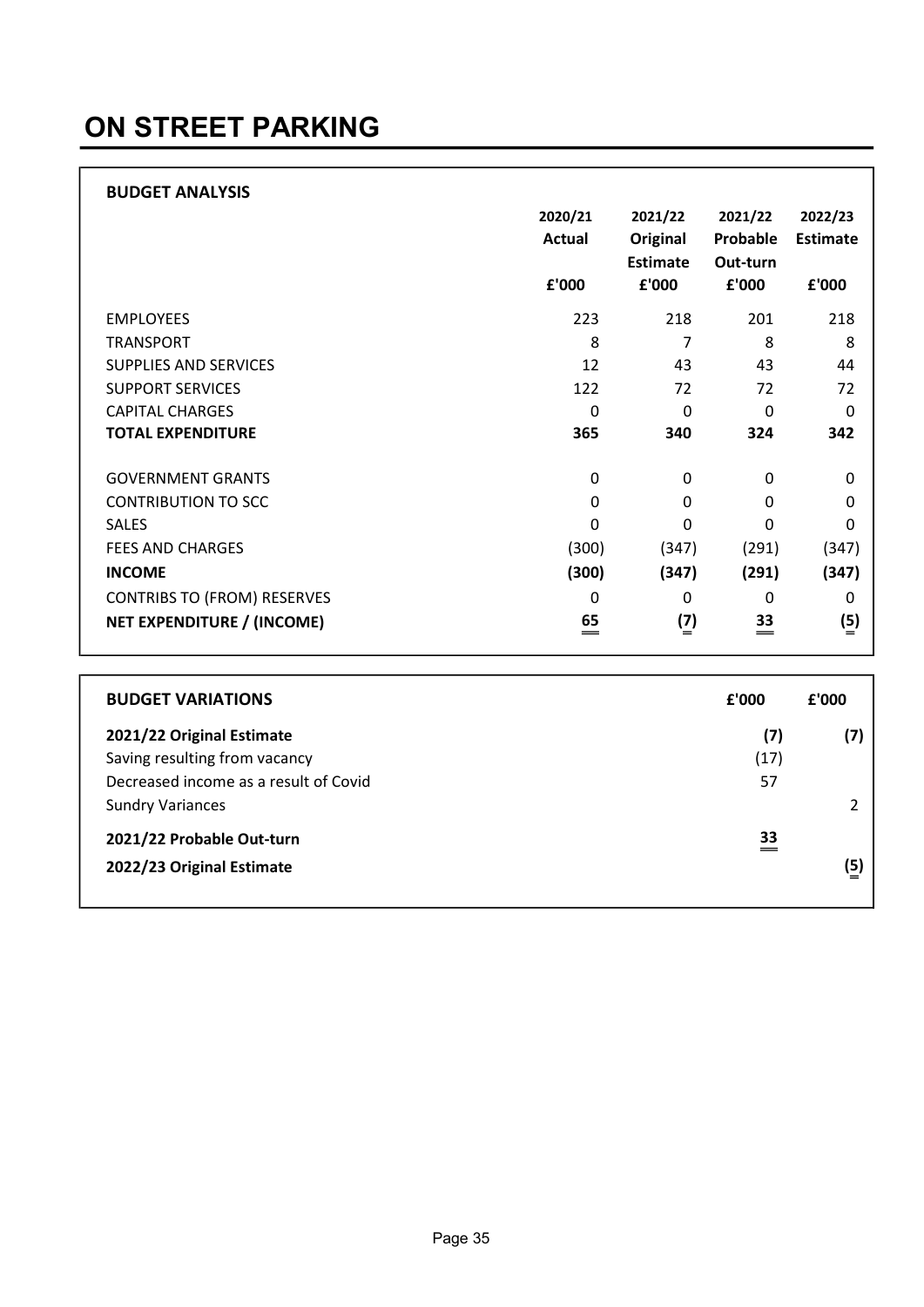## COUNTRYSIDE, PARKS & OPEN SPACES

|                                     | 2020/21<br>Actual | 2021/22<br>Original      | 2021/22<br>Probable | 2022/23<br><b>Estimate</b> |
|-------------------------------------|-------------------|--------------------------|---------------------|----------------------------|
|                                     | £'000             | <b>Estimate</b><br>£'000 | Out-turn<br>£'000   | £'000                      |
| <b>EMPLOYEES</b>                    | 558               | 561                      | 344                 | 502                        |
| <b>PREMISES</b>                     | 1,096             | 1,090                    | 1,090               | 1,106                      |
| <b>TRANSPORT</b>                    | 41                | 41                       | 41                  | 44                         |
| <b>SUPPLIES AND SERVICES</b>        | 124               | 107                      | 138                 | 131                        |
| <b>SUPPORT SERVICES</b>             | 236               | 236                      | 236                 | 245                        |
| <b>CAPITAL CHARGES</b>              | 159               | 374                      | 374                 | 374                        |
| <b>TOTAL EXPENDITURE</b>            | 2,214             | 2,409                    | 2,223               | 2,402                      |
| <b>CONTRIBS FROM OTHER AGENCIES</b> | (39)              | (38)                     | (38)                | (40)                       |
| <b>SALES</b>                        | 0                 | (2)                      | (2)                 | (2)                        |
| <b>FEES AND CHARGES</b>             | (100)             | (236)                    | (153)               | (241)                      |
| <b>RENTS</b>                        | (31)              | (31)                     | (47)                | (40)                       |
| <b>TOTAL INCOME</b>                 | (170)             | (307)                    | (240)               | (323)                      |
| <b>CONTRIBS TO (FROM) RESERVES</b>  | (10)              | (29)                     | (35)                | (33)                       |
| NET EXPENDITURE / (INCOME)          | 2,034             | 2,073                    | 1,948               | 2,046                      |

| <b>BUDGET VARIATIONS</b>                                      | £'000 | £'000 |
|---------------------------------------------------------------|-------|-------|
| 2021/22 Original Estimate                                     | 2,073 | 2,073 |
| Variation in pay, pension (IAS19) & support service recharges | 0     | (36)  |
| <b>Employee Costs saving achieved</b>                         | 23    | 0     |
| Adjustment of salary budgets post restructure                 | (217) | 0     |
| Building works and cleaning costs                             | 0     | 16    |
| <b>Additional Consultant Report costs</b>                     | 8     |       |
| Contribution from reserves to match additional expenditure    | (6)   | (6)   |
| Reduced income from sporting activities and lettings          | 83    | 0     |
| Income from increased tariffs                                 | 0     | (5)   |
| Leased property income                                        | (16)  | (9)   |
| Increased transport recharges                                 | 0     | 3     |
| Sundry variances                                              | 0     | 9     |
| 2021/22 Probable Out-turn                                     | 1,948 |       |
| 2022/23 Original Estimate                                     |       |       |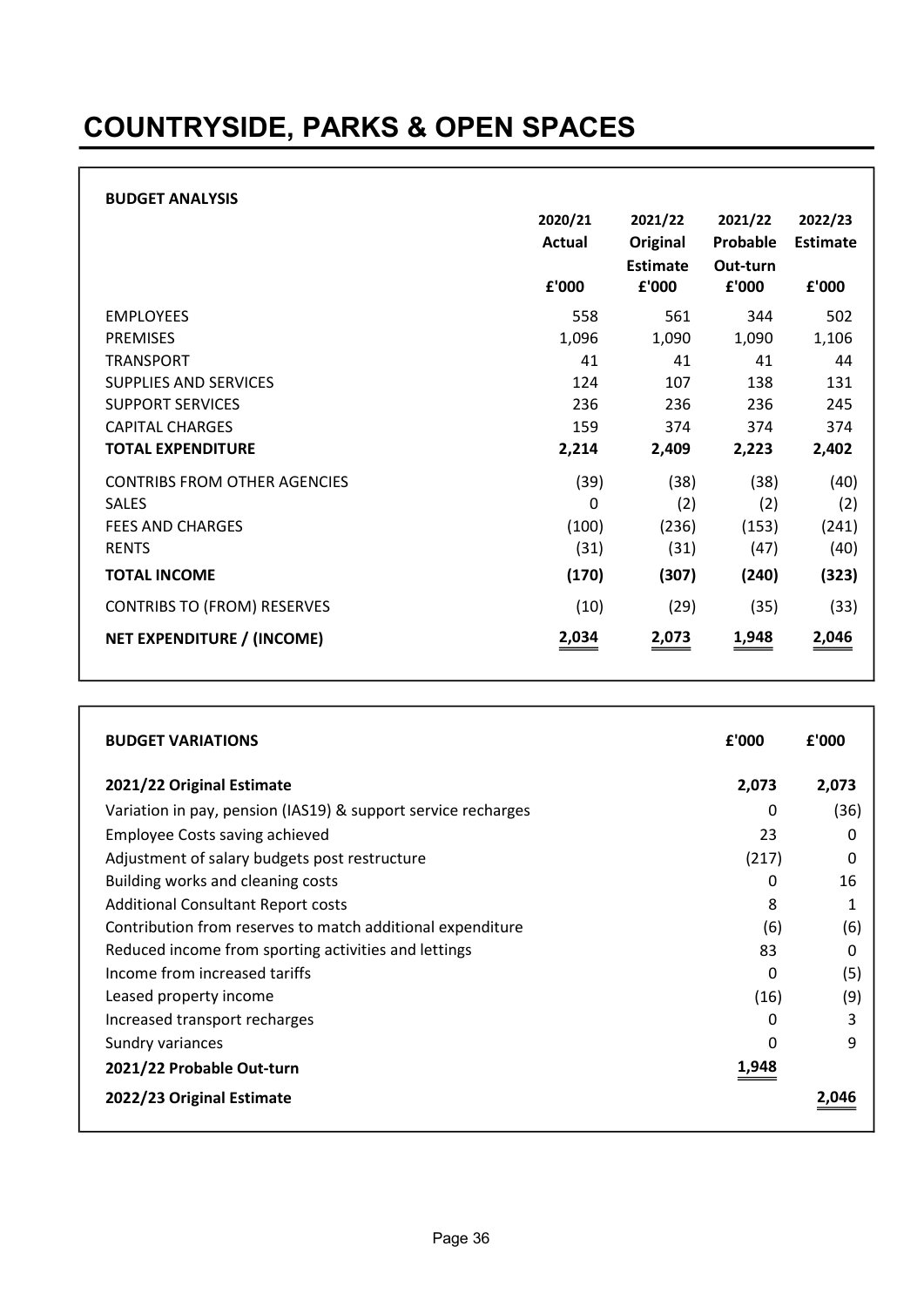### ALLOTMENTS

| <b>BUDGET ANALYSIS</b>            | 2020/21<br><b>Actual</b><br>£'000 | 2021/22<br>Original<br>Estimate<br>£'000 | 2021/22<br>Probable<br>Out-turn<br>£'000 | 2022/23<br>Estimate<br>£'000 |
|-----------------------------------|-----------------------------------|------------------------------------------|------------------------------------------|------------------------------|
| <b>EMPLOYEES</b>                  | 30                                | 30                                       | 19                                       | 10                           |
| <b>PREMISES</b>                   | 13                                | 18                                       | 18                                       | 18                           |
| <b>SUPPORT SERVICES</b>           | 21                                | 21                                       | 21                                       | 22                           |
| <b>TOTAL EXPENDITURE</b>          | 64                                | 69                                       | 58                                       | 50                           |
| <b>RENTS</b>                      | (33)                              | (34)                                     | (34)                                     | (35)                         |
| <b>TOTAL INCOME</b>               | (33)                              | (34)                                     | (34)                                     | (35)                         |
| <b>NET EXPENDITURE / (INCOME)</b> | 31<br>$=$                         | $\overset{35}{=}$                        | 24<br>$=$                                | 15<br>$\qquad \qquad =$      |

| <b>BUDGET VARIATIONS</b>                                                                               | £'000     | £'000                     |
|--------------------------------------------------------------------------------------------------------|-----------|---------------------------|
| 2021/22 Original Estimate                                                                              | 35        | 35                        |
| Variation in pay, pension (IAS19) & support service recharges<br>Increased income from tariffs/volumes | (11)<br>0 | (19)<br>$\left( 1\right)$ |
| 2021/22 Probable Out-turn                                                                              | 24<br>=   |                           |
| 2022/23 Original Estimate                                                                              |           | 15                        |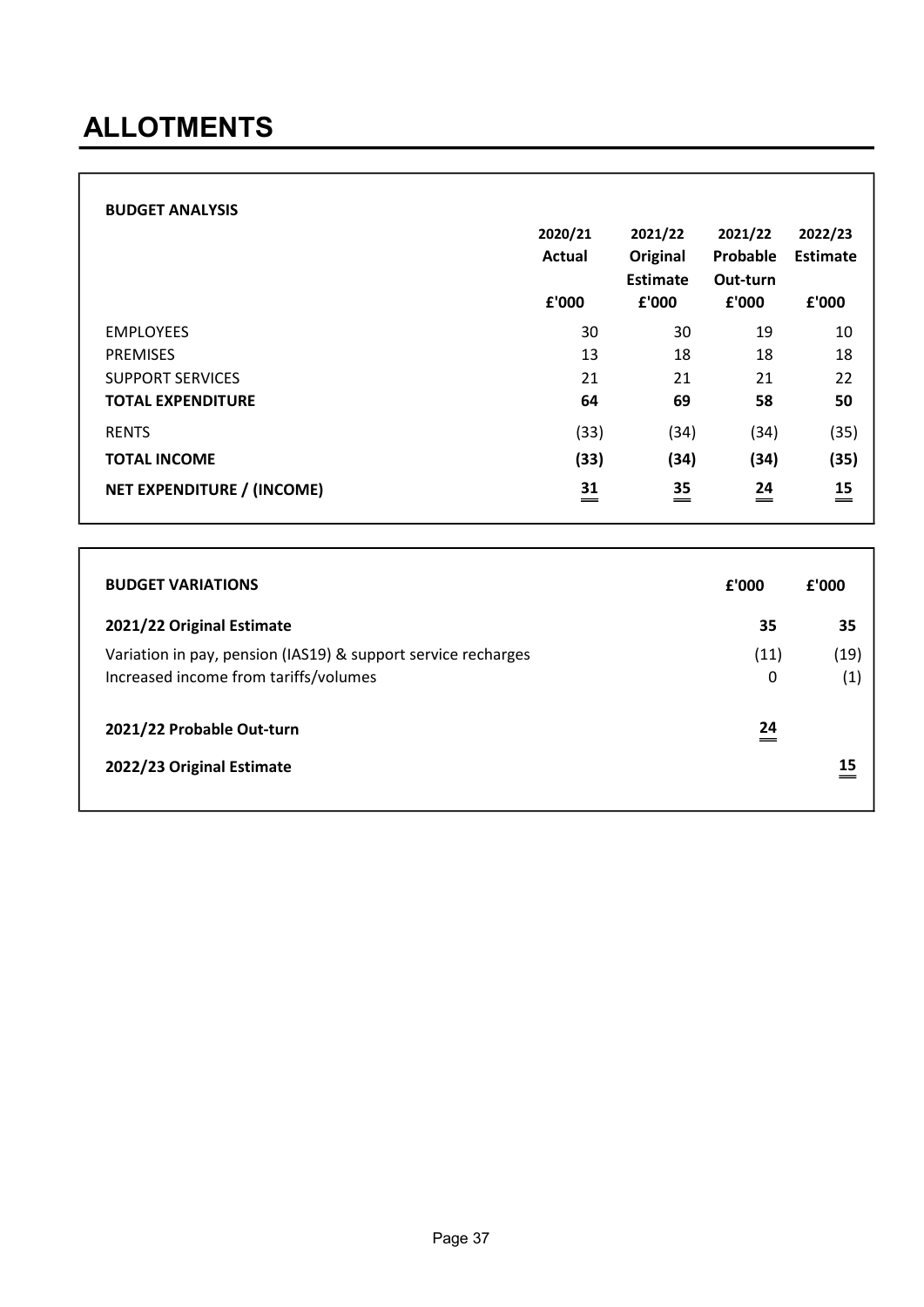### BOROUGH CLEANSING

| <b>BUDGET ANALYSIS</b>             |               |                 |                |                 |
|------------------------------------|---------------|-----------------|----------------|-----------------|
|                                    | 2020/21       | 2021/22         | 2021/22        | 2022/23         |
|                                    | <b>Actual</b> | Original        | Probable       | <b>Estimate</b> |
|                                    |               | <b>Estimate</b> | Out-turn       |                 |
|                                    | £'000         | £'000           | £'000          | £'000           |
| <b>EMPLOYEES</b>                   | 583           | 607             | 704            | 645             |
| <b>TRANSPORT</b>                   | 202           | 196             | 199            | 201             |
| <b>SUPPLIES AND SERVICES</b>       | (137)         | (139)           | (139)          | (139)           |
| <b>RECHARGES TO SERVICES</b>       | 0             | $\Omega$        | 0              | $\mathbf 0$     |
| <b>SUPPORT SERVICES</b>            | 91            | 91              | 91             | 93              |
| <b>CAPITAL CHARGES</b>             | 58            | 77              | 77             | 77              |
| <b>TOTAL EXPENDITURE</b>           | 797           | 832             | 932            | 877             |
|                                    |               |                 |                |                 |
| <b>FEES AND CHARGES</b>            | 0             | (3)             | 0              | (3)             |
| <b>INCOME</b>                      | $\mathbf 0$   | (3)             | 0              | (3)             |
| <b>CONTRIBS TO (FROM) RESERVES</b> | 1             | $\overline{2}$  | $\overline{2}$ | 2               |
| NET EXPENDITURE / (INCOME)         | 798<br>___    | 831<br>==       | 934<br>__      | 876<br>$\equiv$ |

| <b>BUDGET VARIATIONS</b>                                      | £'000 | f'000 |
|---------------------------------------------------------------|-------|-------|
| 2021/22 Original Estimate                                     | 831   | 831   |
| Variation in pay, pension (IAS19) & support service recharges | 97    | 40    |
| Increased fuel costs                                          | 0     |       |
| <b>Sundry Variances</b>                                       | 6     |       |
| 2021/22 Probable Out-turn                                     | 934   |       |
| 2022/23 Original Estimate                                     |       | 876   |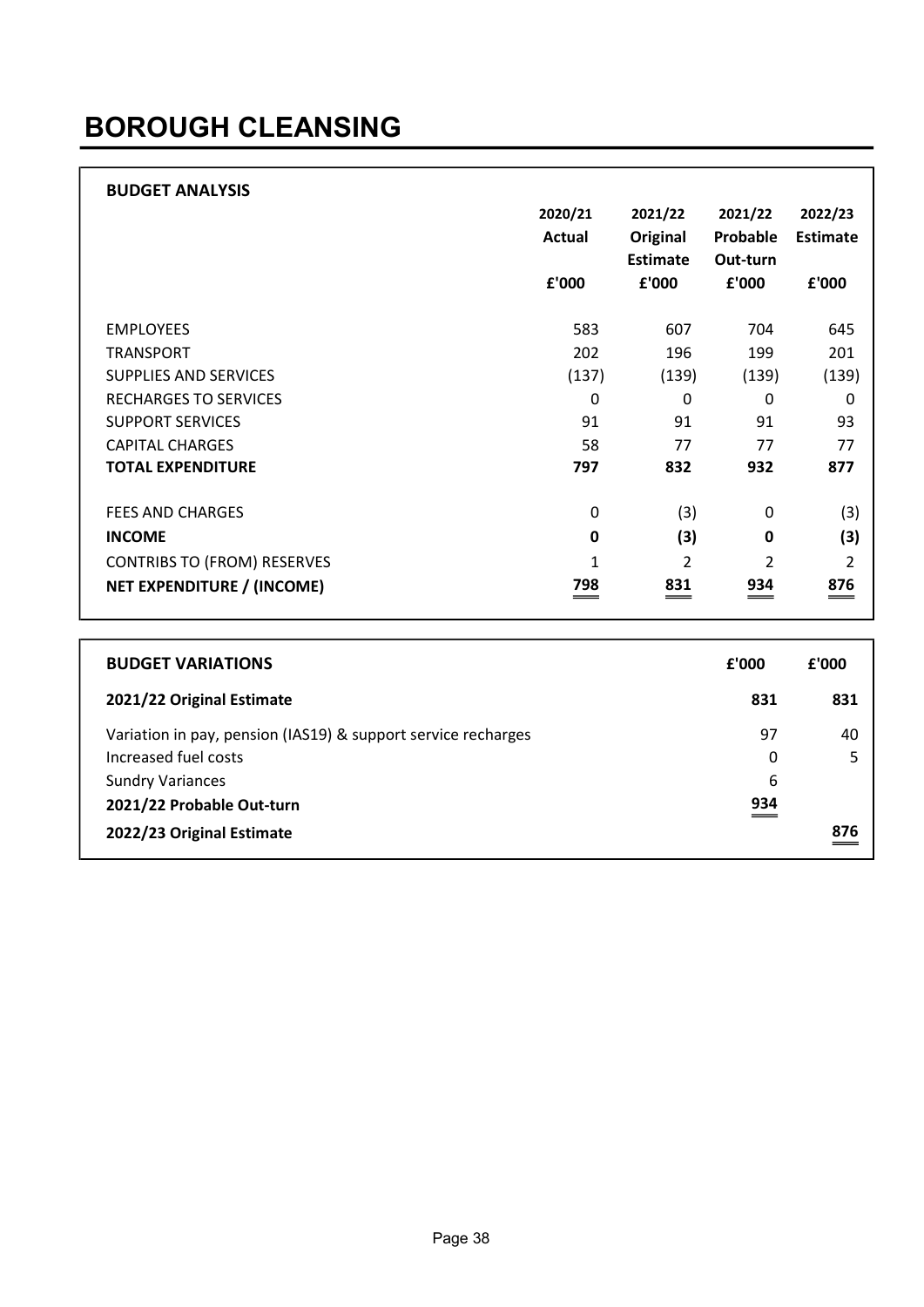| <b>BUDGET ANALYSIS</b>             |               |                 |          |                   |
|------------------------------------|---------------|-----------------|----------|-------------------|
|                                    | 2020/21       | 2021/22         | 2021/22  | 2022/23           |
|                                    | <b>Actual</b> | Original        | Probable | <b>Estimate</b>   |
|                                    |               | <b>Estimate</b> | Out-turn |                   |
|                                    | £'000         | £'000           | £'000    | £'000             |
|                                    |               |                 |          |                   |
| <b>EMPLOYEES</b>                   | 10            | 10              | 10       | 10                |
| SUPPLIES AND SERVICES              | 4             | 5               | 5        | 6                 |
| <b>SUPPORT SERVICES</b>            | 12            | 12              | 12       | 12                |
| <b>TOTAL EXPENDITURE</b>           | 40            | 37              | 36       | 38                |
|                                    |               |                 |          |                   |
| <b>FEES AND CHARGES</b>            | $\Omega$      | 0               | 0        | 0                 |
| <b>INCOME</b>                      | 0             | 0               | 0        | $\mathbf 0$       |
| <b>CONTRIBS TO (FROM) RESERVES</b> | $\Omega$      | 0               | 0        | $\Omega$          |
| NET EXPENDITURE / (INCOME)         | 40            | 37<br>=         | 36<br>== | $\overset{38}{=}$ |

| <b>BUDGET VARIATIONS</b>                                      | £'000     | £'000 |
|---------------------------------------------------------------|-----------|-------|
| 2021/22 Original Estimate                                     | 37        | 37    |
| Variation in pay, pension (IAS19) & support service recharges | 0         | 0     |
| Sundry variances                                              | (1)       |       |
| 2021/22 Probable Out-turn                                     | 36<br>$=$ |       |
| 2022/23 Original Estimate                                     |           | 38    |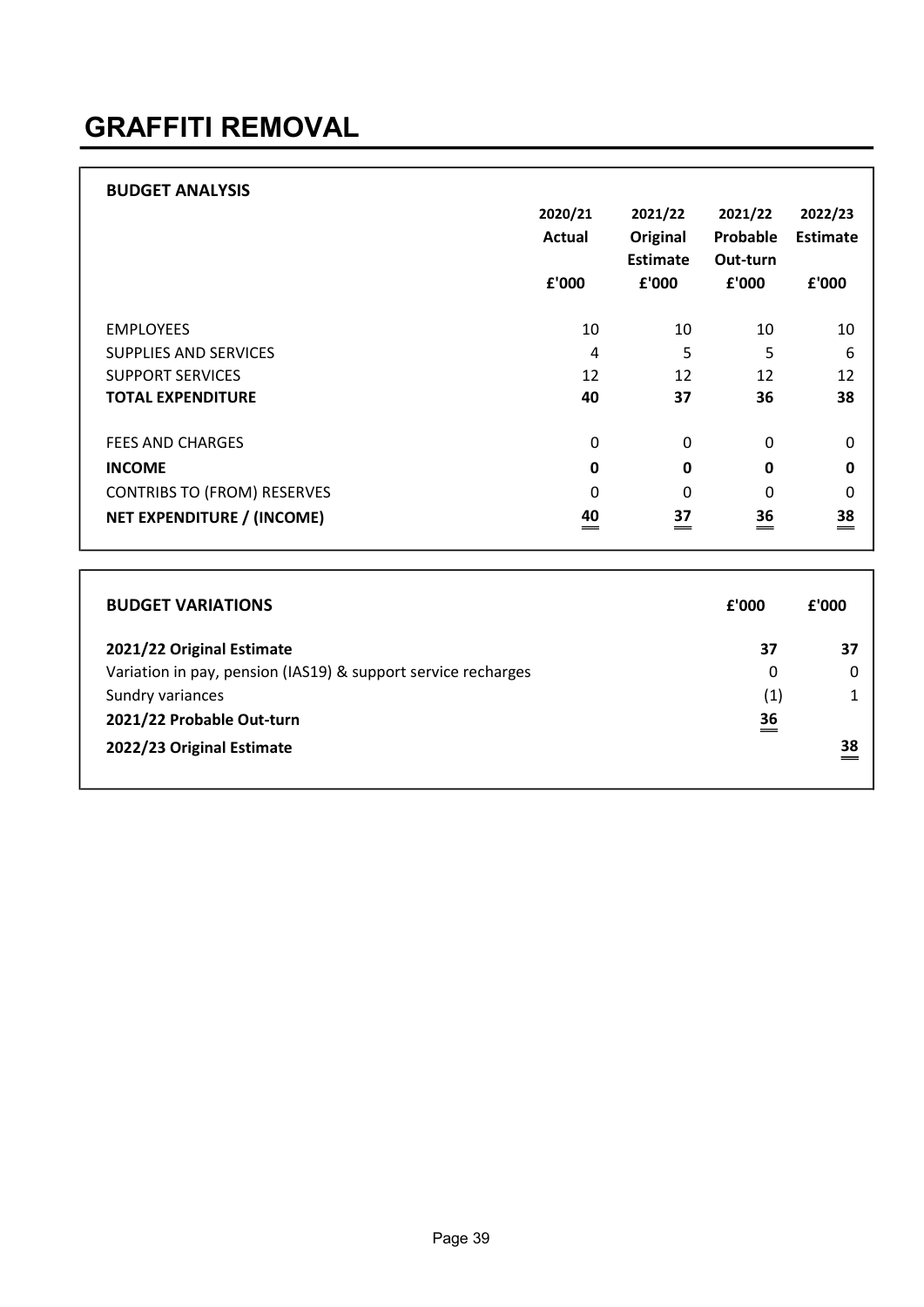# DOMESTIC & TRADE WASTE COLLECTION

| <b>BUDGET ANALYSIS</b>                                        |                |                          |                   |                 |
|---------------------------------------------------------------|----------------|--------------------------|-------------------|-----------------|
|                                                               | 2020/21        | 2021/22                  | 2021/22           | 2022/23         |
|                                                               | <b>Actual</b>  | Original                 | Probable          | <b>Estimate</b> |
|                                                               | £'000          | <b>Estimate</b><br>£'000 | Out-turn<br>£'000 | £'000           |
|                                                               |                |                          |                   |                 |
| <b>EMPLOYEES</b>                                              | 1,453          | 1,382                    | 1,518             | 1,395           |
| <b>SUPPLIES AND SERVICES</b>                                  | 401            | 527                      | 527               | 393             |
| THIRD PARTY PAYMENTS                                          | $\Omega$       | $\mathbf 0$              | $\mathbf 0$       | 0               |
| <b>SUPPORT SERVICES</b>                                       | 588            | 587                      | 587               | 609             |
| <b>CAPITAL CHARGES</b>                                        | 332            | 173                      | 173               | 173             |
| <b>TOTAL EXPENDITURE</b>                                      | 3,698          | 3,571                    | 3,747             | 3,501           |
| <b>CONTRIBS FROM OTHER AGENCIES</b>                           | $\overline{0}$ | $\mathbf 0$              | $\overline{0}$    | 0               |
| <b>SALES</b>                                                  | (134)          | (124)                    | (124)             | (124)           |
| <b>FEES AND CHARGES</b>                                       | (1,230)        | (1, 330)                 | (1, 355)          | (1, 341)        |
| <b>INCOME</b>                                                 | (1, 364)       | (1, 454)                 | (1, 479)          | (1, 465)        |
| <b>CONTRIBS TO (FROM) RESERVES</b>                            | 0              | 14                       | 13                | 14              |
| <b>NET EXPENDITURE / (INCOME)</b>                             | 2,334          | 2,131                    | 2,281             | 2,050           |
| <b>BUDGET VARIATIONS</b>                                      |                |                          | £'000             | £'000           |
| 2021/22 Original Estimate                                     |                |                          | 2,131             | 2,131           |
| Variation in pay, pension (IAS19) & support service recharges |                |                          | 0                 | 22              |
| Additional staff costs to cover sickness/Covid                |                |                          | 135               | 13              |
| Service saving                                                |                |                          | 0                 | (100)           |
|                                                               |                |                          |                   |                 |
| Reduced gate fees for trade waste                             |                |                          | 0                 | (34)            |
| Increased fuel costs                                          |                |                          | 40                | 41              |
| Reduced transport recharge                                    |                |                          | 0                 | (12)            |
| Reduction in trade waste income                               |                |                          | 0                 | 25              |
| Increase in civic waste income                                |                |                          | (23)              | (15)            |
| Increase in garden waste income                               |                |                          | 0                 | (21)            |
| Sundry variances                                              |                |                          | (2)               | 0               |
| 2021/22 Probable Out-turn                                     |                |                          | 2,281             |                 |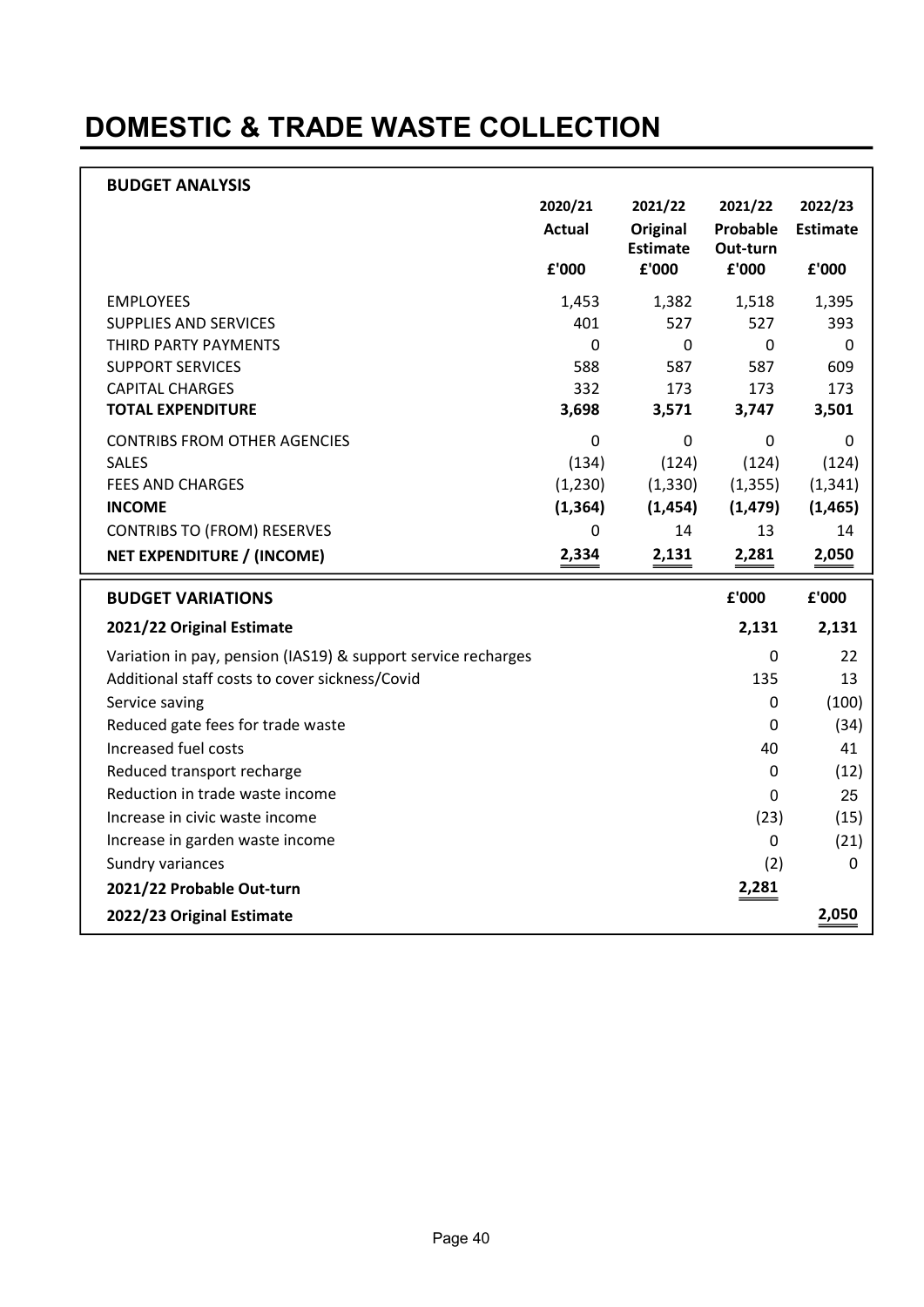| <b>BUDGET ANALYSIS</b>             | 2020/21<br><b>Actual</b><br>£'000 | 2021/22<br>Original<br><b>Estimate</b><br>£'000 | 2021/22<br>Probable<br>Out-turn<br>£'000 | 2022/23<br><b>Estimate</b><br>£'000 |
|------------------------------------|-----------------------------------|-------------------------------------------------|------------------------------------------|-------------------------------------|
| <b>EMPLOYEES</b>                   | 8                                 | 8                                               | 6                                        | 4                                   |
| <b>PREMISES</b>                    | 10                                | 15                                              | 15                                       | 15                                  |
| <b>SUPPLIES AND SERVICES</b>       | 58                                | 57                                              | 57                                       | 57                                  |
| THIRD PARTY PAYMENTS               | $\mathbf{0}$                      | 0                                               | 0                                        | $\Omega$                            |
| <b>SUPPORT SERVICES</b>            | 4                                 | 4                                               | 4                                        | 4                                   |
| <b>TOTAL EXPENDITURE</b>           | 80                                | 84                                              | 82                                       | 80                                  |
| <b>FEES AND CHARGES</b>            | (74)                              | (113)                                           | (113)                                    | (116)                               |
| <b>RENTS</b>                       | (5)                               | (1)                                             | (1)                                      | (1)                                 |
| <b>INCOME</b>                      | (79)                              | (114)                                           | (114)                                    | (117)                               |
| <b>CONTRIBS TO (FROM) RESERVES</b> | (3)                               | 0                                               | 0                                        | 0                                   |
| <b>NET EXPENDITURE / (INCOME)</b>  | $\binom{2}{ }$                    | (30)                                            | (32)                                     | (37)                                |

| <b>BUDGET VARIATIONS</b>                    | £'000       | £'000 |
|---------------------------------------------|-------------|-------|
| 2021/22 Original Estimate                   | (30)        | (30)  |
| Variation in employees and support services | (2)         | (4)   |
| Increase in income                          |             | (3)   |
| 2021/22 Probable Out-turn                   | <u>(32)</u> |       |
| 2022/23 Original Estimate                   |             | (37)  |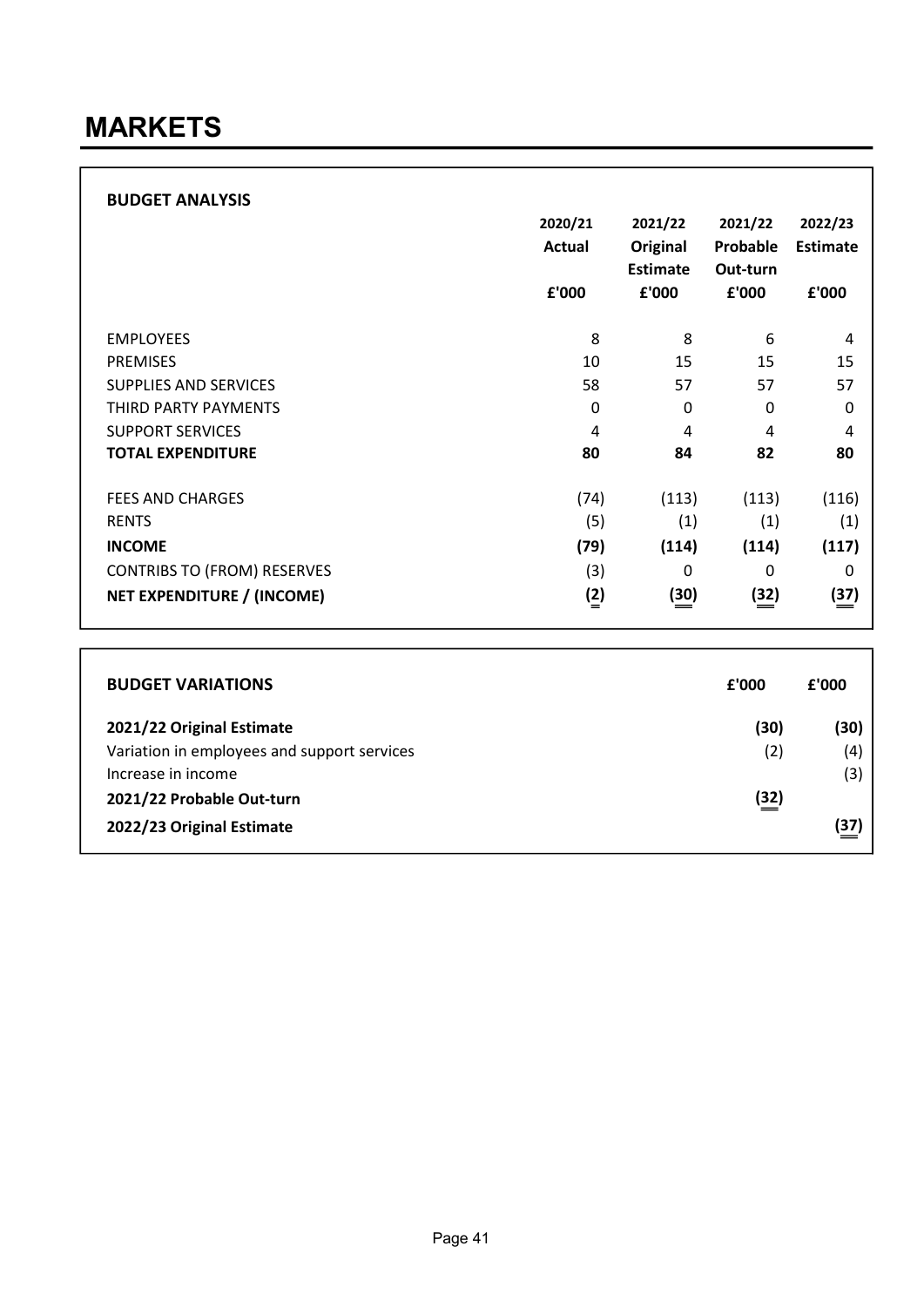# LAND DRAINAGE

| <b>BUDGET ANALYSIS</b>             |               |                   |                 |             |
|------------------------------------|---------------|-------------------|-----------------|-------------|
|                                    | 2020/21       | 2021/22           | 2021/22         | 2022/23     |
|                                    | <b>Actual</b> | <b>Original</b>   | Probable        | Estimate    |
|                                    |               | Estimate          | Out-turn        |             |
|                                    | £'000         | £'000             | £'000           | £'000       |
|                                    |               |                   |                 |             |
| <b>PREMISES</b>                    | 58            | 60                | 63              | 61          |
| <b>SUPPORT SERVICES</b>            | 20            | 20                | 20              | 20          |
| <b>TOTAL EXPENDITURE</b>           | 78            | 80                | 83              | 81          |
| <b>CONTRIBS TO (FROM) RESERVES</b> | 0             | 0                 | 0               | $\mathbf 0$ |
| NET EXPENDITURE / (INCOME)         | 78<br>$=$     | $\overset{80}{=}$ | 83<br>$\, = \,$ | 81<br>$=$   |

| <b>BUDGET VARIATIONS</b>  | £'000     | £'000                          |
|---------------------------|-----------|--------------------------------|
| 2021/22 Original Estimate | 80        | 80                             |
| Sundry variances          | 3         |                                |
| 2021/22 Probable Out-turn | 83<br>$=$ |                                |
| 2022/23 Original Estimate |           | 81<br>$\overline{\phantom{a}}$ |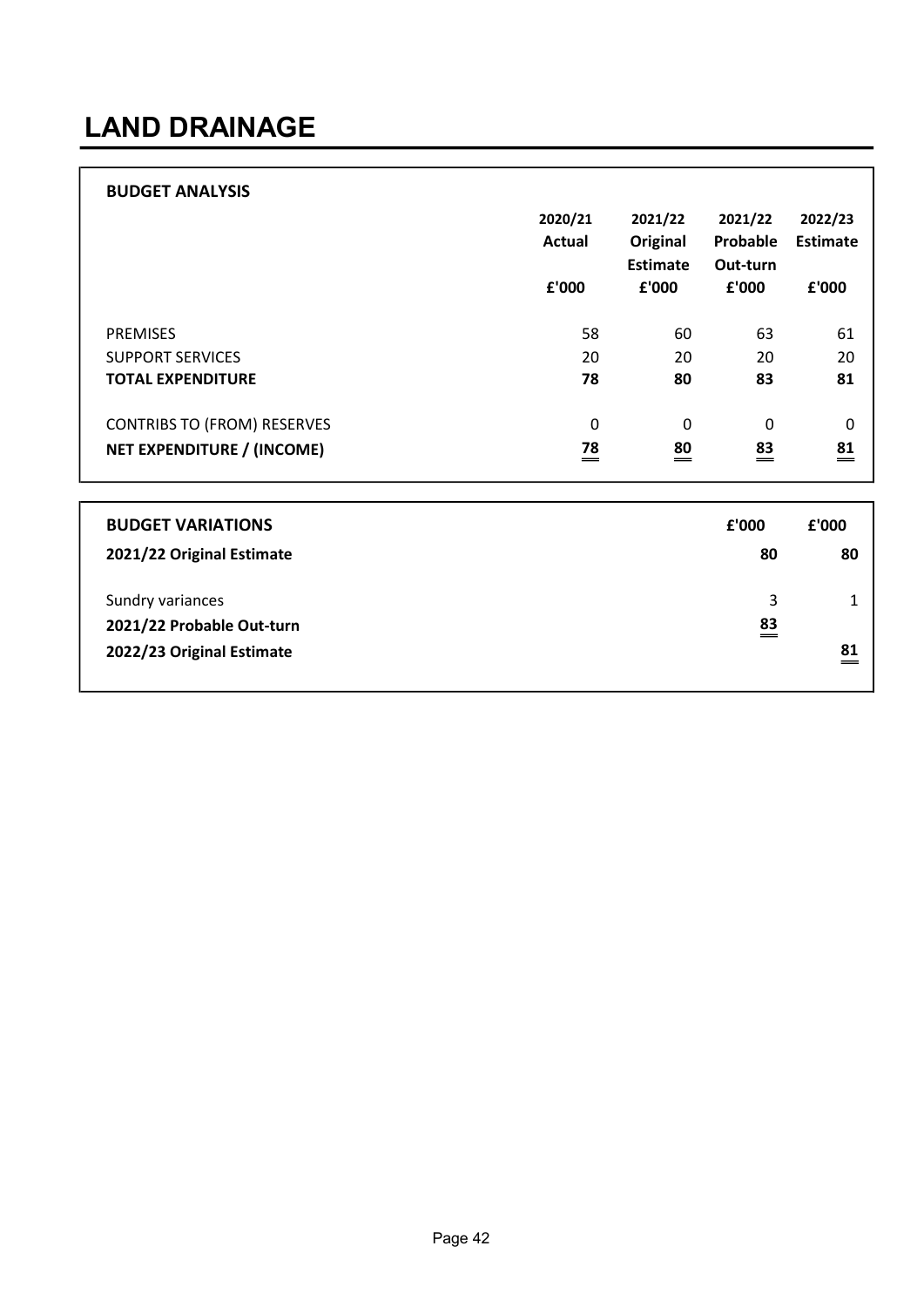#### **HIGHWAYS**

| 2020/21                    | 2021/22                    | 2021/22    | 2022/23         |
|----------------------------|----------------------------|------------|-----------------|
| <b>Actual</b>              | Original                   | Probable   | <b>Estimate</b> |
|                            | <b>Estimate</b>            | Out-turn   |                 |
| £'000                      | £'000                      | £'000      | £'000           |
| 41                         | 41                         | 30         | 21              |
| 350                        | 367                        | 367        | 300             |
| 24                         | 18                         | 23         | 18              |
| 86                         | 84                         | 84         | 85              |
| 516                        | 510                        | 504        | 424             |
|                            |                            |            |                 |
| (69)                       | (63)                       | (68)       | (63)            |
| 0                          | (1)                        | (1)        | (1)             |
| (17)                       | (27)                       | (27)       | (27)            |
| 0                          | 0                          | 0          | 0               |
| $\mathbf{0}$               | 0                          | 0          | 0               |
| $\mathbf 0$                | 0                          | 0          | 0               |
| 0                          | $\mathbf 0$                | 0          | 0               |
| (86)                       | (91)                       | (96)       | (91)            |
| $\Omega$                   | $\Omega$                   | 0          | $\Omega$        |
| 430<br>$\hspace{0.05cm} =$ | 419<br>$\hspace{0.05cm} =$ | 408<br>___ | 333<br>==       |
|                            |                            |            |                 |

| <b>BUDGET VARIATIONS</b>             | £'000      | £'000 |
|--------------------------------------|------------|-------|
| 2021/22 Original Estimate            | 419        | 419   |
| Variation in pay, pension (IAS19)    | (11)       | (20)  |
| Service efficiency saving            | 0          | (67)  |
| Contribution to Christmas lighting   | (4)        |       |
| <b>Additional Christmas lighting</b> | 4          |       |
| <b>Sundry Variances</b>              | 0          |       |
| 2021/22 Probable Out-turn            | 408<br>___ |       |
| 2022/23 Original Estimate            |            | 333   |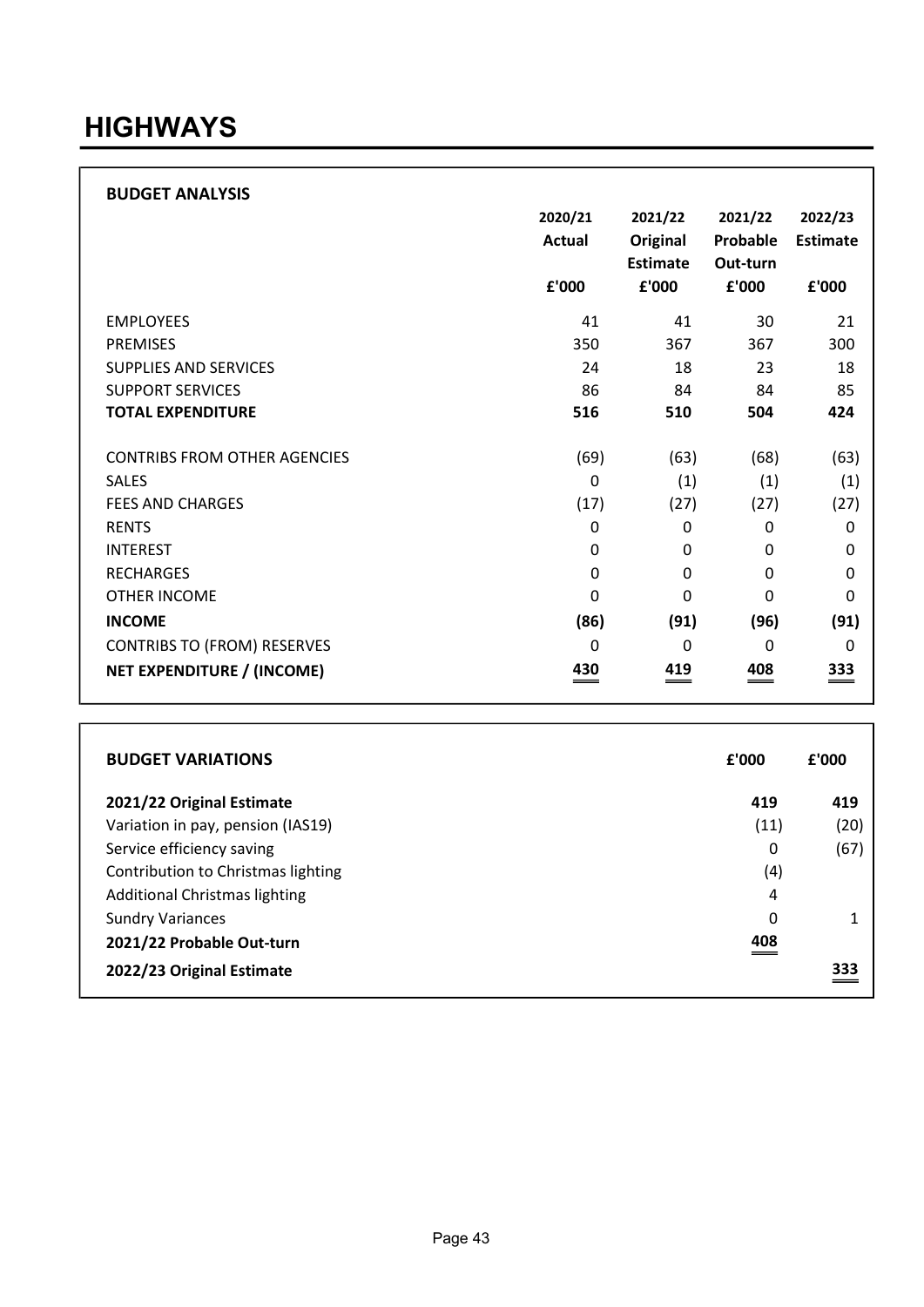| <b>BUDGET ANALYSIS</b>              | 2020/21<br><b>Actual</b><br>£'000 | 2021/22<br>Original<br><b>Estimate</b><br>£'000 | 2021/22<br>Probable<br>Out-turn<br>£'000 | 2022/23<br><b>Estimate</b><br>£'000 |
|-------------------------------------|-----------------------------------|-------------------------------------------------|------------------------------------------|-------------------------------------|
| <b>EMPLOYEES</b>                    | 30                                | 41                                              | 45                                       | 46                                  |
| <b>PREMISES</b>                     | 31                                | 35                                              | 31                                       | 32                                  |
| <b>TRANSPORT</b>                    | 4                                 | 4                                               | 4                                        | 4                                   |
| <b>SUPPLIES AND SERVICES</b>        | 9                                 | 8                                               | 9                                        | 8                                   |
| <b>SUPPORT SERVICES</b>             | 10                                | 10                                              | 10                                       | 10                                  |
| <b>CAPITAL CHARGES</b>              | $\Omega$                          | $\Omega$                                        | 0                                        | $\mathbf{0}$                        |
| <b>TOTAL EXPENDITURE</b>            | 84                                | 98                                              | 99                                       | 100                                 |
|                                     |                                   |                                                 |                                          |                                     |
| <b>CONTRIBS FROM OTHER AGENCIES</b> | (1)                               | 0                                               | 0                                        | $\mathbf{0}$                        |
| <b>INCOME</b>                       | (1)                               | $\mathbf 0$                                     | 0                                        | 0                                   |
| <b>CONTRIBS TO (FROM) RESERVES</b>  | (2)                               | (7)                                             | (7)                                      | (7)                                 |
| <b>NET EXPENDITURE / (INCOME)</b>   | 81<br>$=$                         | 91<br>=                                         | 92<br>—                                  | 93<br>$=$                           |

| <b>BUDGET VARIATIONS</b>                                      | £'000   | £'000 |
|---------------------------------------------------------------|---------|-------|
| 2021/22 Original Estimate                                     | 91      | 91    |
| Variation in pay, pension (IAS19) & support service recharges | 4       |       |
| Reduction in CCTV running costs                               | (4)     | (3)   |
| Sundry variations                                             |         | 0     |
| 2021/22 Probable Out-turn                                     | 92<br>= |       |
| 2022/23 Original Estimate                                     |         | 93    |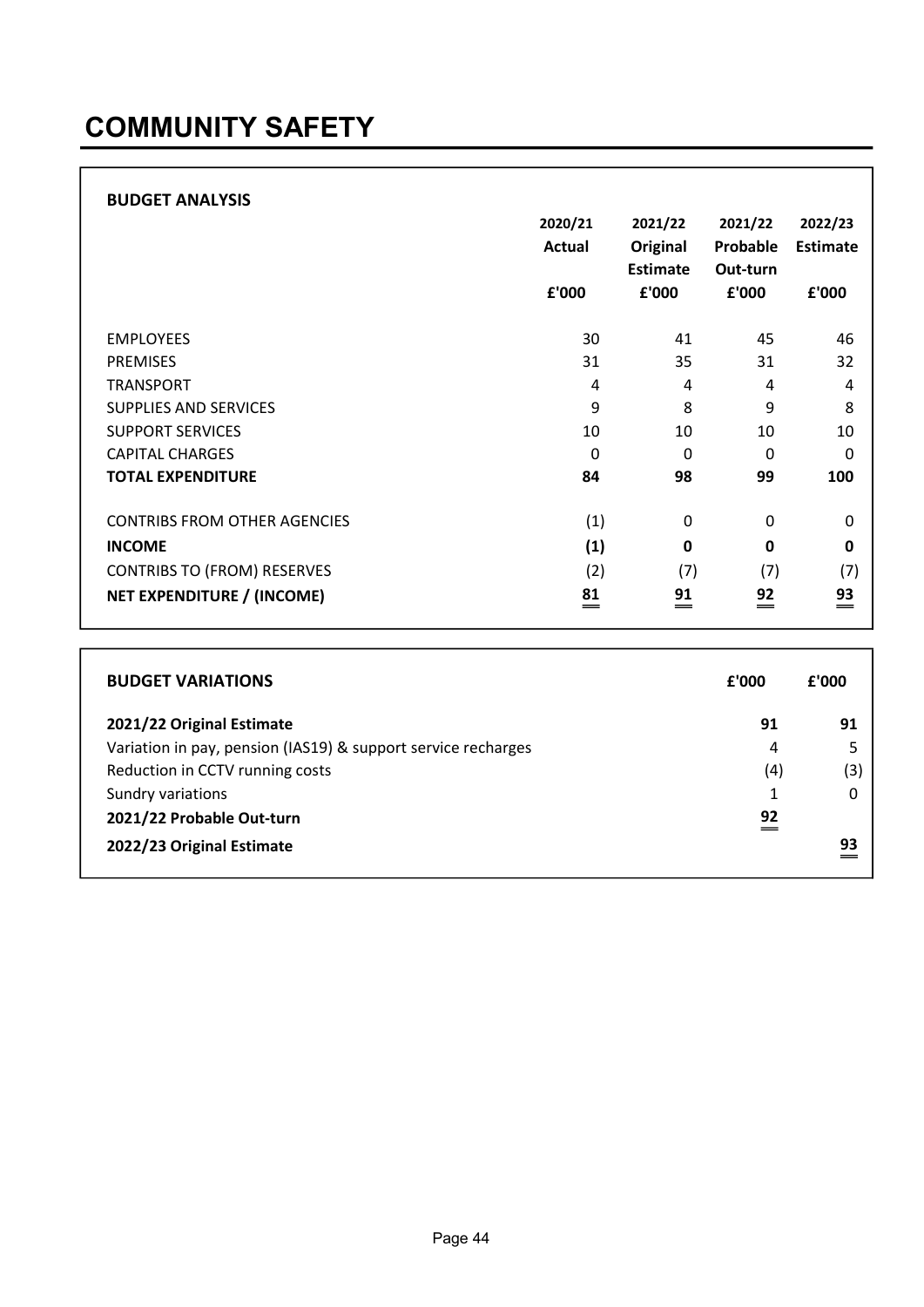#### **CEMETERY**

| <b>BUDGET ANALYSIS</b>                                        |         |                             |                   |                 |
|---------------------------------------------------------------|---------|-----------------------------|-------------------|-----------------|
|                                                               | 2020/21 | 2021/22                     | 2021/22           | 2022/23         |
|                                                               | Actual  | Original<br><b>Estimate</b> | Probable          | <b>Estimate</b> |
|                                                               | £'000   | £'000                       | Out-turn<br>£'000 | £'000           |
| <b>EMPLOYEES</b>                                              | 69      | 72                          | 72                | 58              |
| <b>PREMISES</b>                                               | 146     | 154                         | 157               | 137             |
| <b>SUPPLIES AND SERVICES</b>                                  | 13      | 13                          | 13                | 13              |
| <b>SUPPORT SERVICES</b>                                       | 33      | 33                          | 33                | 34              |
| <b>TOTAL EXPENDITURE</b>                                      | 261     | 272                         | 275               | 242             |
| <b>FEES AND CHARGES</b>                                       | (460)   | (513)                       | (512)             | (509)           |
| <b>TOTAL INCOME</b>                                           | (460)   | (513)                       | (512)             | (509)           |
| <b>NET EXPENDITURE / (INCOME)</b>                             | (199)   | (241)                       | (237)             | (267)           |
|                                                               |         |                             |                   |                 |
| <b>BUDGET VARIATIONS</b>                                      |         |                             | £'000             | £'000           |
| 2021/22 Original Estimate                                     |         |                             | (241)             | (241)           |
| Variation in pay, pension (IAS19) & support service recharges |         |                             | 0                 | (13)            |
| Increase in business rates                                    |         |                             | $\overline{2}$    | 0               |
| <b>Removal of Princess Balustrades costs</b>                  |         |                             |                   | (18)            |
| Removal of Princess Balustrades income                        |         |                             |                   | 18              |
| Adverse variance in income due to Covid                       |         |                             | 1                 |                 |
| Sundry variances                                              |         |                             | 1                 | $\mathbf{1}$    |
| Increased fees and charges income budget                      |         |                             |                   | (14)            |
| 2021/22 Probable Out-turn                                     |         |                             | (237)             |                 |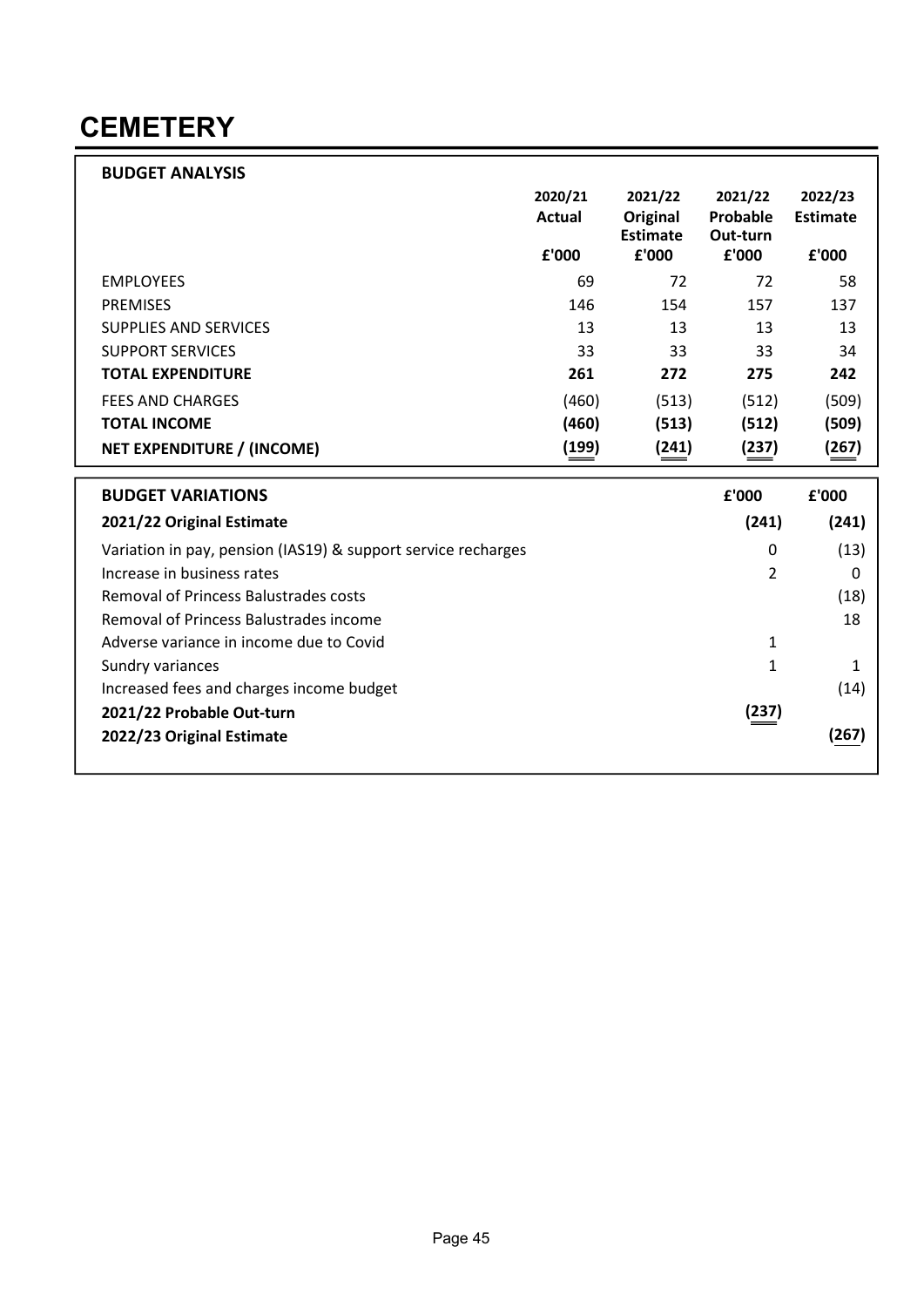# CLOSED CHURCHYARDS

| <b>BUDGET ANALYSIS</b>             | 2020/21<br><b>Actual</b><br>£'000 | 2021/22<br><b>Original</b><br><b>Estimate</b><br>£'000 | 2021/22<br>Probable<br>Out-turn<br>£'000 | 2022/23<br><b>Estimate</b><br>£'000 |
|------------------------------------|-----------------------------------|--------------------------------------------------------|------------------------------------------|-------------------------------------|
| <b>EMPLOYEES</b>                   | 3                                 | 3                                                      | 3                                        | 3                                   |
| <b>PREMISES</b>                    | 19                                | 19                                                     | 19                                       | 19                                  |
| <b>SUPPORT SERVICES</b>            | 2                                 | 2                                                      | 2                                        | $\overline{2}$                      |
| <b>TOTAL EXPENDITURE</b>           | 24                                | 24                                                     | 24                                       | 24                                  |
| <b>CONTRIBS TO (FROM) RESERVES</b> | $\mathbf 0$                       | $\mathbf 0$                                            | $\mathbf 0$                              | 0                                   |
| NET EXPENDITURE / (INCOME)         | 24<br>_                           | 24                                                     | 24                                       | $\stackrel{24}{=}$                  |

| <b>BUDGET VARIATIONS</b>  | £'000     | £'000 |
|---------------------------|-----------|-------|
| 2021/22 Original Estimate | 24        | 24    |
| Sundry variance           | 0         | 0     |
| 2021/22 Probable Out-turn | 24<br>$=$ |       |
| 2022/23 Original Estimate |           | 24    |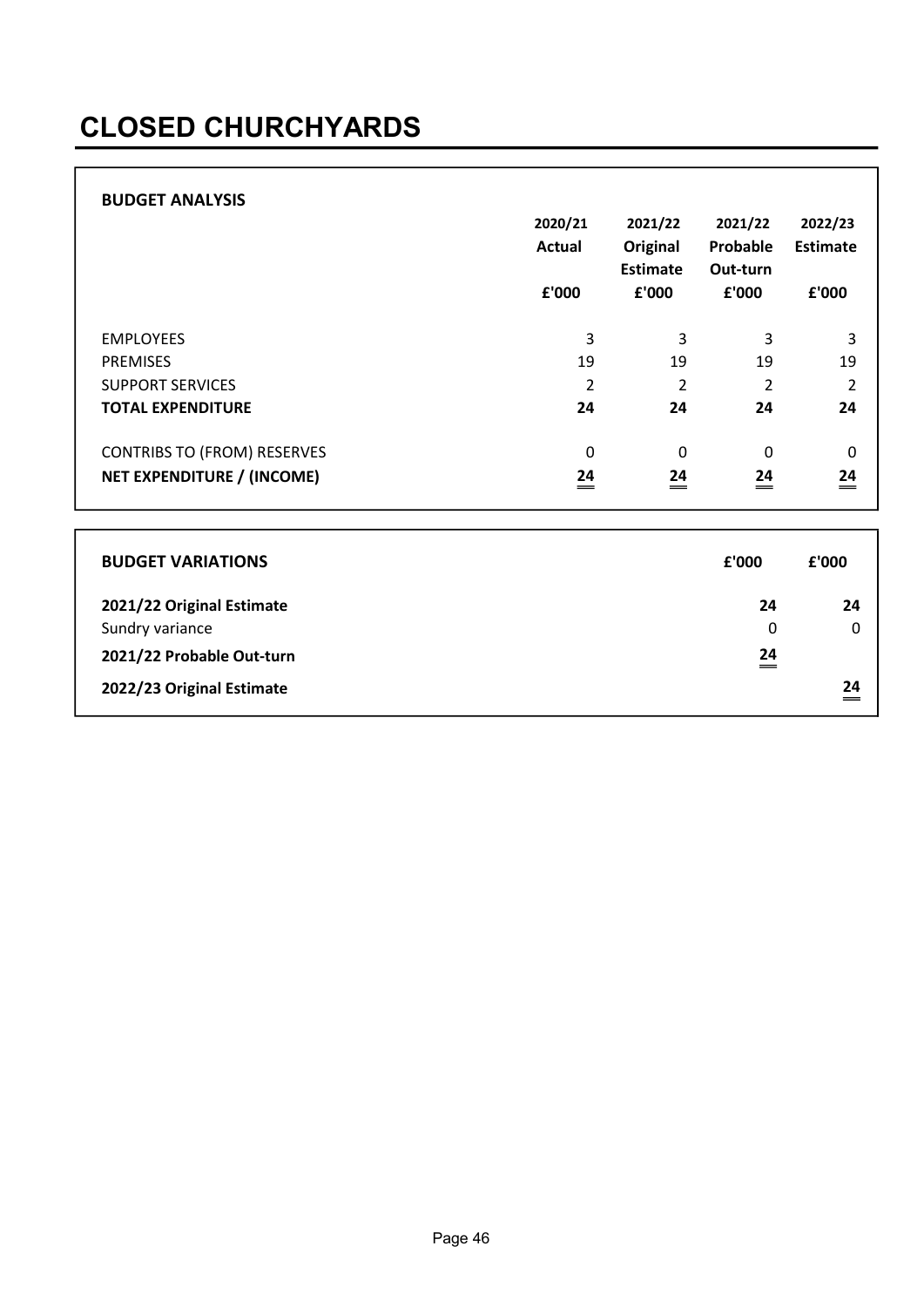### ENVIRONMENTAL HEALTH

| <b>BUDGET ANALYSIS</b>                                        |         |                 |              |                 |
|---------------------------------------------------------------|---------|-----------------|--------------|-----------------|
|                                                               | 2020/21 | 2021/22         | 2021/22      | 2022/23         |
|                                                               | Actual  | Original        | Probable     | <b>Estimate</b> |
|                                                               |         | <b>Estimate</b> | Out-turn     |                 |
|                                                               | £'000   | £'000           | £'000        | £'000           |
| <b>EMPLOYEES</b>                                              | 261     | 308             | 361          | 333             |
| <b>PREMISES</b>                                               | 0       | 0               | 0            | $\Omega$        |
| <b>SUPPLIES AND SERVICES</b>                                  | 39      | 33              | 33           | 33              |
| THIRD PARTY PAYMENTS                                          | 0       | $\Omega$        | 0            | $\Omega$        |
| <b>SUPPORT SERVICES</b>                                       | 211     | 211             | 211          | 218             |
| <b>TOTAL EXPENDITURE</b>                                      | 511     | 552             | 605          | 584             |
| <b>CONTRIBS FROM OTHER LAS</b>                                | (40)    | 0               | 0            | $\Omega$        |
| <b>FEES AND CHARGES</b>                                       | (43)    | (22)            | (23)         | (22)            |
| <b>TOTAL INCOME</b>                                           | (83)    | (22)            | (23)         | (22)            |
| <b>CONTRIBS TO (FROM) RESERVES</b>                            | 23      | (57)            | (57)         | $\Omega$        |
| <b>NET EXPENDITURE / (INCOME)</b>                             | 451     | 473             | 525          | 562             |
| <b>BUDGET VARIATIONS</b>                                      |         |                 | £'000        | £'000           |
|                                                               |         |                 |              |                 |
| 2021/22 Original Estimate                                     |         |                 | 473          | 473             |
| Variation in pay, pension (IAS19) & support service recharges |         |                 | 53           | 32              |
| Net increase in fees and charges income                       |         |                 | $\mathbf{0}$ | 0               |
| Removal of SCC grant for Covid response                       |         |                 | $\mathbf{0}$ | 57              |
| Sundry variations                                             |         |                 | (1)          | 0               |
| 2021/22 Probable Out-turn                                     |         |                 | 525          |                 |
| 2022/23 Original Estimate                                     |         |                 |              | 562             |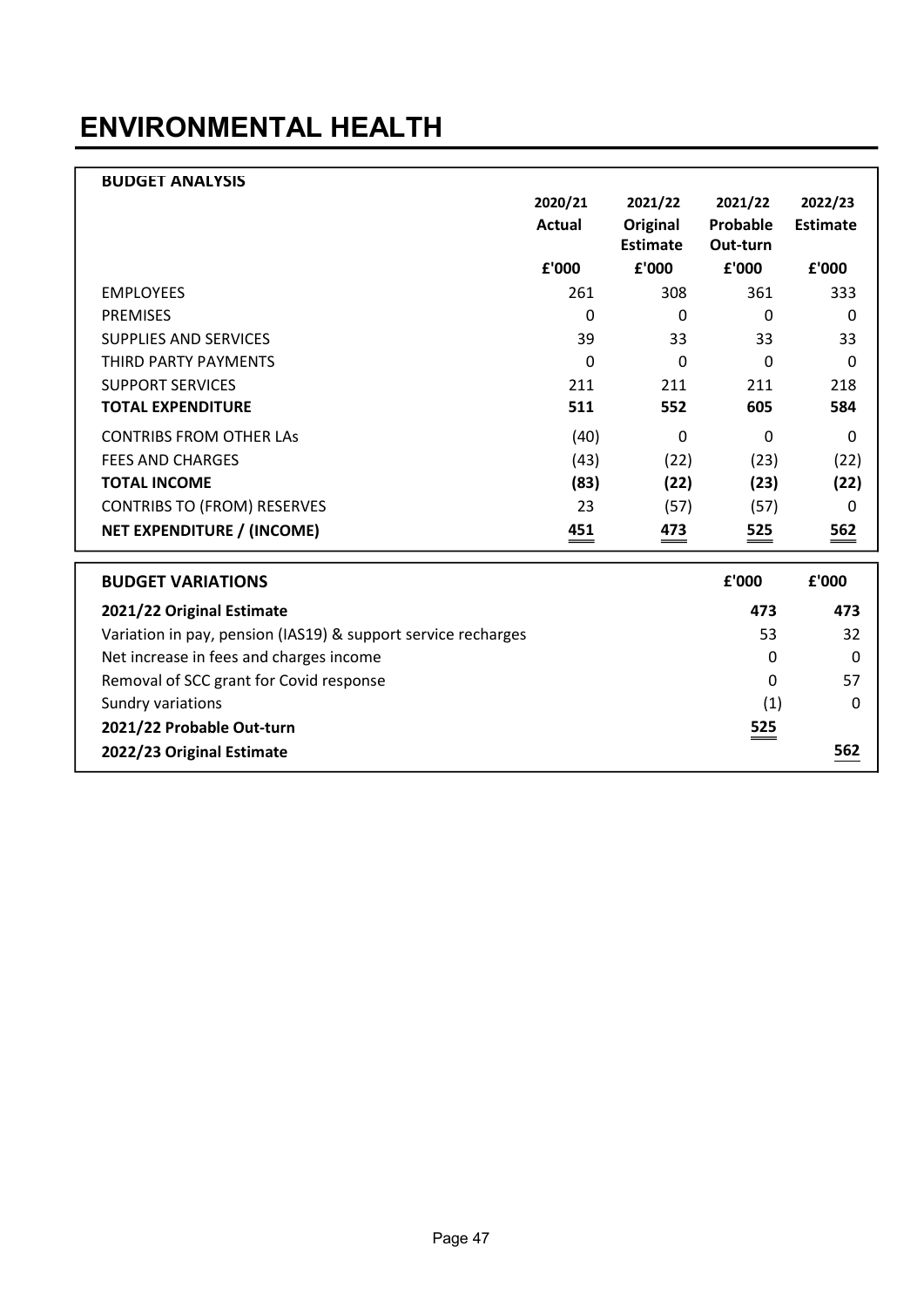#### COMMUNITY AND WELLBEING COMMITTEE

| <b>BUDGET SUMMARY</b>                   |               |                          |                   |                 |
|-----------------------------------------|---------------|--------------------------|-------------------|-----------------|
|                                         | 2020/21       | 2021/22                  | 2021/22           | 2022/23         |
|                                         | <b>Actual</b> | Original                 | Probable          | <b>Estimate</b> |
|                                         | £'000         | <b>Estimate</b><br>£'000 | Out-turn<br>£'000 | £'000           |
| <b>HOUSING ADVISORY SERVICE</b>         | 67            | 68                       | 68                | 70              |
| <b>HOMELESSNESS</b>                     | 1,403         | 1,443                    | 1,998             | 1,557           |
| <b>HOUSING NEEDS REGISTER</b>           | 160           | 161                      | 165               | 171             |
| TEMPORARY ACCOMMODATION PROPERTIES      | (27)          | (80)                     | (80)              | (45)            |
| PRIVATE SECTOR HOUSING                  | 63            | 76                       | 66                | 62              |
| <b>HOUSING</b>                          | 1,666         | 1,668                    | 2,217             | 1,815           |
| <b>MEALS AT HOME</b>                    | (25)          | 3                        | 2                 | 5               |
| ROUTE CALL                              | 358           | 357                      | 396               | 374             |
| <b>CONCESSIONARY FARES</b>              | 0             | 0                        | 0                 | 0               |
| <b>COMMUNITY ALARM</b>                  | 4             | (45)                     | (21)              | (39)            |
| <b>DISABLED FACILITIES GRANT</b>        | 88            | 73                       | 87                | 102             |
| <b>COMMUNITY SERVICES</b>               | 425           | 388                      | 464               | 442             |
| <b>SUPPORT FOR VOLUNTARY ORGS</b>       | 261           | 262                      | 237               | 239             |
| <b>HEALTH AND WELLBEING</b>             | 14            | 42                       | 92                | 223             |
| <b>COMMUNITY CENTRE</b>                 | 561           | 489                      | 583               | 441             |
| <b>EPSOM PLAYHOUSE</b>                  | 778           | 340                      | 718               | 373             |
| <b>RAINBOW LEISURE CENTRE</b>           | 242           | 53                       | 133               | 37              |
| <b>BOURNE HALL</b>                      | 610           | 470                      | 637               | 447             |
| <b>MUSEUM</b>                           | 206           | 214                      | 215               | 216             |
| <b>EWELL COURT HOUSE</b>                | 297           | 27                       | 91                | 19              |
| <b>SPORTS &amp; LEISURE DEVELOPMENT</b> | 118           | 167                      | 113               | 0               |
| <b>SPORTS LEISURE &amp; CULTURAL</b>    | 2,251         | 1,271                    | 1,907             | 1,092           |
| NONSUCH PARK JOINT MANAGEMENT COMMITTEE | 103           | 103                      | 103               | 107             |
| EPSOM & WALTON DOWNS CONSERVATORS       | 254           | 262                      | 262               | 260             |
|                                         |               |                          |                   |                 |
| <b>PRECEPTING/LEVYING BODIES</b>        | 357           | 365                      | 365               | 367             |
| <b>TOTAL NET REQUIREMENT</b>            | 5,537         | 4,485                    | 5,866             | 4,617           |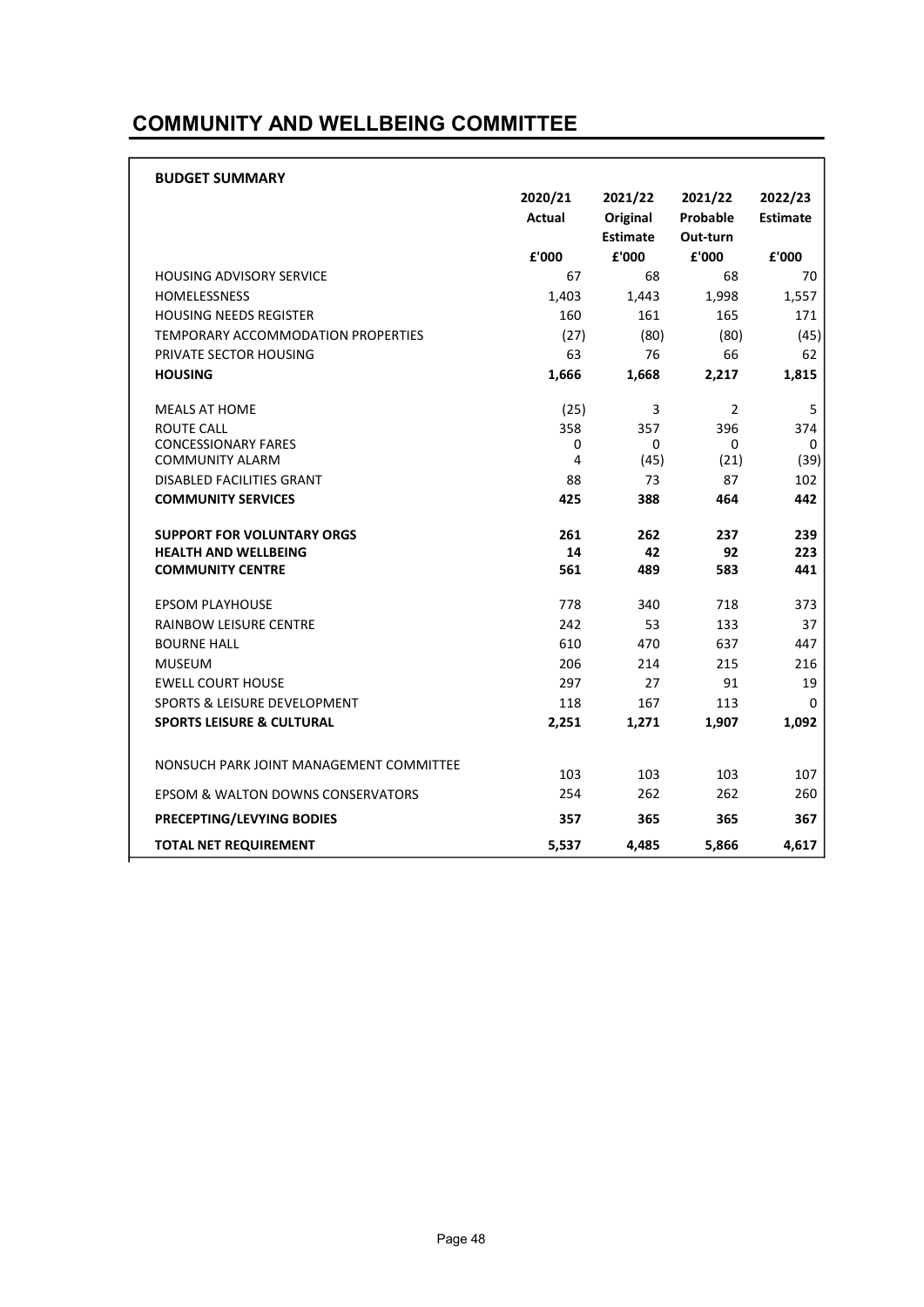| <b>GROSS TO NET BUDGET 2022/23</b>   |                                      |                                 |                                       |                     |
|--------------------------------------|--------------------------------------|---------------------------------|---------------------------------------|---------------------|
|                                      | Gross<br><b>Expenditure</b><br>£'000 | Gross<br><b>Income</b><br>£'000 | <b>Reserves</b><br>to/(from)<br>£'000 | <b>Net</b><br>£'000 |
| <b>HOUSING</b>                       | 2,961                                | (1,075)                         | (71)                                  | 1,815               |
| <b>COMMUNITY SERVICES</b>            | 981                                  | (511)                           | (28)                                  | 442                 |
| SUPPORT FOR VOLUNTARY ORGANISATIONS  | 246                                  | (7)                             | 0                                     | 239                 |
| <b>HEALTH AND WELLBEING</b>          | 358                                  | (130)                           | (5)                                   | 223                 |
| <b>COMMUNITY CENTRES</b>             | 650                                  | (211)                           | $\mathcal{P}$                         | 441                 |
| <b>SPORTS LEISURE &amp; CULTURAL</b> | 3,355                                | (2, 282)                        | 19                                    | 1,092               |
| PRECEPTING/LEVYING BODIES            | 367                                  | 0                               | $\Omega$                              | 367                 |
| <b>TOTAL NET REQUIREMENT</b>         | 8,918                                | (4,216)                         | (83)                                  | 4,617               |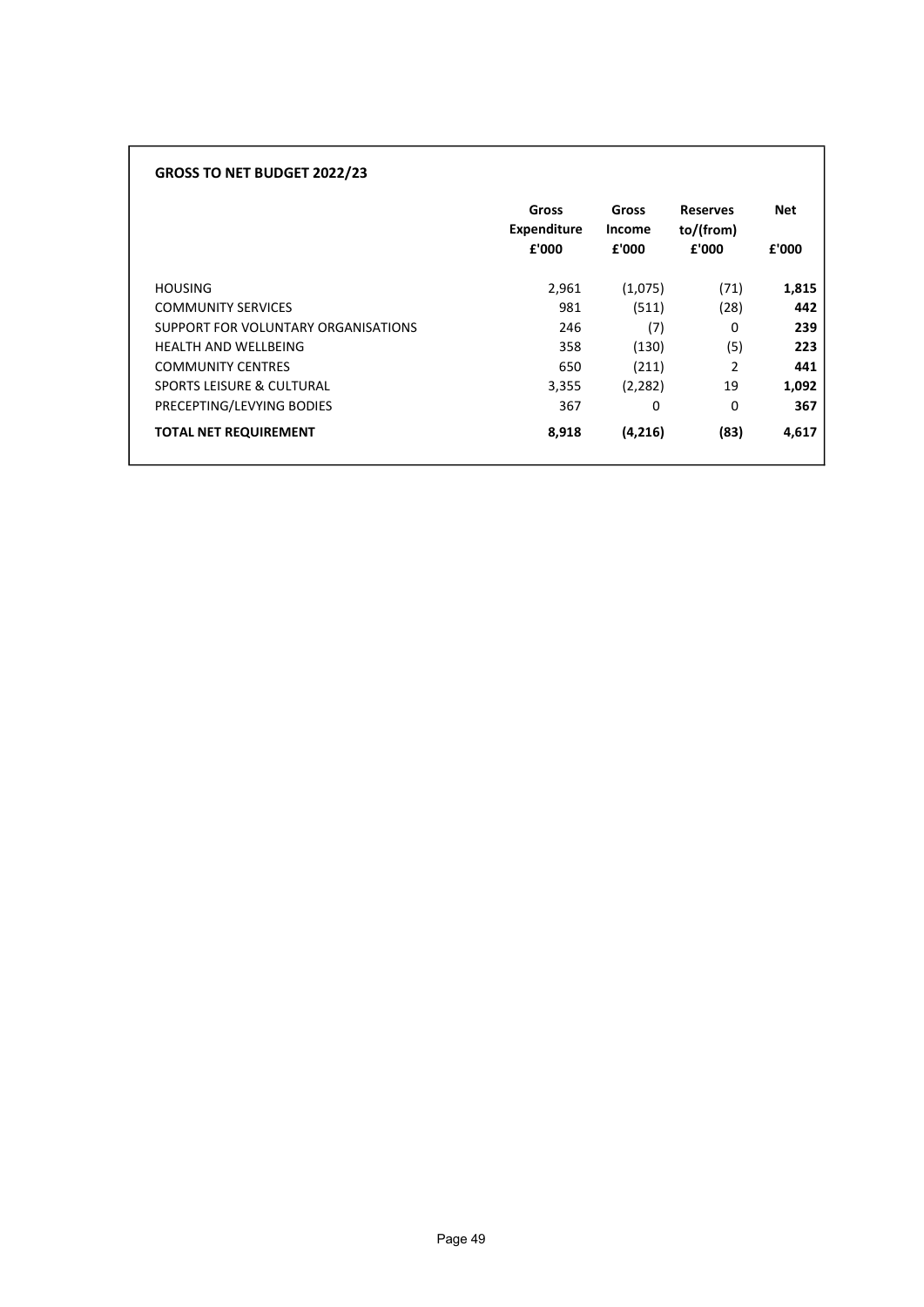# HOUSING ADVISORY SERVICE

| <b>BUDGET ANALYSIS</b>                                                  | 2020/21<br>Actual<br>£'000 | 2021/22<br>Original<br>Estimate<br>£'000 | 2021/22<br>Probable<br>Out-turn<br>£'000 | 2022/23<br>Estimate<br>£'000 |
|-------------------------------------------------------------------------|----------------------------|------------------------------------------|------------------------------------------|------------------------------|
| <b>EMPLOYEES</b>                                                        | 0                          | 0                                        | 0                                        | 0                            |
| <b>SUPPLIES AND SERVICES</b>                                            | 3                          | 4                                        | 4                                        | 4                            |
| <b>SUPPORT SERVICES</b>                                                 | 64                         | 64                                       | 64                                       | 66                           |
| <b>CAPITAL CHARGES</b>                                                  | $\Omega$                   | 0                                        | 0                                        | 0                            |
| <b>TOTAL EXPENDITURE</b>                                                | 67                         | 68                                       | 68                                       | 70                           |
| <b>CONTRIBS TO (FROM) RESERVES</b><br><b>NET EXPENDITURE / (INCOME)</b> | $\Omega$<br>67             | 0<br>68                                  | 0<br>68                                  | 0<br>70<br>=                 |

| <b>BUDGET VARIATIONS</b>                                                                   | £'000          | £'000 |
|--------------------------------------------------------------------------------------------|----------------|-------|
| 2021/22 Original Estimate                                                                  | 68             | 68    |
| Variation in pay, pension (IAS19) & support service recharges<br>2021/22 Probable Out-turn | 0<br>68<br>$=$ |       |
| 2022/23 Original Estimate                                                                  |                |       |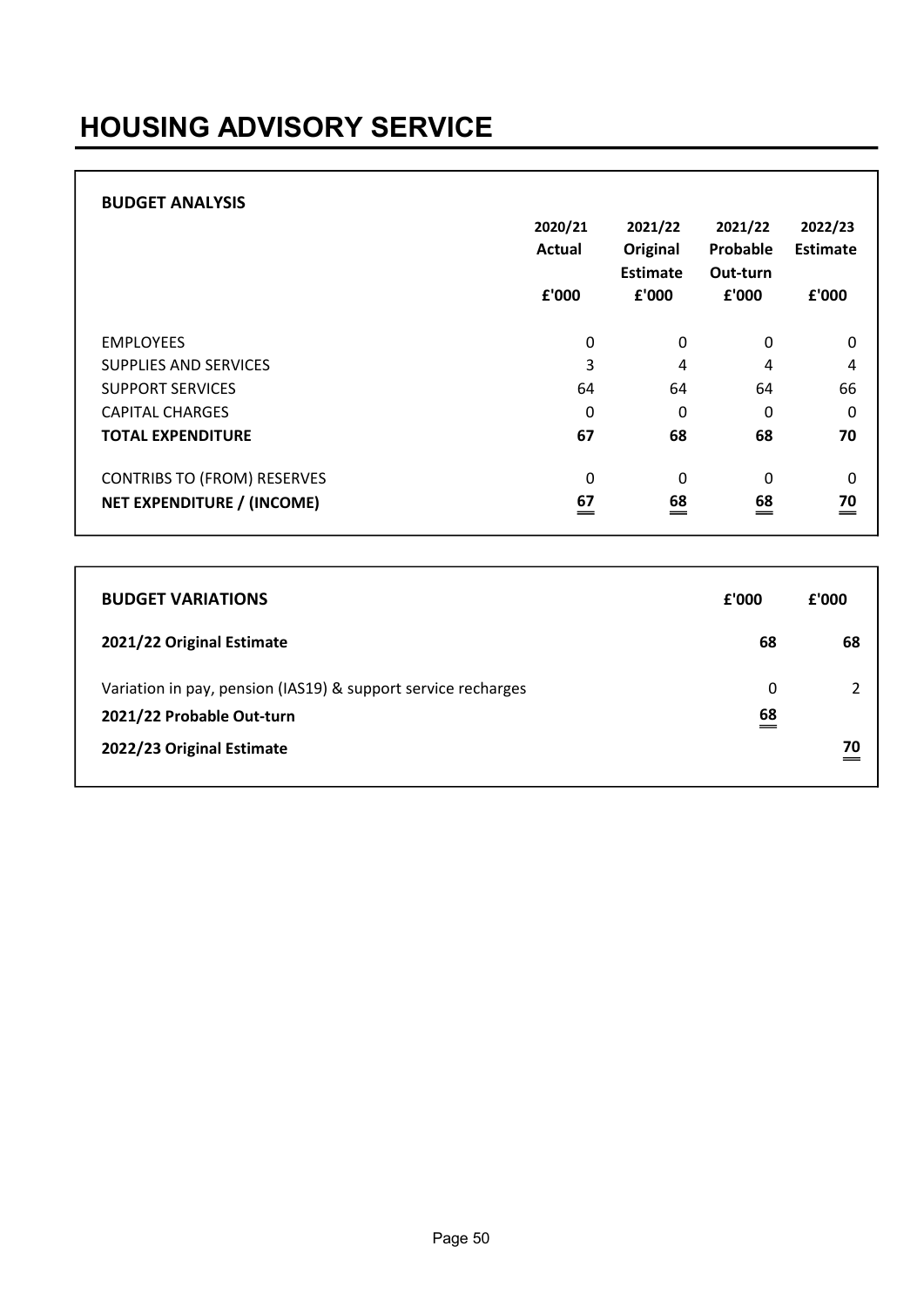#### HOMELESSNESS

| <b>BUDGET ANALYSIS</b>              |          |          |          |                 |
|-------------------------------------|----------|----------|----------|-----------------|
|                                     | 2020/21  | 2021/22  | 2021/22  | 2022/23         |
|                                     | Actual   | Original | Probable | <b>Estimate</b> |
|                                     |          | Estimate | Out-turn |                 |
|                                     | £'000    | £'000    | £'000    | £'000           |
| <b>EMPLOYEES</b>                    | 375      | 395      | 511      | 458             |
| <b>PREMISES</b>                     | 292      | 193      | 193      | 193             |
| <b>SUPPLIES AND SERVICES</b>        | 2,856    | 1,657    | 2,229    | 1,912           |
| THIRD PARTY PAYMENTS                | 2        | $\Omega$ | 0        | 0               |
| <b>TRANSFER PAYMENTS</b>            | (764)    | 11       | 0        | (31)            |
| <b>SUPPORT SERVICES</b>             | 65       | 65       | 65       | 65              |
| <b>TOTAL EXPENDITURE</b>            | 2,826    | 2,321    | 2,998    | 2,597           |
| <b>GOVERNMENT GRANTS</b>            | (524)    | (221)    | (280)    | (472)           |
| <b>CONTRIBS FROM OTHER AGENCIES</b> | (585)    | (5)      | (20)     | (20)            |
| <b>FEES AND CHARGES</b>             | 0        | (10)     | 0        | 0               |
| <b>RENTS</b>                        | (120)    | (477)    | (455)    | (477)           |
| <b>TOTAL INCOME</b>                 | (1, 229) | (713)    | (755)    | (969)           |
| <b>CONTRIBS TO (FROM) RESERVES</b>  | (194)    | (165)    | (245)    | (71)            |
| NET EXPENDITURE / (INCOME)          | 1,403    | 1,443    | 1,998    | 1,557           |

| <b>BUDGET VARIATIONS</b>                                      | £'000 | £'000    |
|---------------------------------------------------------------|-------|----------|
| 2021/22 Original Estimate                                     | 1.443 | 1,443    |
| Variation in pay, pension (IAS19) & support service recharges | 116   | 63       |
| Net increase in temporary accommodation costs                 | 565   | $\Omega$ |
| Increased TA management fees funded by grant                  | 0     | 255      |
| Gross government grant income                                 | (64)  | (256)    |
| Movement in contribution from reserves                        | (80)  | 94       |
| Net budgeted cost of Private Sector Leasing Scheme            | 0     | (31)     |
| Sundry variations                                             | 18    | (11)     |
| 2021/22 Probable Out-turn                                     | 1,998 |          |
| 2022/23 Original Estimate                                     |       |          |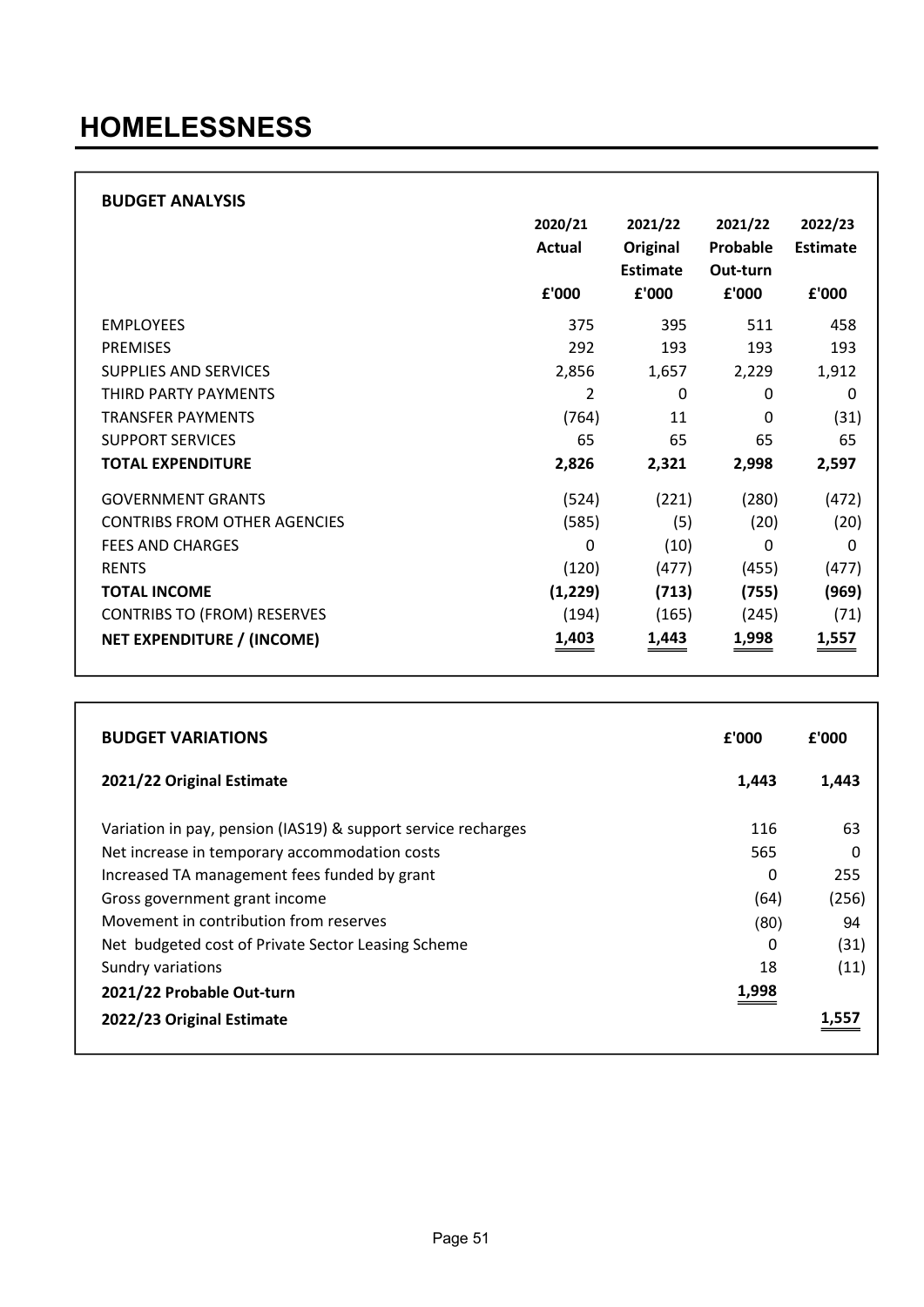| <b>BUDGET ANALYSIS</b>                            | 2020/21<br><b>Actual</b><br>£'000 | 2021/22<br>Original<br><b>Estimate</b><br>£'000 | 2021/22<br>Probable<br>Out-turn<br>£'000 | 2022/23<br><b>Estimate</b><br>£'000 |
|---------------------------------------------------|-----------------------------------|-------------------------------------------------|------------------------------------------|-------------------------------------|
| <b>EMPLOYEES</b>                                  | 104                               | 102                                             | 108                                      | 111                                 |
| <b>SUPPLIES AND SERVICES</b>                      | 4                                 | 7                                               | 7                                        | 7                                   |
| <b>SUPPORT SERVICES</b>                           | 52                                | 52                                              | 50                                       | 53                                  |
| <b>TOTAL EXPENDITURE</b>                          | 160                               | 161                                             | 165                                      | 171                                 |
| <b>TOTAL INCOME</b><br>NET EXPENDITURE / (INCOME) | $\mathbf 0$<br>160                | $\mathbf 0$<br>161                              | $\mathbf 0$<br>165                       | $\mathbf 0$<br>171                  |

| <b>BUDGET VARIATIONS</b>                                      | f'000       | f'000 |
|---------------------------------------------------------------|-------------|-------|
| 2021/22 Original Estimate                                     | 161         | 161   |
| Variation in pay, pension (IAS19) & support service recharges | 4           | 10    |
| 2021/22 Probable Out-turn<br>2022/23 Original Estimate        | 165<br>____ | 171   |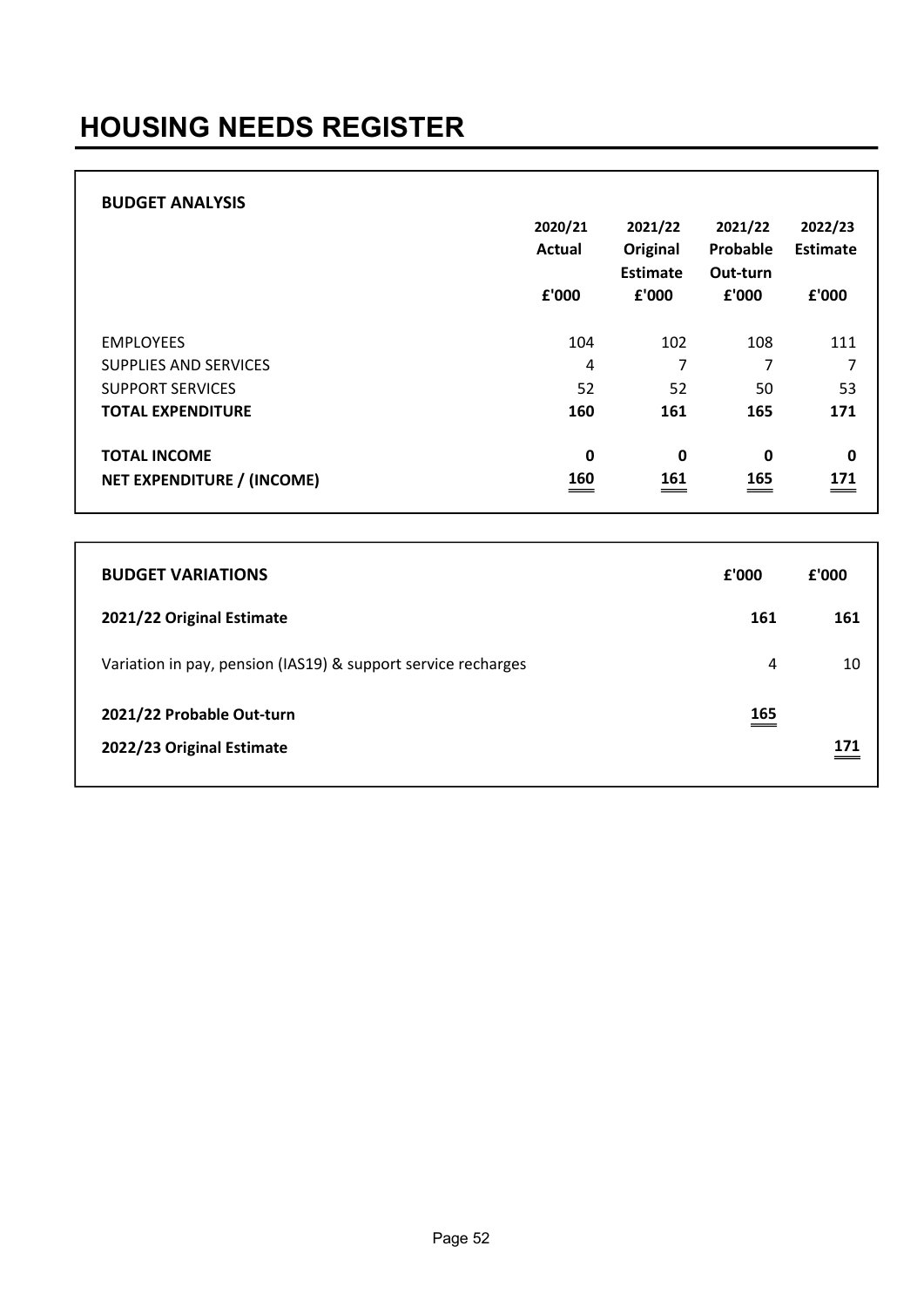#### TEMPORARY ACCOMMODATION PROPERTIES

|                                   | 2020/21<br>Actual<br>£'000 | 2021/22<br>Original<br>Estimate<br>£'000 | 2021/22<br>Probable<br>Out-turn<br>£'000 | 2022/23<br>Estimate<br>£'000 |
|-----------------------------------|----------------------------|------------------------------------------|------------------------------------------|------------------------------|
| <b>PREMISES</b>                   | 107                        | 0                                        | 0                                        | 81                           |
| <b>SUPPLIES AND SERVICES</b>      | $\overline{2}$             | $\overline{2}$                           | 2                                        | $\overline{2}$               |
| <b>TRANSFER PAYMENTS</b>          | (28)                       | 0                                        | 0                                        | (29)                         |
| <b>CAPITAL CHARGES</b>            | 103                        | 0                                        | 0                                        | 0                            |
| <b>TOTAL EXPENDITURE</b>          | 184                        | 2                                        | 2                                        | 54                           |
| <b>RENTS</b>                      | (116)                      | (82)                                     | (82)                                     | (99)                         |
| <b>TOTAL INCOME</b>               | (116)                      | (82)                                     | (82)                                     | (99)                         |
| <b>NET EXPENDITURE / (INCOME)</b> | $\stackrel{(27)}{=}$       | $\stackrel{(80)}{=}$                     | $\stackrel{(80)}{=}$                     | $\stackrel{(45)}{=}$         |

| <b>BUDGET VARIATIONS</b>                               | £'000                      | £'000      |
|--------------------------------------------------------|----------------------------|------------|
| 2021/22 Original Estimate                              | (80)                       | (80)       |
| Premises costs<br>Increased income - Rents             | 0<br>0                     | 81<br>(46) |
| 2021/22 Probable Out-turn<br>2022/23 Original Estimate | $\underline{\frac{80}{2}}$ | (45)       |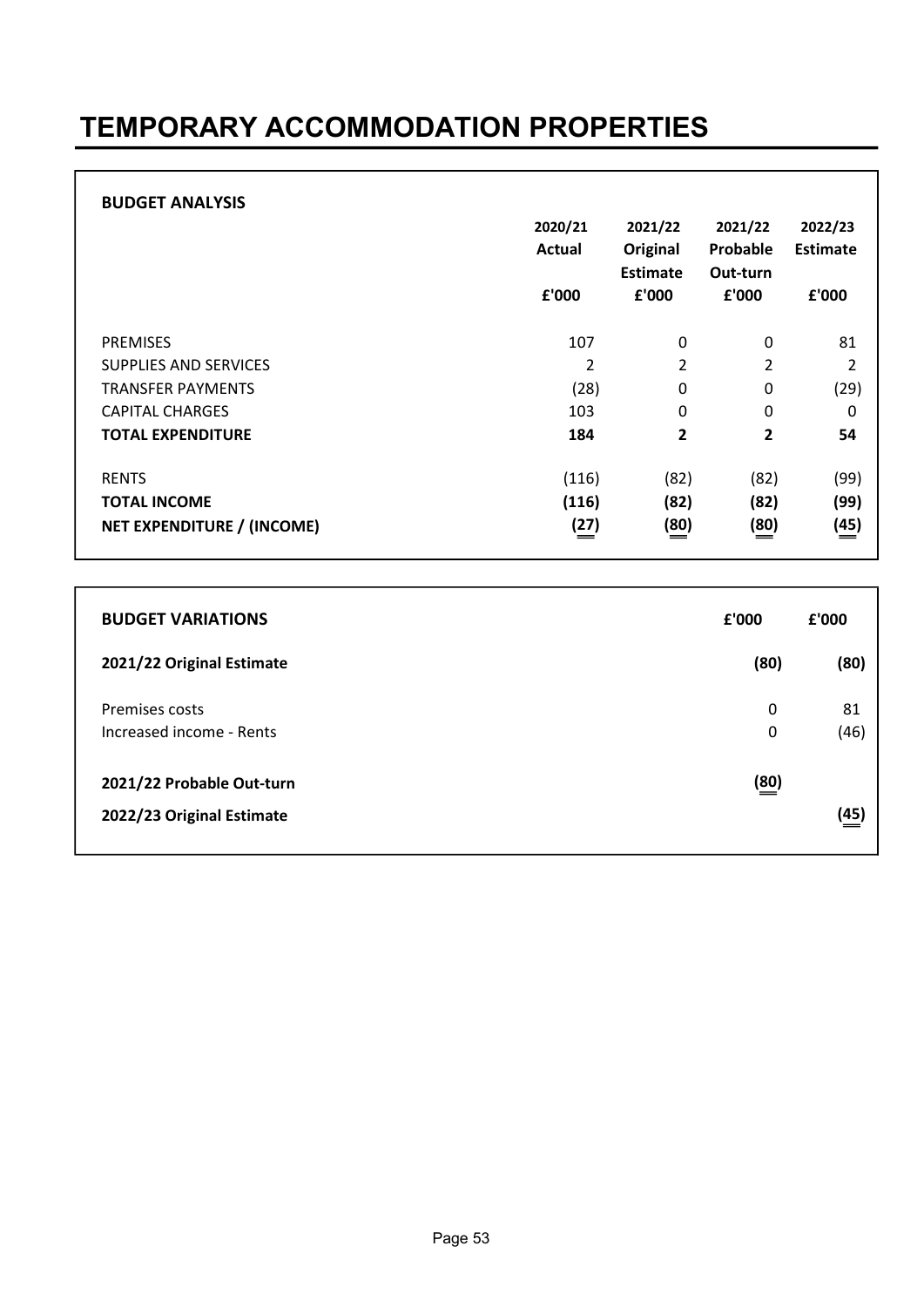# PRIVATE SECTOR HOUSING

| <b>BUDGET ANALYSIS</b>            | 2020/21<br><b>Actual</b> | 2021/22<br>Original<br>Estimate | 2021/22<br>Probable<br>Out-turn | 2022/23<br>Estimate |
|-----------------------------------|--------------------------|---------------------------------|---------------------------------|---------------------|
|                                   | £'000                    | £'000                           | £'000                           | £'000               |
| <b>EMPLOYEES</b>                  | 65                       | 78                              | 71                              | 64                  |
| SUPPLIES AND SERVICES             | 0                        | 1                               | 1                               | 1                   |
| <b>SUPPORT SERVICES</b>           | 4                        | 4                               | 4                               | 4                   |
| <b>TOTAL EXPENDITURE</b>          | 69                       | 83                              | 76                              | 69                  |
| <b>FEES AND CHARGES</b>           | (6)                      | (7)                             | (10)                            | (7)                 |
| <b>TOTAL INCOME</b>               | (6)                      | (7)                             | (10)                            | (7)                 |
| <b>NET EXPENDITURE / (INCOME)</b> | 63<br>$\qquad \qquad =$  | 76<br>$=$                       | 66<br>$\equiv$                  | 62<br>$=$           |

| <b>BUDGET VARIATIONS</b>                                                                  | £'000      | £'000     |
|-------------------------------------------------------------------------------------------|------------|-----------|
| 2021/22 Original Estimate                                                                 | 76         | 76        |
| Variation in pay, pension (IAS19) & support service recharges<br>Increased licence income | (7)<br>(3) | (14)<br>O |
| 2021/22 Probable Out-turn<br>2022/23 Original Estimate                                    | 66         |           |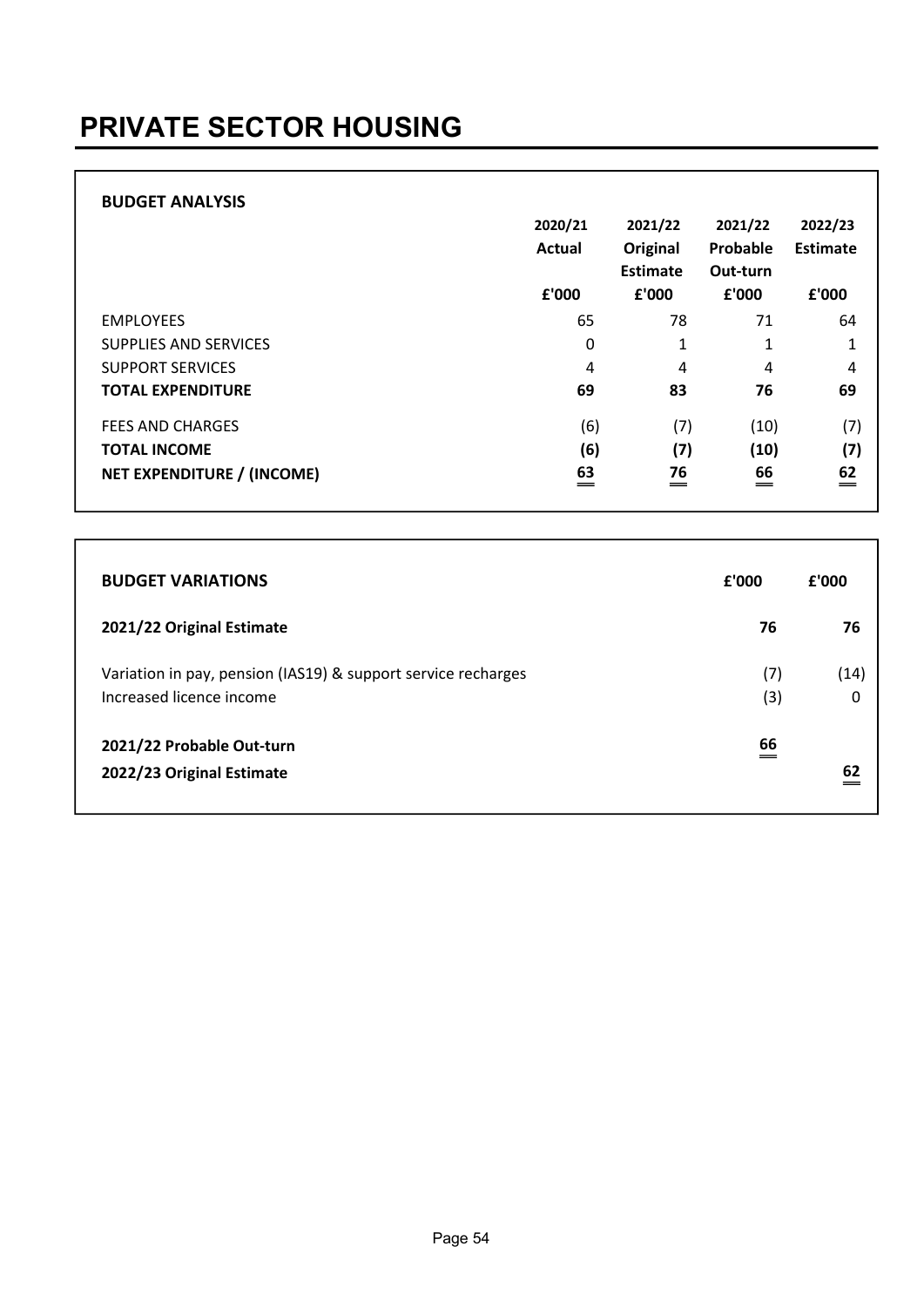| <b>BUDGET ANALYSIS</b>              |         |                 |               |                 |
|-------------------------------------|---------|-----------------|---------------|-----------------|
|                                     | 2020/21 | 2021/22         | 2021/22       | 2022/23         |
|                                     | Actual  | Original        | Probable      | <b>Estimate</b> |
|                                     |         | <b>Estimate</b> | Out-turn      |                 |
|                                     | £'000   | £'000           | £'000         | £'000           |
| <b>EMPLOYEES</b>                    | 56      | 58              | 60            | 62              |
| <b>TRANSPORT</b>                    | 9       | 9               | 9             | 10              |
| <b>SUPPLIES AND SERVICES</b>        | 90      | 63              | 63            | 63              |
| <b>SUPPORT SERVICES</b>             | 31      | 31              | 31            | 32              |
| <b>TOTAL EXPENDITURE</b>            | 186     | 161             | 163           | 167             |
| <b>CONTRIBS FROM OTHER AGENCIES</b> | (20)    | (19)            | (19)          | (19)            |
| <b>SALES</b>                        | (174)   | (132)           | (135)         | (136)           |
| <b>FEES AND CHARGES</b>             | (3)     | (3)             | (3)           | (3)             |
| <b>RECHARGES</b>                    | (14)    | (4)             | (4)           | (4)             |
| <b>TOTAL INCOME</b>                 | (211)   | (158)           | (161)         | (162)           |
| <b>CONTRIBS TO (FROM) RESERVES</b>  | 0       | 0               | 0             | 0               |
| <b>NET EXPENDITURE / (INCOME)</b>   | (25)    | $\frac{3}{5}$   | $\frac{2}{1}$ | $\frac{5}{1}$   |

| <b>BUDGET VARIATIONS</b>                                      | £'000                    | f'000 |
|---------------------------------------------------------------|--------------------------|-------|
| 2021/22 Original Estimate                                     | 3                        | 3     |
| Variation in pay, pension (IAS19) & support service recharges | $\overline{\phantom{a}}$ | 5     |
| Increased transport costs                                     | 0                        |       |
| Increased income from changes to tariffs/volumes              | (3)                      | (4)   |
| <b>Sundry Variations</b>                                      | 0                        | 0     |
| 2021/22 Probable Out-turn                                     | $\frac{2}{2}$            |       |
| 2022/23 Original Estimate                                     |                          | 5     |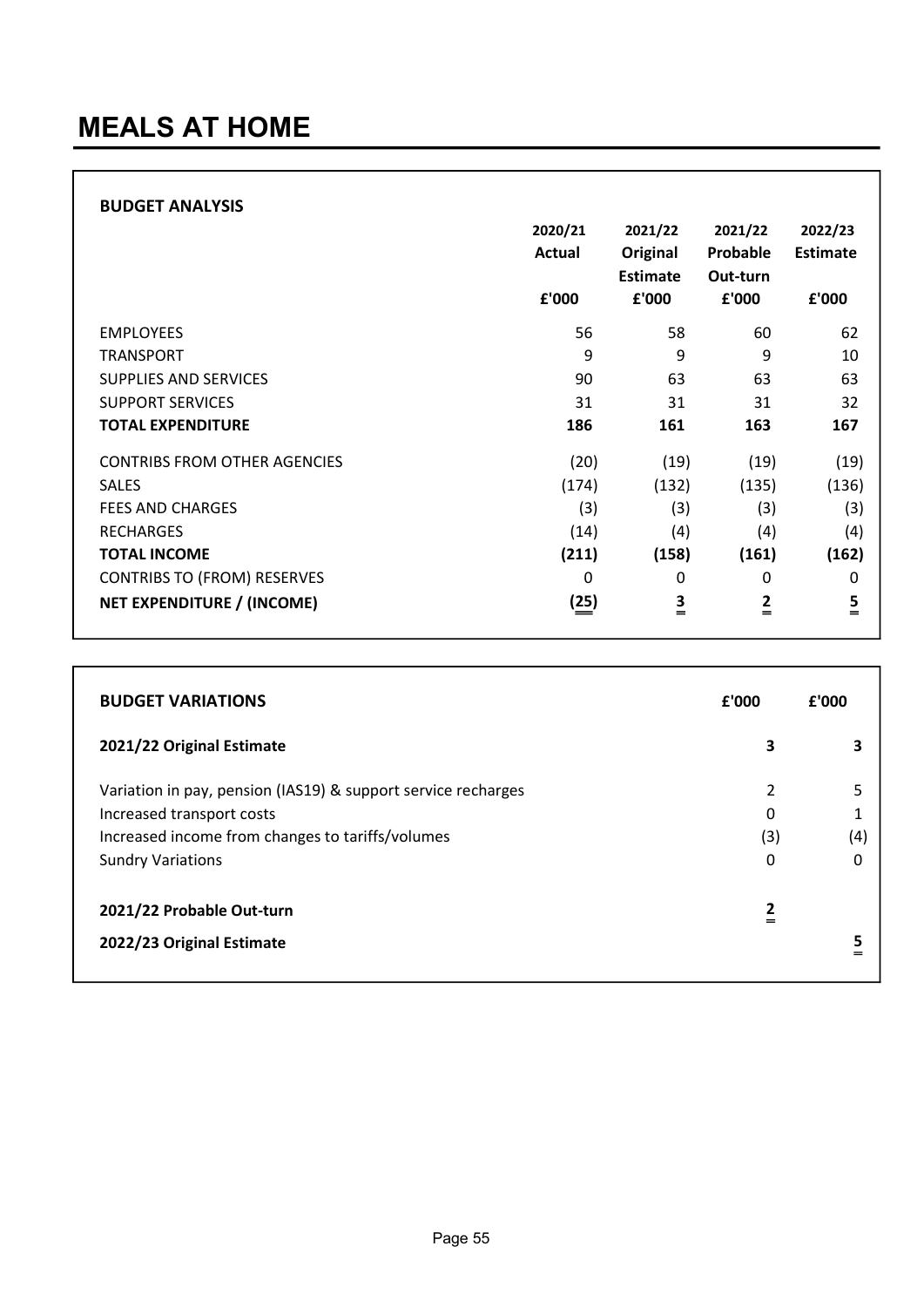| <b>BUDGET ANALYSIS</b>              | 2020/21<br>Actual<br>£'000 | 2021/22<br>Original<br>Estimate<br>£'000 | 2021/22<br>Probable<br>Out-turn<br>£'000 | 2022/23<br>Estimate<br>£'000 |
|-------------------------------------|----------------------------|------------------------------------------|------------------------------------------|------------------------------|
| <b>EMPLOYEES</b>                    | 202                        | 236                                      | 239                                      | 244                          |
| <b>SUPPLIES AND SERVICES</b>        | 7                          | 8                                        | 8                                        | 8                            |
| <b>SUPPORT SERVICES</b>             | 122                        | 120                                      | 121                                      | 126                          |
| <b>CAPITAL CHARGES</b>              | 24                         | 26                                       | 26                                       | 26                           |
| <b>TOTAL EXPENDITURE</b>            | 411                        | 452                                      | 451                                      | 471                          |
| <b>GOVERNMENT GRANTS</b>            | (7)                        | (6)                                      | (6)                                      | (6)                          |
| <b>CONTRIBS FROM OTHER AGENCIES</b> | (44)                       | (38)                                     | (38)                                     | (38)                         |
| <b>FEES AND CHARGES</b>             | (4)                        | (53)                                     | (13)                                     | (55)                         |
| <b>TOTAL INCOME</b>                 | (55)                       | (97)                                     | (57)                                     | (99)                         |
| <b>CONTRIBS TO (FROM) RESERVES</b>  | $\overline{\mathbf{c}}$    | $\mathfrak{p}$                           | $\overline{2}$                           | $\mathcal{P}$                |
| NET EXPENDITURE / (INCOME)          | 358                        | 357                                      | 396                                      | 374                          |

| <b>BUDGET VARIATIONS</b>                                      | £'000 | £'000 |
|---------------------------------------------------------------|-------|-------|
| 2021/22 Original Estimate                                     | 357   | 357   |
| Variation in pay, pension (IAS19) & support service recharges | 4     | 14    |
| Reduced/increased transport recharges                         | (5)   | 5     |
| Reduced fare income from volumes                              | 40    | 0     |
| Income from increased fare charges                            | 0     | (2)   |
| 2021/22 Probable Out-turn                                     | 396   |       |
| 2022/23 Original Estimate                                     |       | 374   |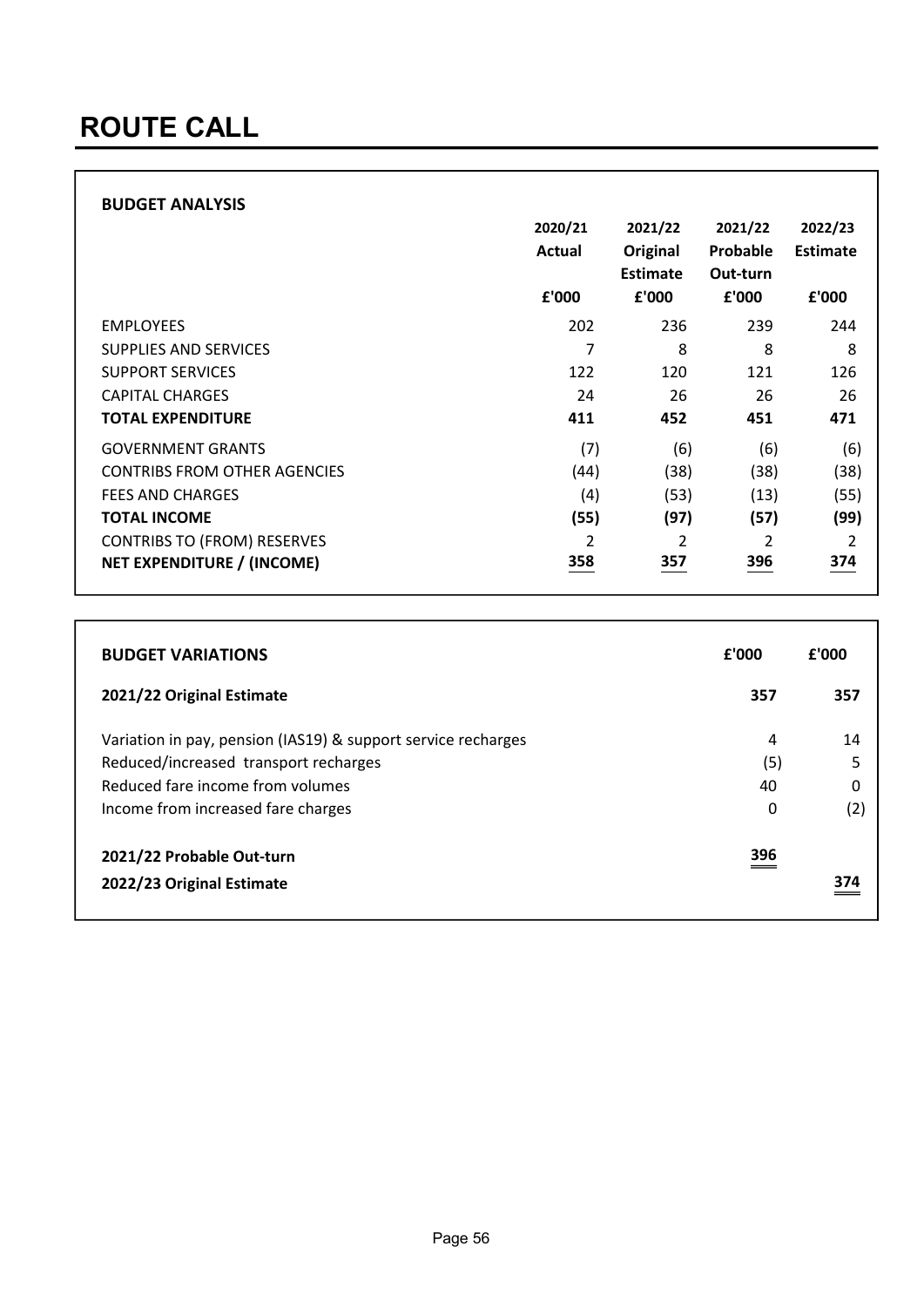| <b>BUDGET ANALYSIS</b>              | 2020/21<br>Actual<br>£'000 | 2021/22<br>Original<br>Estimate<br>£'000 | 2021/22<br>Probable<br>Out-turn<br>£'000 | 2022/23<br>Estimate<br>£'000 |
|-------------------------------------|----------------------------|------------------------------------------|------------------------------------------|------------------------------|
| <b>EMPLOYEES</b>                    | 171                        | 192                                      | 196                                      | 55                           |
| <b>SUPPLIES AND SERVICES</b>        | 51                         | 92                                       | 72                                       | 45                           |
| <b>SUPPORT SERVICES</b>             | 62                         | 62                                       | 62                                       | 64                           |
| <b>TOTAL EXPENDITURE</b>            | 293                        | 354                                      | 338                                      | 172                          |
| <b>CONTRIBS FROM OTHER AGENCIES</b> | (83)                       | (146)                                    | (106)                                    | 0                            |
| <b>SALES</b>                        | (9)                        | (7)                                      | (7)                                      | (8)                          |
| <b>FEES AND CHARGES</b>             | (202)                      | (250)                                    | (250)                                    | (207)                        |
| <b>TOTAL INCOME</b>                 | (294)                      | (403)                                    | (363)                                    | (215)                        |
| <b>CONTRIBS TO (FROM) RESERVES</b>  | 5                          | 4                                        | 4                                        | 4                            |
| NET EXPENDITURE / (INCOME)          | 4<br>$=$                   | $\stackrel{(45)}{=}$                     | (21)                                     | (39)                         |

| <b>BUDGET VARIATIONS</b>                                      | £'000 | £'000 |
|---------------------------------------------------------------|-------|-------|
| 2021/22 Original Estimate                                     | (45)  | (45)  |
| Variation in pay, pension (IAS19) & support service recharges | 4     | 12    |
| Transfer of Social Prescribing to Health & Wellbeing          | 0     | (13)  |
| Transfer of Higher Needs Service to C&W centre                | 0     | 7     |
| Reduced equipment / operational costs                         | (13)  | 0     |
| Temporary suspension of Higher Needs Service                  | 33    | 0     |
| 2021/22 Probable Out-turn                                     | (21)  |       |
| 2022/23 Original Estimate                                     |       | (39)  |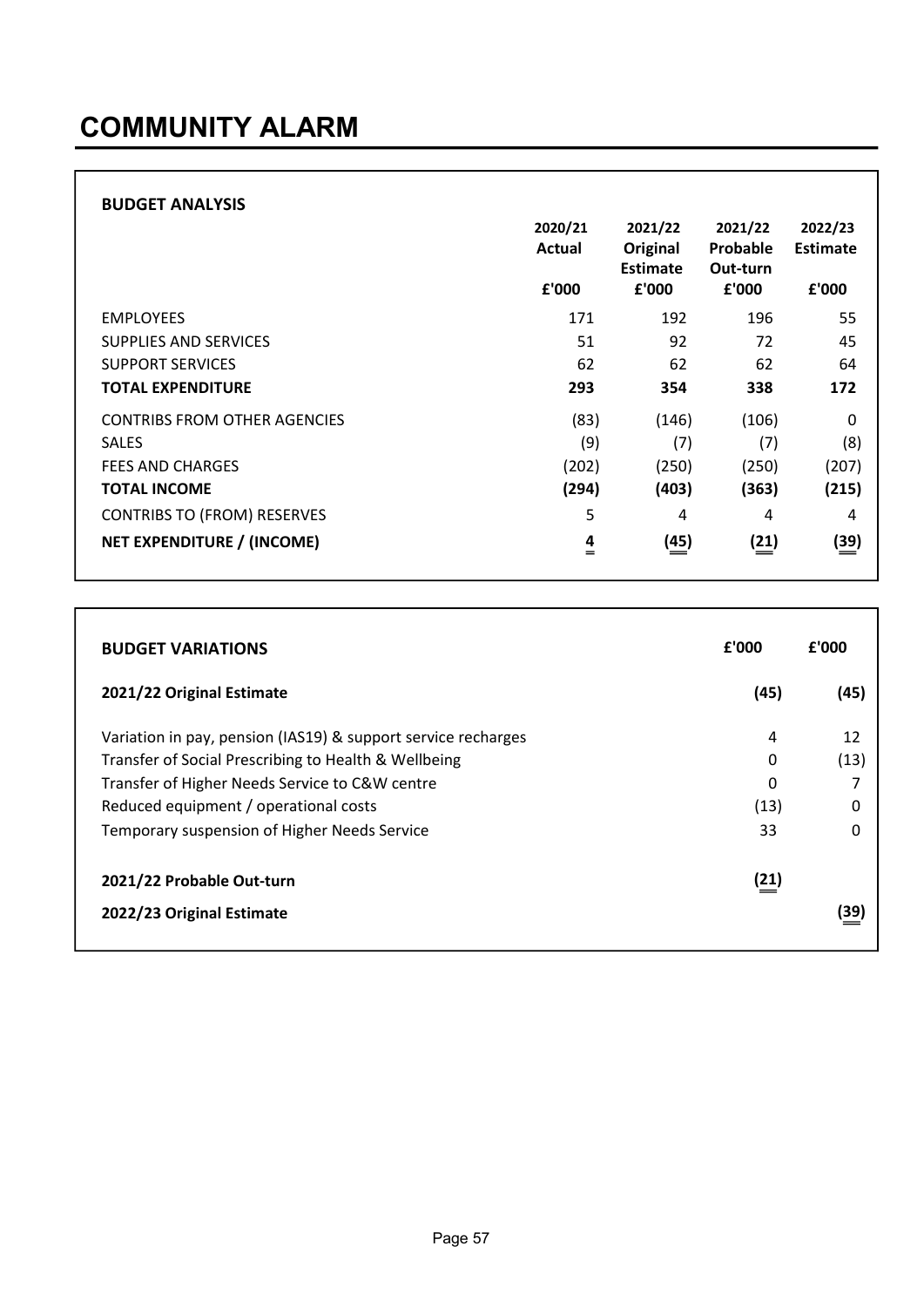# DISABLED FACILITIES GRANT

|                                     | 2020/21<br>Actual<br>£'000 | 2021/22<br>Original<br><b>Estimate</b><br>£'000 | 2021/22<br>Probable<br>Out-turn<br>£'000 | 2022/23<br>Estimate<br>£'000 |
|-------------------------------------|----------------------------|-------------------------------------------------|------------------------------------------|------------------------------|
| <b>EMPLOYEES</b>                    | 112                        | 139                                             | 154                                      | 162                          |
| SUPPLIES AND SERVICES               | 0                          | 18                                              | 0                                        | 0                            |
| <b>SUPPORT SERVICES</b>             | 9                          | 9                                               | 9                                        | 9                            |
| <b>TOTAL EXPENDITURE</b>            | 121                        | 166                                             | 163                                      | 171                          |
| <b>CONTRIBS FROM OTHER AGENCIES</b> | (43)                       | (35)                                            | (35)                                     | (35)                         |
| <b>FEES AND CHARGES</b>             | (26)                       | (23)                                            | (1)                                      | 0                            |
| <b>RECHARGES</b>                    | 0                          | 0                                               | 0                                        | $\Omega$                     |
| <b>TOTAL INCOME</b>                 | (69)                       | (58)                                            | (36)                                     | (35)                         |
| <b>CONTRIBS TO (FROM) RESERVES</b>  | 36                         | (35)                                            | (40)                                     | (34)                         |
| NET EXPENDITURE / (INCOME)          | 88<br>$\equiv$             | 73<br>$=$                                       | 87<br>$=$                                | 102<br>$=$                   |

| <b>BUDGET VARIATIONS</b>                                                                                                                                                                             | £'000                   | £'000                 |
|------------------------------------------------------------------------------------------------------------------------------------------------------------------------------------------------------|-------------------------|-----------------------|
| 2021/22 Original Estimate                                                                                                                                                                            | 73                      | 73                    |
| Variation in pay, pension (IAS19) & support service recharges<br>Service changes to include Home Improvement Agency<br>Change to contribution from reserves<br>Fee income offseting additional costs | 15<br>(18)<br>(5)<br>22 | 23<br>(18)<br>1<br>23 |
| 2021/22 Probable Out-turn<br>2022/23 Original Estimate                                                                                                                                               | 87                      | 102                   |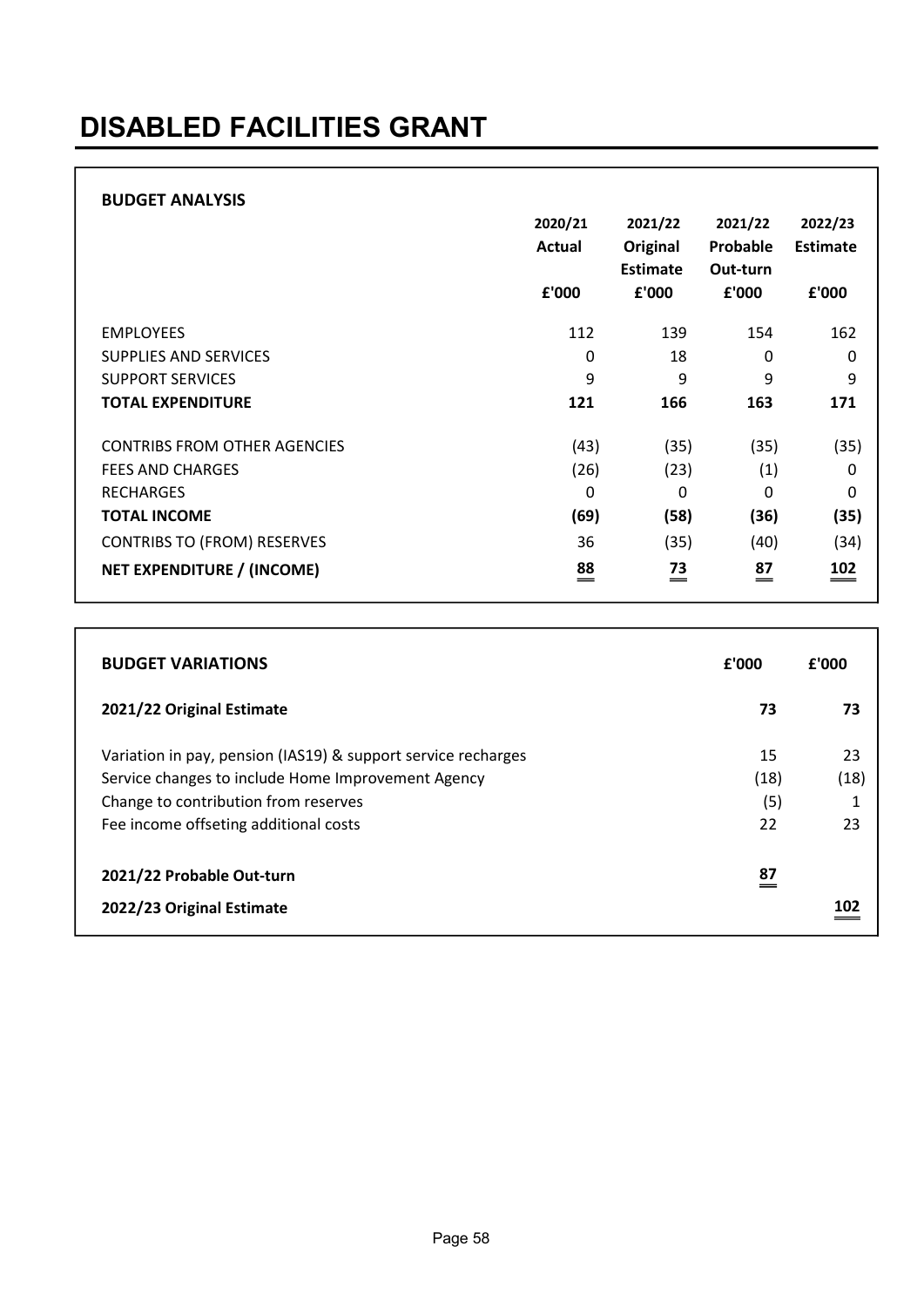| <b>BUDGET ANALYSIS</b>              | 2020/21<br>Actual<br>£'000 | 2021/22<br>Original<br><b>Estimate</b><br>£'000 | 2021/22<br>Probable<br>Out-turn<br>£'000 | 2022/23<br>Estimate<br>£'000 |
|-------------------------------------|----------------------------|-------------------------------------------------|------------------------------------------|------------------------------|
| <b>EMPLOYEES</b>                    | 182                        | 194                                             | 230                                      | 270                          |
| <b>PREMISES</b>                     | 114                        | 81                                              | 81                                       | 86                           |
| <b>SUPPLIES AND SERVICES</b>        | 4                          | 6                                               | (8)                                      | 21                           |
| <b>SUPPORT SERVICES</b>             | 182                        | 182                                             | 182                                      | 125                          |
| <b>CAPITAL CHARGES</b>              | 95                         | 148                                             | 148                                      | 148                          |
| <b>TOTAL EXPENDITURE</b>            | 577                        | 611                                             | 633                                      | 650                          |
| <b>CONTRIBS FROM OTHER AGENCIES</b> | 0                          | $\Omega$                                        | $\Omega$                                 | (40)                         |
| <b>SALES</b>                        | 0                          | (60)                                            | (23)                                     | (62)                         |
| <b>FEES AND CHARGES</b>             | (9)                        | (64)                                            | (29)                                     | (109)                        |
| <b>TOTAL INCOME</b>                 | (9)                        | (124)                                           | (52)                                     | (211)                        |
| <b>CONTRIBS TO (FROM) RESERVES</b>  | (7)                        | 2                                               | 2                                        | 2                            |
| <b>NET EXPENDITURE / (INCOME)</b>   | 561                        | 489                                             | 583                                      | 441                          |

| <b>BUDGET VARIATIONS</b>                                      | £'000 | £'000 |
|---------------------------------------------------------------|-------|-------|
| 2021/22 Original Estimate                                     | 489   | 489   |
| Variation in pay, pension (IAS19) & support service recharges | 36    | (41)  |
| Building maintenance & cleaning charges                       | 0     |       |
| Temporary closure of Centre due to Covid19                    | 58    |       |
| Transfer of Higher Needs Service to C&W Centre                | 0     | '7    |
| Increased income from changes to tariffs/volumes              | 0     | (4)   |
| 2021/22 Probable Out-turn                                     | 583   |       |
| 2022/23 Original Estimate                                     |       |       |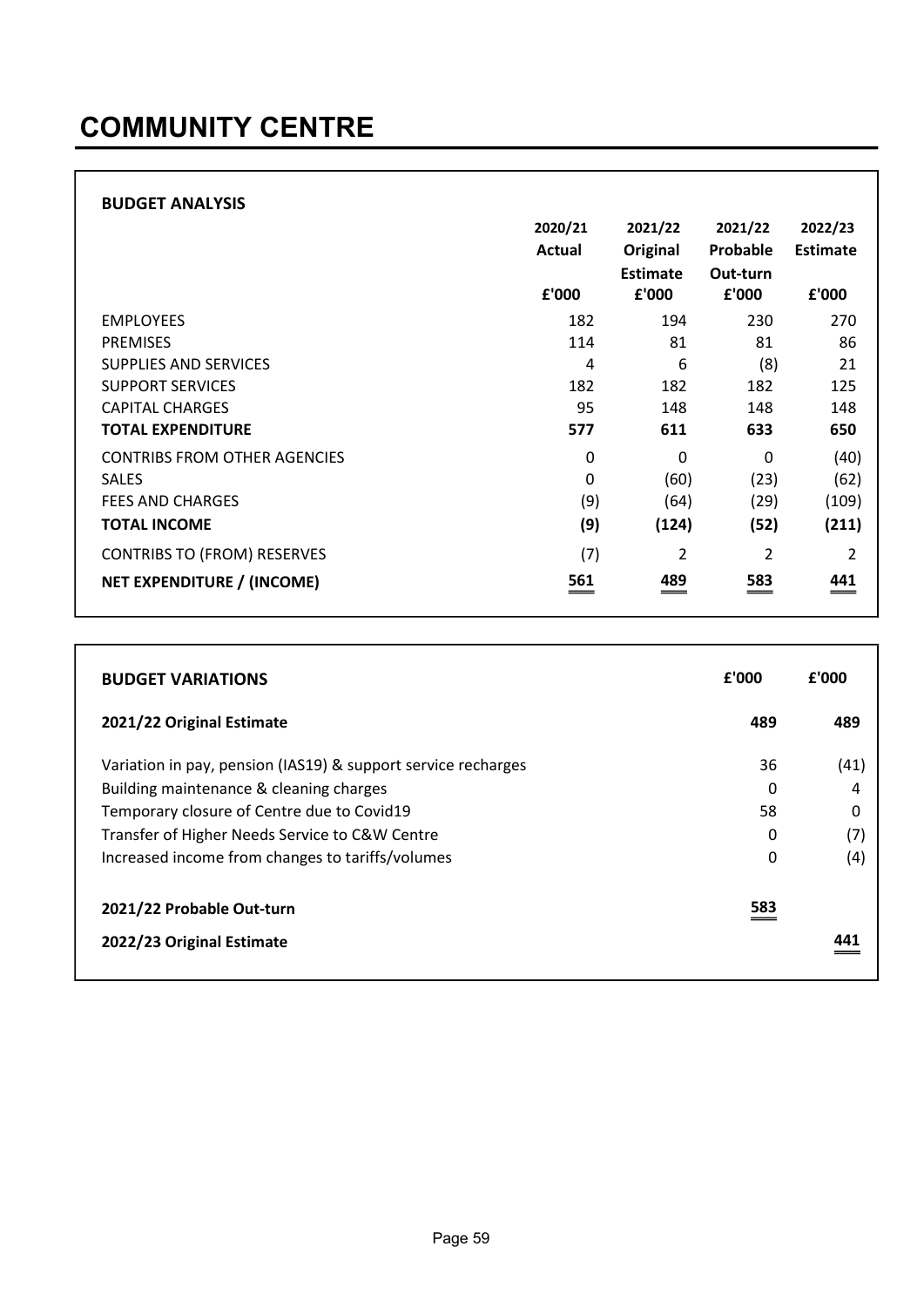#### HEALTH AND WELLBEING

(now includes Sports and Leisure Development)

| <b>BUDGET ANALYSIS</b>              |         |             |          |          |
|-------------------------------------|---------|-------------|----------|----------|
|                                     | 2020/21 | 2021/22     | 2021/22  | 2022/23  |
|                                     | Actual  | Original    | Probable | Estimate |
|                                     |         | Estimate    | Out-turn |          |
|                                     | £'000   | £'000       | £'000    | £'000    |
| <b>EMPLOYEES</b>                    | 14      | 42          | 92       | 243      |
|                                     |         |             |          |          |
| SUPPLIES AND SERVICES               | 0       | $\Omega$    | 0        | 59       |
| <b>SUPPORT SERVICES</b>             | 0       | $\Omega$    | 0        | 56       |
| <b>TOTAL EXPENDITURE</b>            | 14      | 42          | 92       | 358      |
| <b>CONTRIBS FROM OTHER AGENCIES</b> | 0       | 0           | 0        | (130)    |
| <b>TOTAL INCOME</b>                 | 0       | $\mathbf 0$ | 0        | (130)    |
| <b>CONTRIBS TO (FROM) RESERVES</b>  | 0       | $\Omega$    | 0        | (5)      |
| NET EXPENDITURE / (INCOME)          | 14      | 42          | 92       | 223      |

| <b>BUDGET VARIATIONS</b>                                                                                   | £'000 | f'000 |
|------------------------------------------------------------------------------------------------------------|-------|-------|
| 2021/22 Original Estimate                                                                                  | 42    | 42    |
| Variation in pay, pension (IAS19) & support service recharges<br>Reduced provision for supplies & services | 50    | 68    |
| Transfer of sports and leisure development to H&W                                                          | 0     | 100   |
| Transfer of social prescribing to H&W                                                                      | 0     | 13    |
| 2021/22 Probable Out-turn                                                                                  | 92    |       |
| 2022/23 Original Estimate                                                                                  |       | 223   |

٦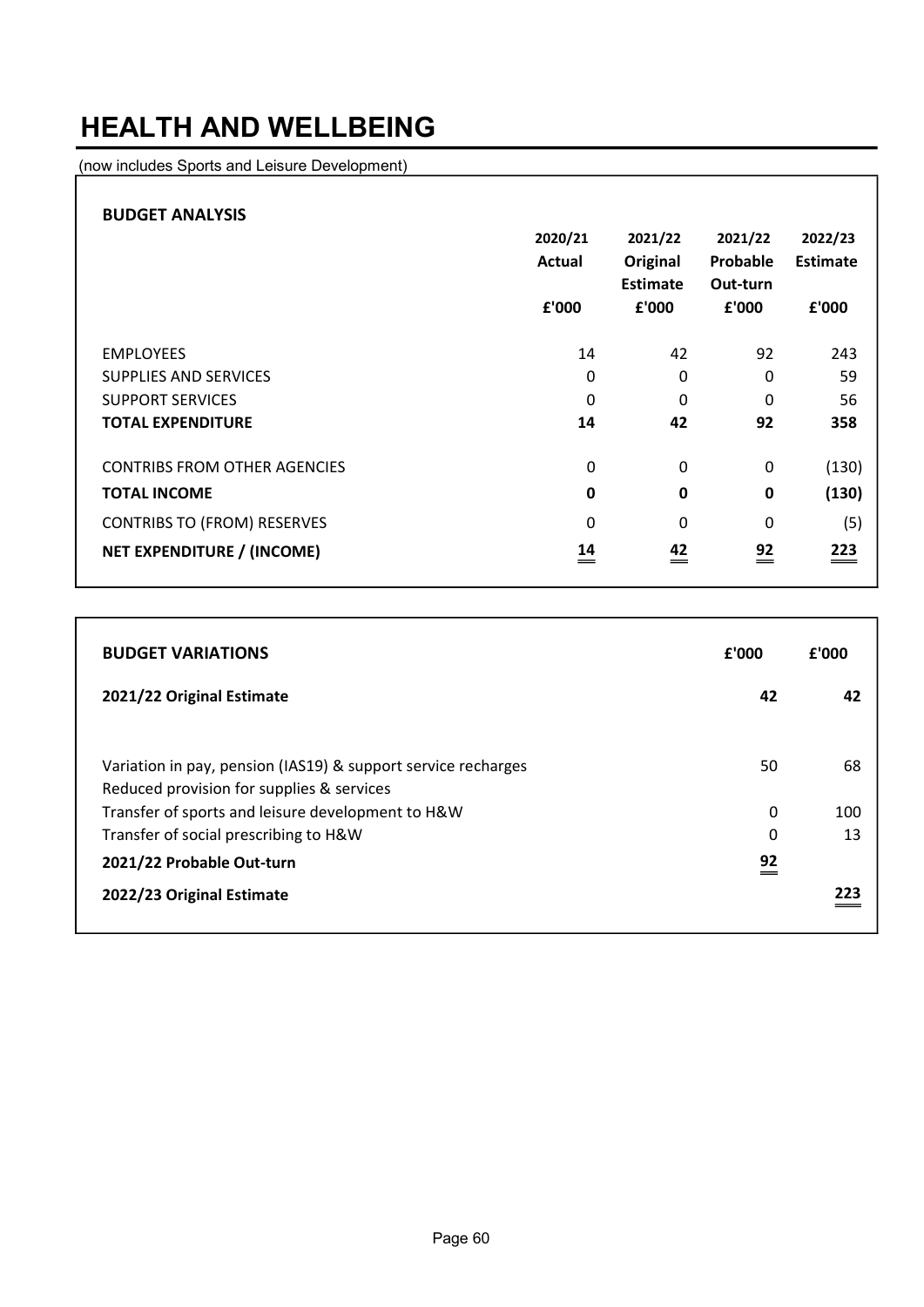### SUPPORT FOR VOLUNTARY ORGANISATIONS

#### BUDGET ANALYSIS

|                                     | 2020/21<br>Actual<br>£'000 | 2021/22<br>Original<br><b>Estimate</b><br>£'000 | 2021/22<br>Probable<br>Out-turn<br>£'000 | 2022/23<br><b>Estimate</b><br>£'000 |
|-------------------------------------|----------------------------|-------------------------------------------------|------------------------------------------|-------------------------------------|
|                                     |                            |                                                 |                                          |                                     |
| <b>EMPLOYEES</b>                    | 42                         | 46                                              | 21                                       | 0                                   |
| <b>PREMISES</b>                     | 105                        | 105                                             | 105                                      | 123                                 |
| SUPPLIES AND SERVICES               | 82                         | 83                                              | 83                                       | 84                                  |
| <b>SUPPORT SERVICES</b>             | 38                         | 38                                              | 38                                       | 39                                  |
| <b>TOTAL EXPENDITURE</b>            | 267                        | 272                                             | 247                                      | 246                                 |
| <b>CONTRIBS FROM OTHER AGENCIES</b> | 0                          | 0                                               | 0                                        | 0                                   |
| <b>FEES AND CHARGES</b>             | (3)                        | (7)                                             | (7)                                      | (4)                                 |
| <b>RENTS</b>                        | (3)                        | (3)                                             | (3)                                      | (3)                                 |
| <b>TOTAL INCOME</b>                 | (6)                        | (10)                                            | (10)                                     | (7)                                 |
| <b>CONTRIBS TO (FROM) RESERVES</b>  | 0                          | $\Omega$                                        | $\mathbf{0}$                             | $\Omega$                            |
| NET EXPENDITURE / (INCOME)          | 261                        | 262                                             | 237                                      | 239<br>=                            |

| <b>BUDGET VARIATIONS</b>                                      | £'000 | £'000 |
|---------------------------------------------------------------|-------|-------|
| 2021/22 Original Estimate                                     | 262   | 262   |
| Variation in pay, pension (IAS19) & support service recharges | (25)  | (45)  |
| Updated licence and rent agreements                           | 0     | 21    |
| <b>Sundry Variations</b>                                      | 0     | 1     |
| 2021/22 Probable Out-turn                                     | 237   |       |
| 2022/23 Original Estimate                                     |       | 239   |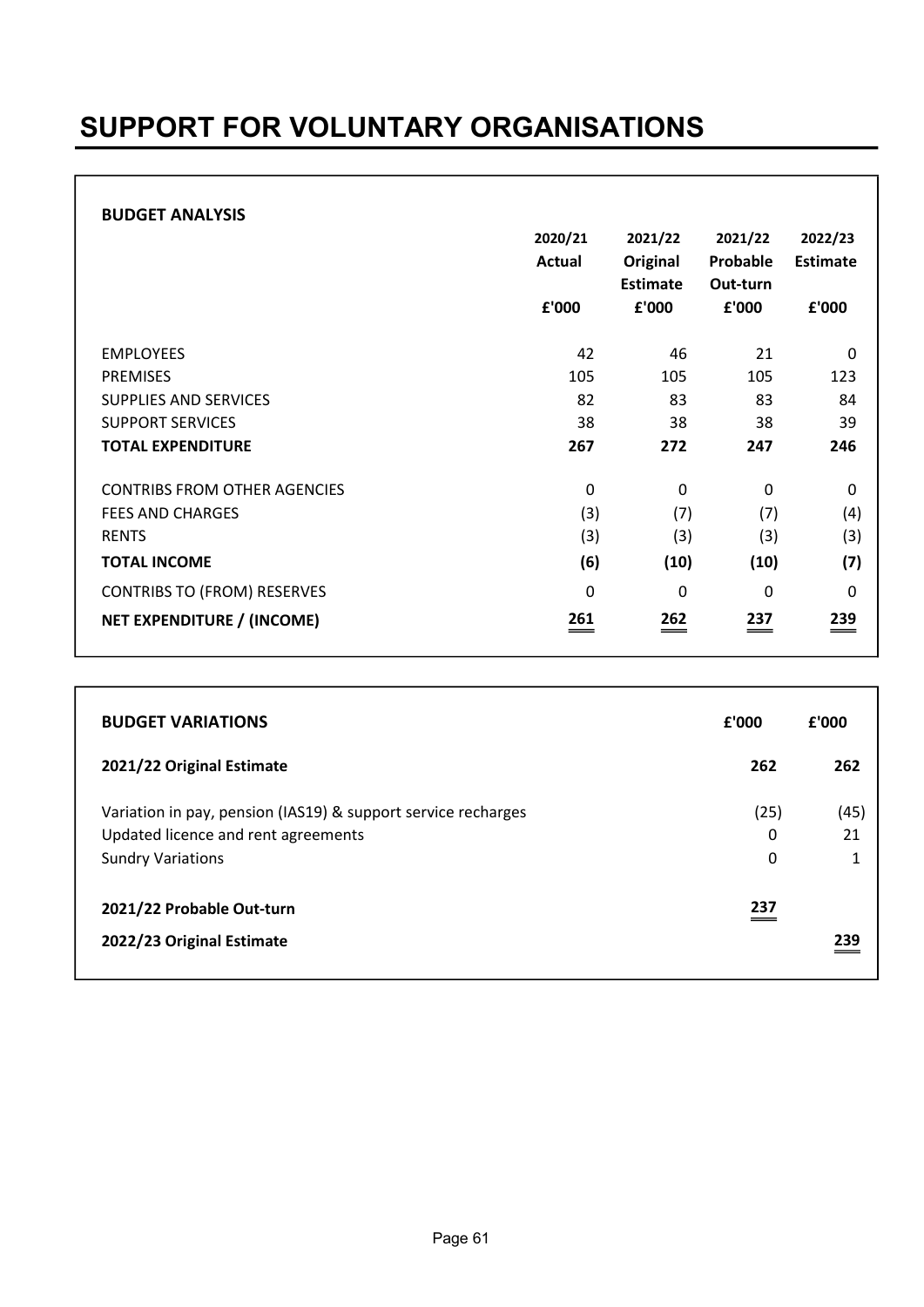| <b>BUDGET ANALYSIS</b>             | 2020/21<br>Actual | 2021/22<br>Original<br>Estimate | 2021/22<br>Probable<br>Out-turn | 2022/23<br>Estimate |
|------------------------------------|-------------------|---------------------------------|---------------------------------|---------------------|
|                                    | £'000             | £'000                           | £'000                           | £'000               |
| <b>EMPLOYEES</b>                   | 270               | 360                             | 379                             | 393                 |
| <b>PREMISES</b>                    | 212               | 175                             | 197                             | 181                 |
| SUPPLIES AND SERVICES              | 25                | 857                             | 508                             | 857                 |
| <b>SUPPORT SERVICES</b>            | 191               | 191                             | 191                             | 198                 |
| <b>CAPITAL CHARGES</b>             | 83                | 79                              | 79                              | 79                  |
| <b>TOTAL EXPENDITURE</b>           | 781               | 1,662                           | 1,354                           | 1,708               |
| <b>SALES</b>                       | (5)               | (894)                           | (444)                           | (900)               |
| <b>FEES AND CHARGES</b>            | 1                 | (442)                           | (195)                           | (449)               |
| <b>TOTAL INCOME</b>                | (6)               | (1, 336)                        | (639)                           | (1, 349)            |
| <b>CONTRIBS TO (FROM) RESERVES</b> | 3                 | 14                              | 3                               | 14                  |
| NET EXPENDITURE / (INCOME)         | 778               | 340                             | 718                             | 373                 |

| <b>BUDGET VARIATIONS</b>                                      | £'000 | £'000 |
|---------------------------------------------------------------|-------|-------|
| 2021/22 Original Estimate                                     | 340   | 340   |
| Variation in pay, pension (IAS19) & support service recharges | 20    | 40    |
| Increased premises costs                                      | 22    | 6     |
| Reduced expenditure due to closure                            | (349) | 0     |
| Reduced ticket sale and letting income                        | 696   | 0     |
| Income from increased tariffs                                 | 0     | (13)  |
| Reduced contribution to Reserves                              | (11)  | O     |
| 2021/22 Probable Out-turn                                     | 718   |       |
| 2022/23 Original Estimate                                     |       |       |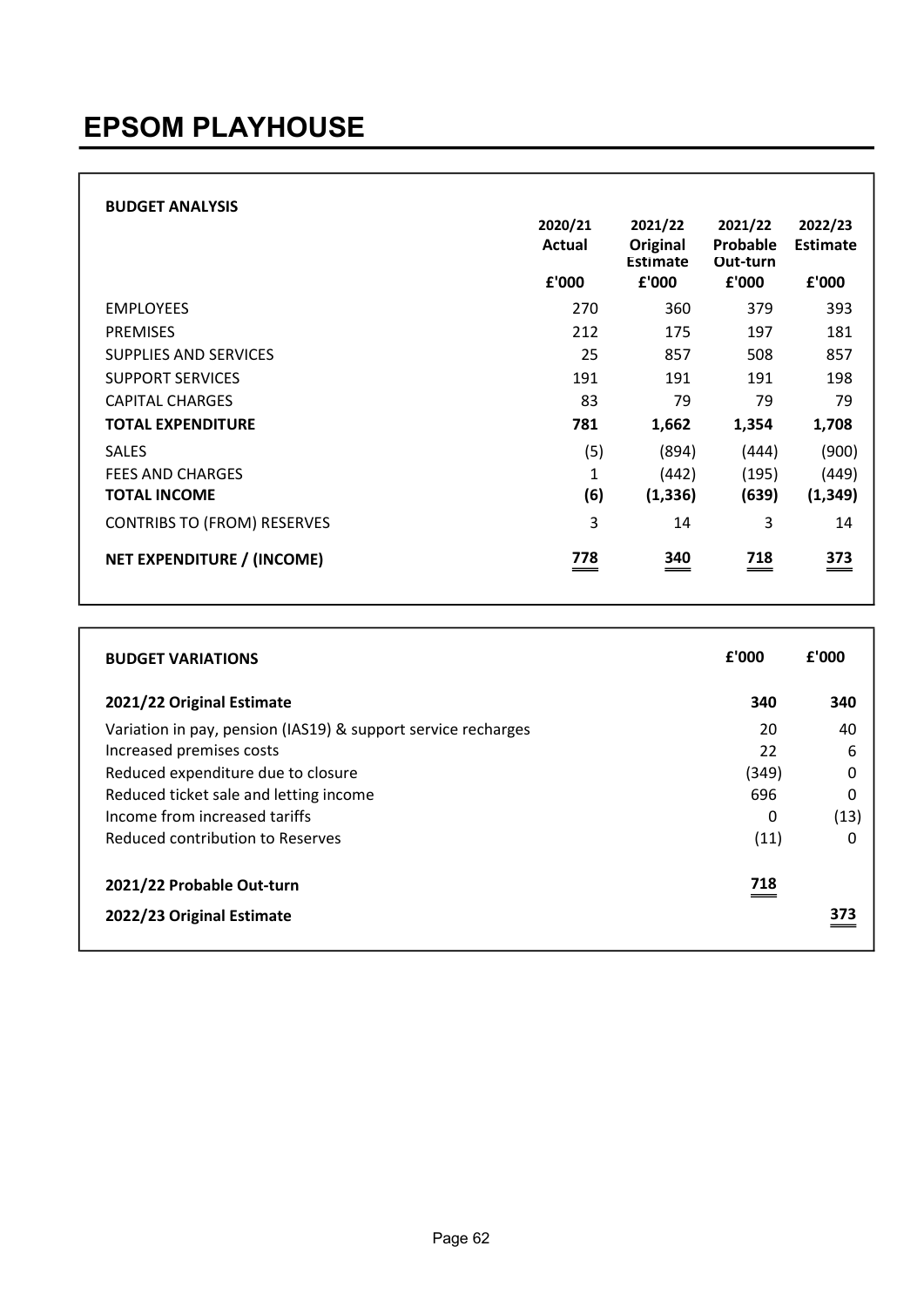# RAINBOW LEISURE CENTRE

| <b>BUDGET ANALYSIS</b>            | 2020/21<br>Actual<br>£'000 | 2021/22<br>Original<br>Estimate<br>£'000 | 2021/22<br>Probable<br>Out-turn<br>£'000 | 2022/23<br>Estimate<br>£'000 |
|-----------------------------------|----------------------------|------------------------------------------|------------------------------------------|------------------------------|
| SUPPLIES AND SERVICES             | 13                         | 0                                        | 0                                        | $\mathbf 0$                  |
| <b>SUPPORT SERVICES</b>           | 8                          | 8                                        | 8                                        | 8                            |
| <b>CAPITAL CHARGES</b>            | 319                        | 367                                      | 367                                      | 367                          |
| <b>TOTAL EXPENDITURE</b>          | 340                        | 375                                      | 375                                      | 375                          |
| <b>CONTRACT INCOME</b>            | (96)                       | (322)                                    | (242)                                    | (338)                        |
| <b>TOTAL INCOME</b>               | (98)                       | (322)                                    | (242)                                    | (338)                        |
| <b>NET EXPENDITURE / (INCOME)</b> | 242                        | 53<br>—                                  | 133                                      | 37<br>$=$                    |

| <b>BUDGET VARIATIONS</b>                                                                                                                  | £'000        | £'000                 |
|-------------------------------------------------------------------------------------------------------------------------------------------|--------------|-----------------------|
| 2021/22 Original Estimate                                                                                                                 | 53           | 53                    |
| Variation in pay, pension (IAS19) & support service recharges<br>Reduction in contract income due to closure<br>Increased contract income | 0<br>80<br>0 | $\Omega$<br>0<br>(16) |
| 2021/22 Probable Out-turn<br>2022/23 Original Estimate                                                                                    | 133          | 37                    |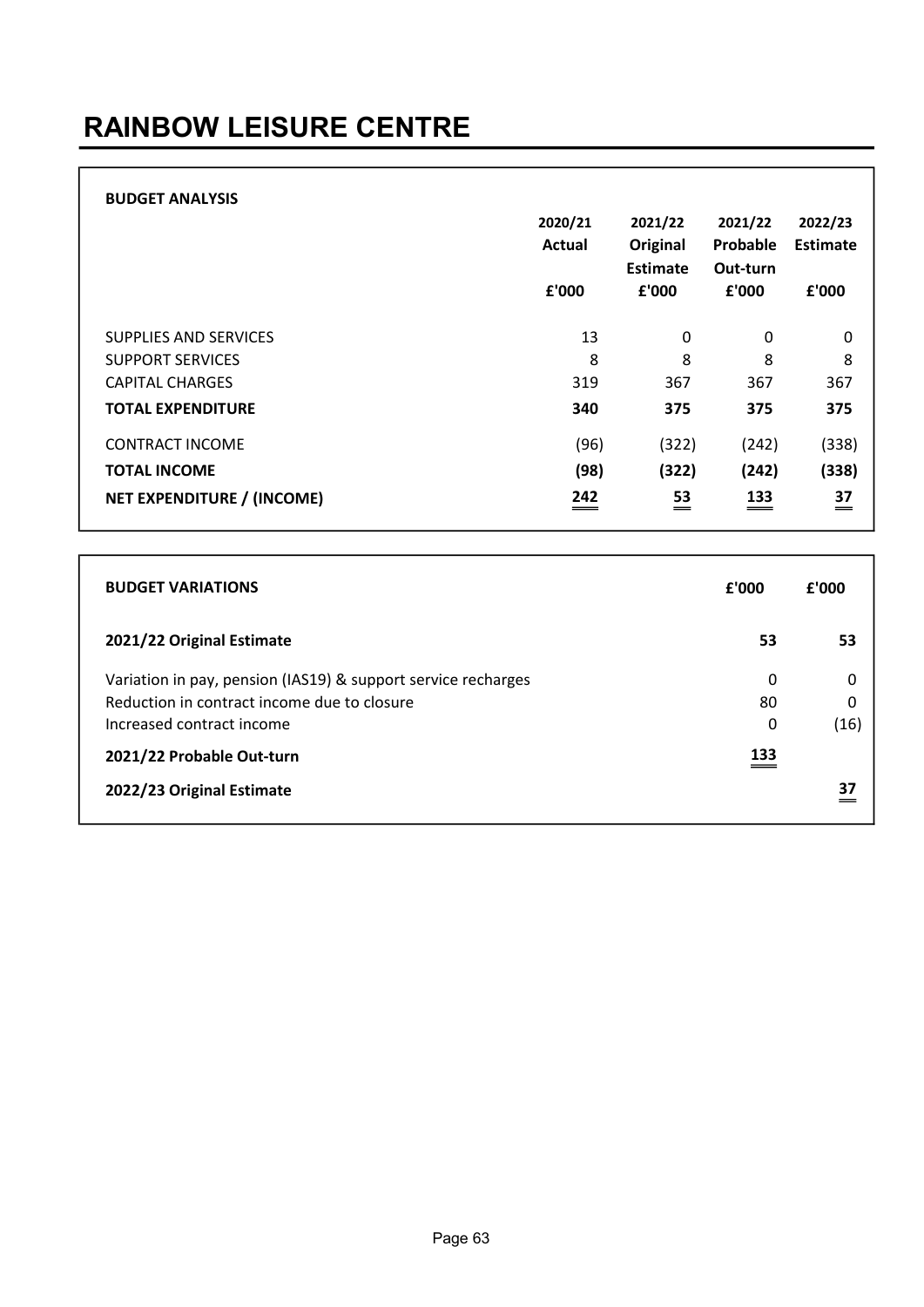#### BOURNE HALL

| <b>BUDGET ANALYSIS</b>              | 2020/21 | 2021/22                     | 2021/22              | 2022/23    |
|-------------------------------------|---------|-----------------------------|----------------------|------------|
|                                     | Actual  | Original<br><b>Estimate</b> | Probable<br>Out-turn | Estimate   |
|                                     | £'000   | £'000                       | £'000                | £'000      |
| <b>EMPLOYEES</b>                    | 226     | 288                         | 286                  | 284        |
| <b>PREMISES</b>                     | 279     | 245                         | 245                  | 262        |
| <b>SUPPLIES AND SERVICES</b>        | 5       | 36                          | 23                   | 6          |
| <b>SUPPORT SERVICES</b>             | 66      | 66                          | 66                   | 73         |
| <b>CAPITAL CHARGES</b>              | 179     | 241                         | 241                  | 241        |
| <b>TOTAL EXPENDITURE</b>            | 755     | 876                         | 861                  | 866        |
| <b>CONTRIBS FROM OTHER AGENCIES</b> | (109)   | (96)                        | (96)                 | (101)      |
| <b>SALES</b>                        | 0       | (74)                        | (15)                 | (76)       |
| <b>FEES AND CHARGES</b>             | (37)    | (240)                       | (117)                | (247)      |
| <b>RECHARGES</b>                    | 0       | (1)                         | (1)                  | 0          |
| <b>TOTAL INCOME</b>                 | (146)   | (411)                       | (229)                | (424)      |
| <b>CONTRIBS TO (FROM) RESERVES</b>  | 1       | 5                           | 5                    | 5          |
| NET EXPENDITURE / (INCOME)          | 610     | 470                         | 637                  | 447<br>$=$ |

| <b>BUDGET VARIATIONS</b>                                      | £'000 | £'000 |
|---------------------------------------------------------------|-------|-------|
| 2021/22 Original Estimate                                     | 470   | 470   |
| Variation in pay, pension (IAS19) & support service recharges | (2)   |       |
| Service review savings                                        | 0     | (30)  |
| Reduced income due to temporary closure                       | 169   |       |
| Increased premises / cleaning costs                           | 0     | 17    |
| Increased income from library recharges                       | 0     | (5)   |
| Additional income from increased fees and charges             | 0     | (8)   |
| 2021/22 Probable Out-turn                                     | 637   |       |
| 2022/23 Original Estimate                                     |       |       |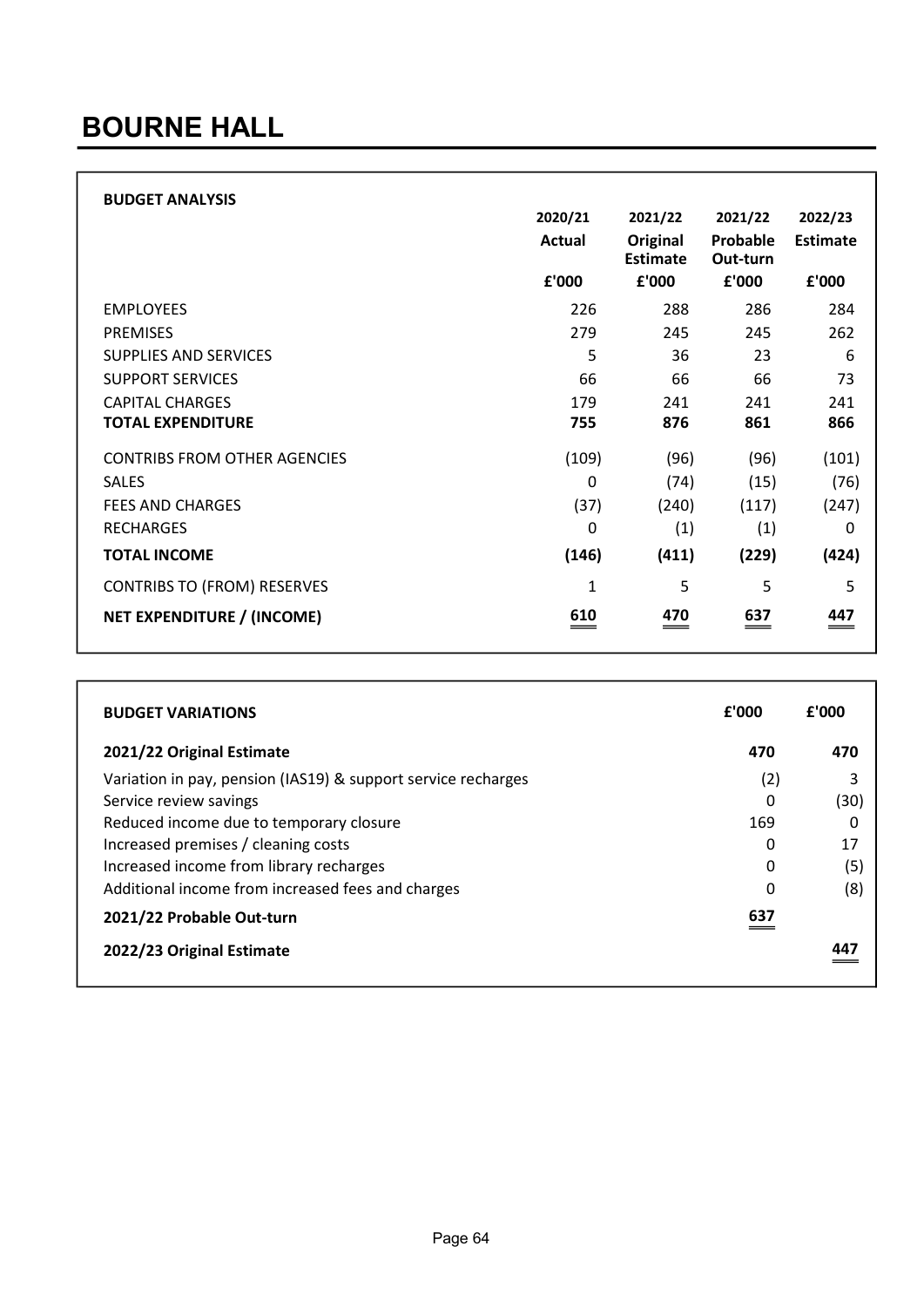| <b>BUDGET ANALYSIS</b>              | 2020/21<br>Actual<br>£'000 | 2021/22<br>Original<br><b>Estimate</b><br>£'000 | 2021/22<br>Probable<br>Out-turn<br>£'000 | 2022/23<br>Estimate<br>£'000 |
|-------------------------------------|----------------------------|-------------------------------------------------|------------------------------------------|------------------------------|
| <b>EMPLOYEES</b>                    | 58                         | 58                                              | 59                                       | 59                           |
| <b>SUPPLIES AND SERVICES</b>        | 4                          | 15                                              | 15                                       | 16                           |
| <b>SUPPORT SERVICES</b>             | 144                        | 144                                             | 144                                      | 145                          |
| <b>TOTAL EXPENDITURE</b>            | 206                        | 217                                             | 218                                      | 220                          |
| <b>CONTRIBS FROM OTHER AGENCIES</b> | 0                          | 0                                               | 0                                        | 0                            |
| <b>SALES</b>                        | 0                          | 0                                               | 0                                        | 0                            |
| <b>FEES AND CHARGES</b>             | 0                          | (3)                                             | (3)                                      | (4)                          |
| <b>TOTAL INCOME</b>                 | 0                          | (3)                                             | (3)                                      | (4)                          |
| NET EXPENDITURE / (INCOME)          | 206                        | 214                                             | 215                                      | 216<br>$\hspace{0.05cm} =$   |

| <b>BUDGET VARIATIONS</b>                                      | £'000 | f'000 |
|---------------------------------------------------------------|-------|-------|
| 2021/22 Original Estimate                                     | 214   | 214   |
| Variation in pay, pension (IAS19) & support service recharges | 1     |       |
| 2021/22 Probable Out-turn<br>2022/23 Original Estimate        | 215   | 216   |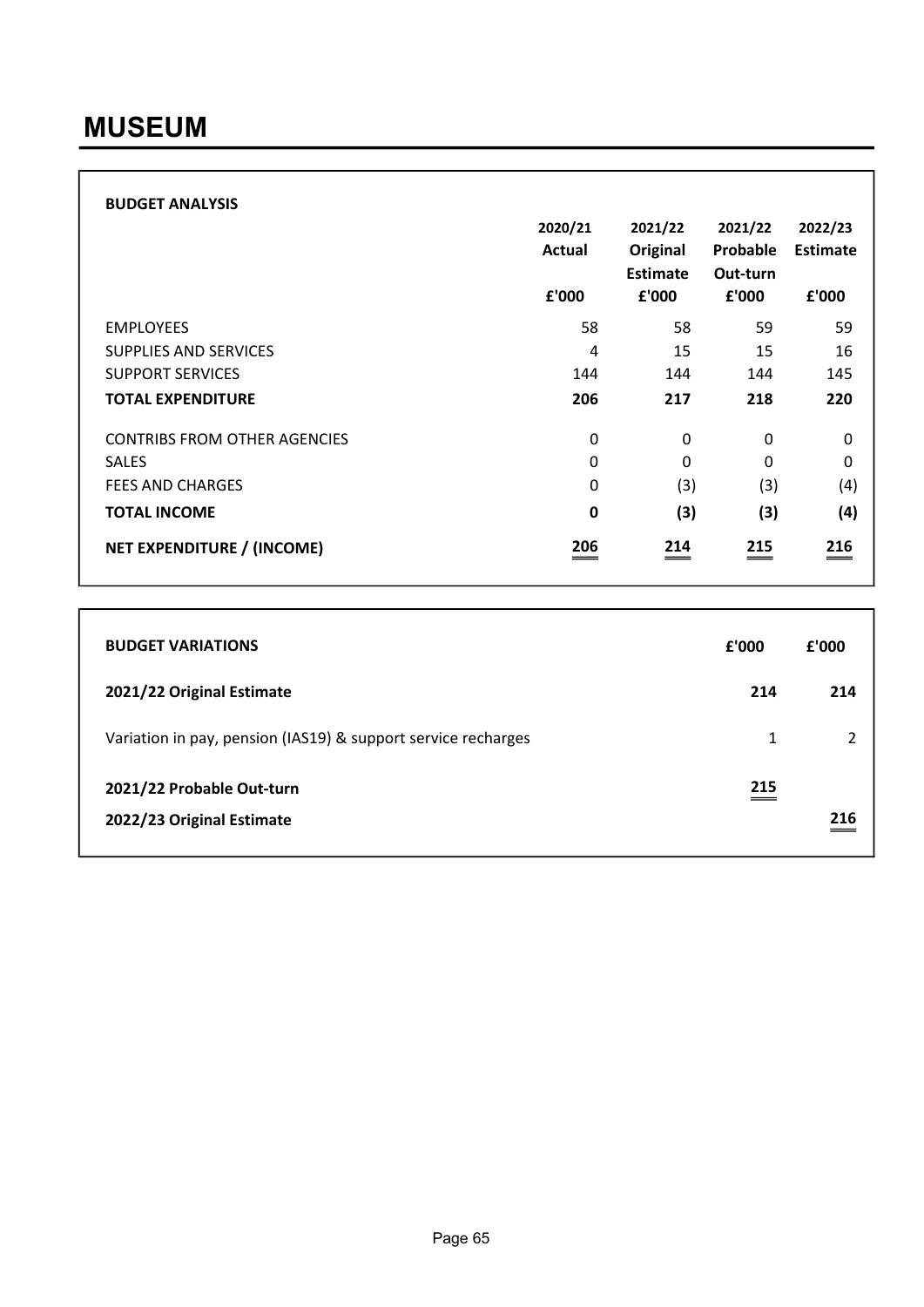#### BUDGET ANALYSIS

|                                     | 2020/21<br><b>Actual</b> | 2021/22<br>Original<br>Estimate | 2021/22<br>Probable<br>Out-turn | 2022/23<br><b>Estimate</b> |
|-------------------------------------|--------------------------|---------------------------------|---------------------------------|----------------------------|
|                                     | £'000                    | £'000                           | £'000                           | £'000                      |
| <b>EMPLOYEES</b>                    | 59                       | 104                             | 29                              | 14                         |
| <b>PREMISES</b>                     | 81                       | 69                              | 69                              | 75                         |
| SUPPLIES AND SERVICES               | 6                        | (48)                            | 12                              | 12                         |
| <b>SUPPORT SERVICES</b>             | 53                       | 53                              | 53                              | 55                         |
| <b>CAPITAL CHARGES</b>              | 201                      | 30                              | 30                              | 30                         |
| <b>TOTAL EXPENDITURE</b>            | 400                      | 208                             | 193                             | 186                        |
| <b>CONTRIBS FROM OTHER AGENCIES</b> | (10)                     | (4)                             | (4)                             | (4)                        |
| <b>FEES AND CHARGES</b>             | (10)                     | (104)                           | (25)                            | (80)                       |
| <b>RENTS</b>                        | (83)                     | (73)                            | (73)                            | (83)                       |
| <b>TOTAL INCOME</b>                 | (103)                    | (181)                           | (102)                           | (167)                      |
| <b>CONTRIBS TO (FROM) RESERVES</b>  | 0                        | $\mathbf 0$                     | 0                               | 0                          |
| NET EXPENDITURE / (INCOME)          | 297                      | 27<br>=                         | $\overset{91}{=}$               | $\stackrel{19}{=}$         |

| <b>BUDGET VARIATIONS</b>                                                                                                                                                                                                                                            | £'000                      | £'000                         |
|---------------------------------------------------------------------------------------------------------------------------------------------------------------------------------------------------------------------------------------------------------------------|----------------------------|-------------------------------|
| 2021/22 Original Estimate                                                                                                                                                                                                                                           | 27                         | 27                            |
| Variation in pay, pension (IAS19) & support service recharges<br>Increased cleaning and premises costs<br>Reduced income from temporary closure offseting reduced costs<br>Increased income from building rents<br>Service review savings achieved in reduced costs | (75)<br>0<br>79<br>0<br>60 | (88)<br>6<br>24<br>(10)<br>60 |
| 2021/22 Probable Out-turn<br>2022/23 Original Estimate                                                                                                                                                                                                              | 91                         | 19                            |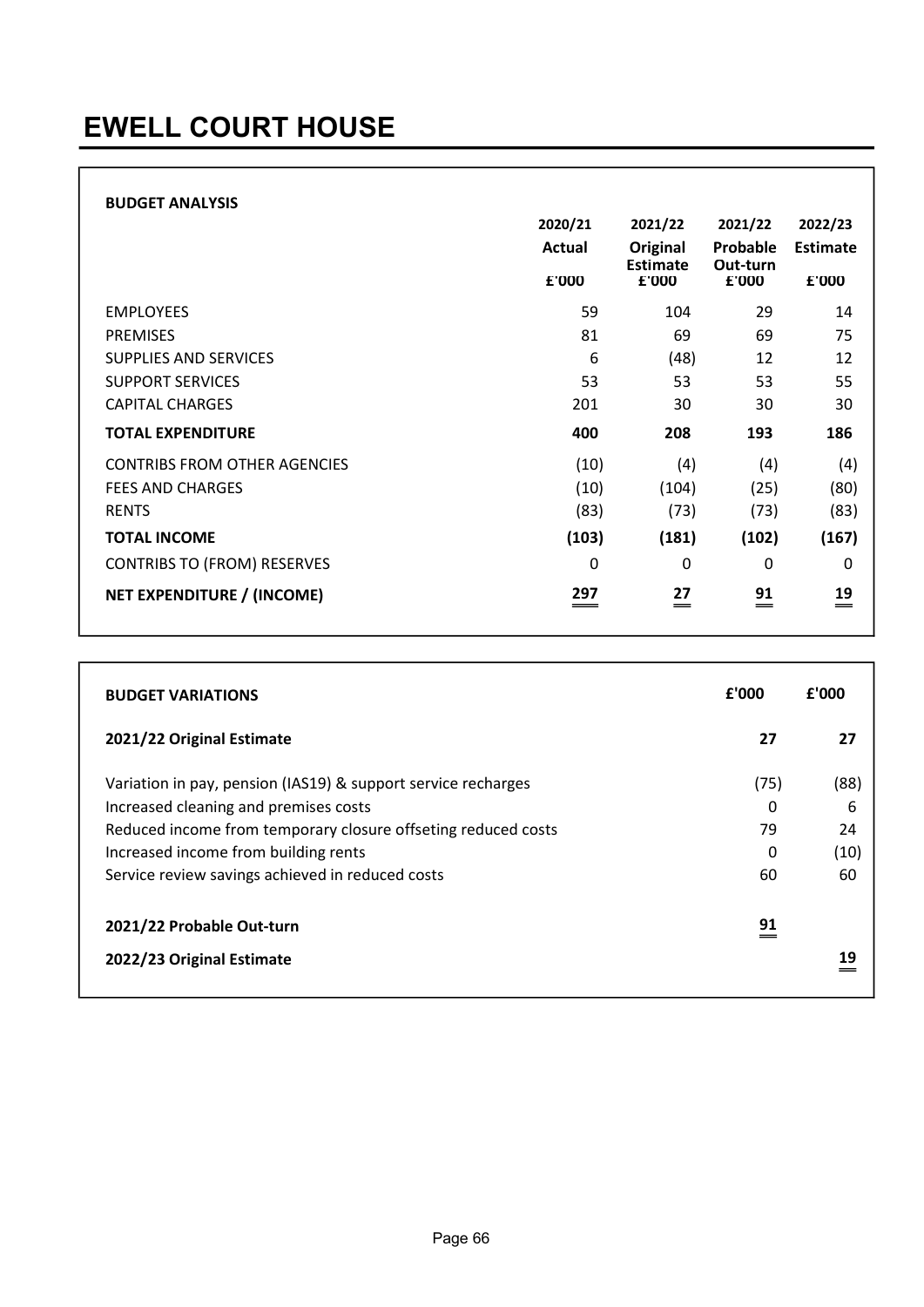#### SPORTS & LEISURE DEVELOPMENT

(Transferred to Health & Wellbeing)

| <b>BUDGET ANALYSIS</b>              |         |              |          |                 |
|-------------------------------------|---------|--------------|----------|-----------------|
|                                     | 2020/21 | 2021/22      | 2021/22  | 2022/23         |
|                                     | Actual  | Original     | Probable | <b>Estimate</b> |
|                                     |         | Estimate     | Out-turn |                 |
|                                     | £'000   | £'000        | £'000    | £'000           |
| <b>EMPLOYEES</b>                    | 67      | 100          | 46       | 0               |
| <b>SUPPLIES AND SERVICES</b>        | 8       | 27           | 27       | 0               |
| <b>SUPPORT SERVICES</b>             | 54      | 54           | 54       | 0               |
| <b>TOTAL EXPENDITURE</b>            | 129     | 181          | 127      | 0               |
| <b>CONTRIBS FROM OTHER AGENCIES</b> | (10)    | (9)          | (9)      | 0               |
| <b>FEES AND CHARGES</b>             | (2)     | $\mathbf{0}$ | 0        | 0               |
| <b>RECHARGES</b>                    | 0       | $\mathbf{0}$ | 0        | 0               |
| <b>TOTAL INCOME</b>                 | (12)    | (9)          | (9)      | 0               |
| <b>CONTRIBS TO (FROM) RESERVES</b>  | 1       | (5)          | (5)      | 0               |
| <b>NET EXPENDITURE / (INCOME)</b>   | 118     | 167          | 113      | 0<br>$=$        |

| <b>BUDGET VARIATIONS</b>                                                                                      | £'000     | £'000         |
|---------------------------------------------------------------------------------------------------------------|-----------|---------------|
| 2021/22 Original Estimate                                                                                     | 167       | 167           |
| Variation in pay, pension (IAS19) & support service recharges<br>Transfer of operations to Health & Wellbeing | (54)<br>0 | (67)<br>(100) |
| 2021/22 Probable Out-turn<br>2022/23 Original Estimate                                                        | 113       | 0<br>$=$      |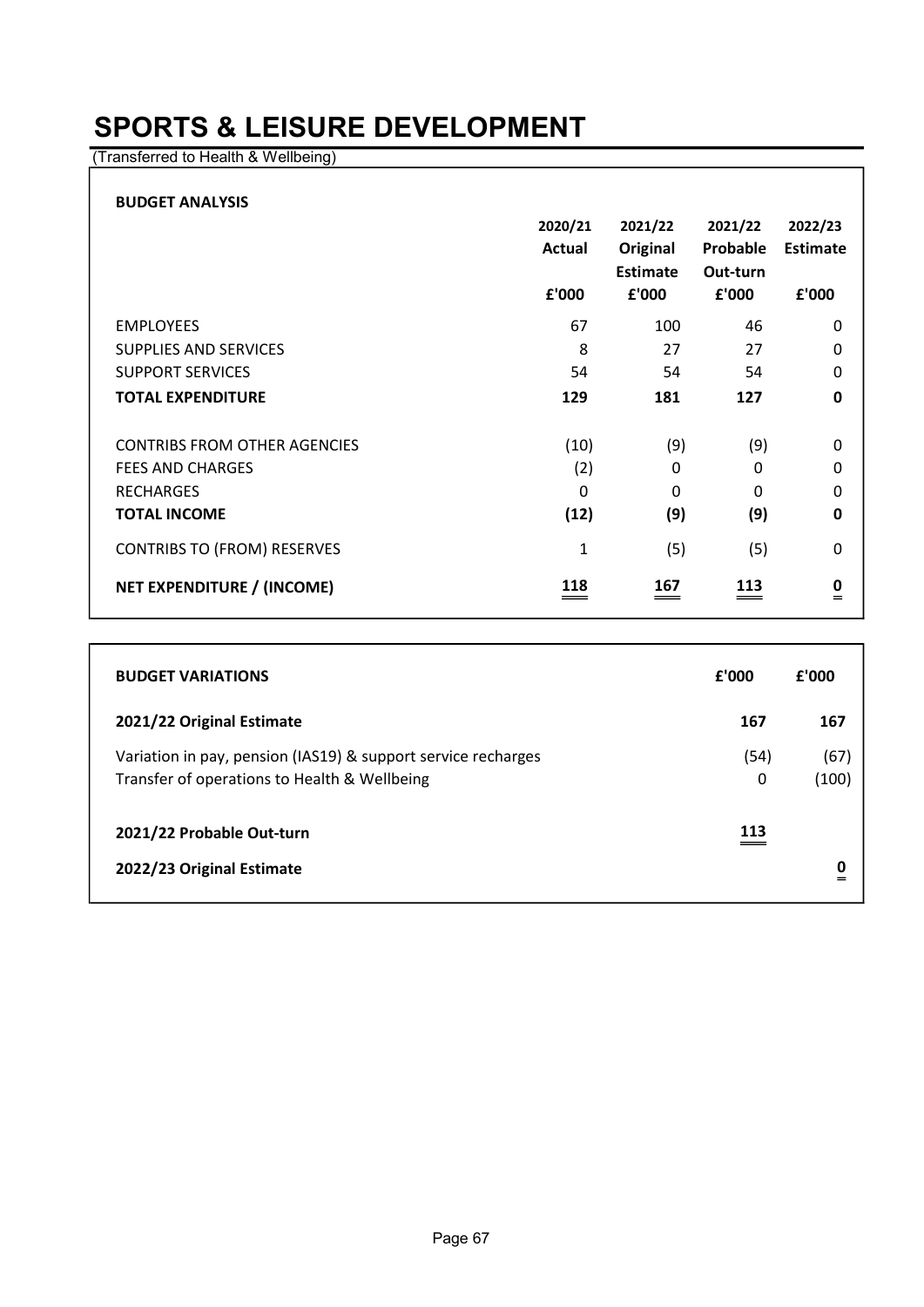### PRECEPTING/LEVYING BODIES

| <b>BUDGET ANALYSIS</b>                                        | 2020/21<br><b>Actual</b><br>£'000 | 2021/22<br>Original<br>Estimate<br>£'000 | 2021/22<br>Probable<br>Out-turn<br>£'000 | 2022/23<br>Estimate<br>£'000 |
|---------------------------------------------------------------|-----------------------------------|------------------------------------------|------------------------------------------|------------------------------|
| NONSUCH PARK JOINT MANAGEMENT COMMITTEE                       | 103                               | 103                                      | 103                                      | 107                          |
| EPSOM & WALTON DOWNS CONSERVATORS<br><b>TOTAL EXPENDITURE</b> | 254<br>357                        | 262<br>365                               | 262<br>365                               | 260<br>367                   |
| <b>CONTRIBS TO (FROM) RESERVES</b>                            | 0                                 | 0                                        | 0                                        | 0                            |
| NET EXPENDITURE / (INCOME)                                    | 357                               | 365                                      | 365                                      | 367<br>__                    |

| <b>BUDGET VARIATIONS</b>                                                  | £'000            | £'000          |
|---------------------------------------------------------------------------|------------------|----------------|
| 2021/22 Original Estimate                                                 | 365              | 365            |
| Increased contributions to precepting bodies<br>2021/22 Probable Out-turn | 0<br>365<br>$ -$ | $\mathfrak{p}$ |
| 2022/23 Original Estimate                                                 |                  | 367            |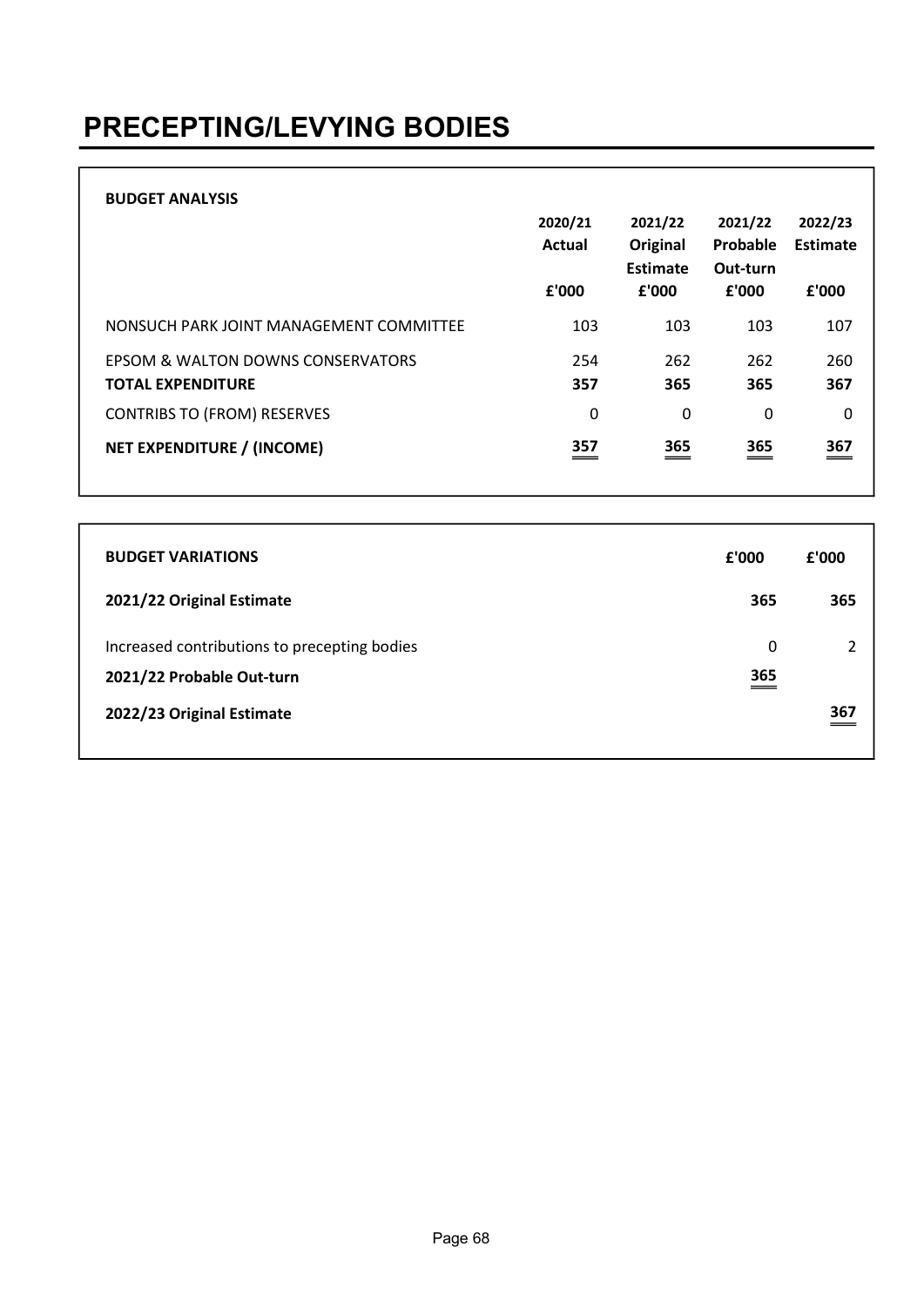#### LICENSING & PLANNING POLICY

| <b>BUDGET SUMMARY</b>                               | 2020/21 | 2021/22           | 2021/22           | 2022/23  |
|-----------------------------------------------------|---------|-------------------|-------------------|----------|
|                                                     | Actual  | Original          | Probable          | Estimate |
|                                                     | £'000   | Estimate<br>£'000 | Out-turn<br>£'000 | £'000    |
| DEVELOPMENT CONTROL                                 | 454     | 359               | 590               | 420      |
| <b>PLANNING POLICY</b>                              | 204     | 283               | 315               | 331      |
| <b>PLANNING POLICY &amp; DEVELOPMENT MANAGEMENT</b> | 658     | 642               | 905               | 751      |
| <b>LICENSING</b>                                    | (59)    | (98)              | (98)              | (115)    |
| <b>LICENSING</b>                                    | (59)    | (98)              | (98)              | (115)    |
| <b>TOTAL NET REQUIREMENT</b>                        | 599     | 544               | 807               | 636      |

#### GROSS TO NET BUDGET 2022/23

|                              | <b>Gross</b><br><b>Expenditure</b><br>£'000 | <b>Gross</b><br><b>Income</b><br>£'000 | <b>Reserves</b><br>to/(from)<br>£'000 | <b>Net</b><br>£'000 |
|------------------------------|---------------------------------------------|----------------------------------------|---------------------------------------|---------------------|
| DEVELOPMENT CONTROL          | 1,045                                       | (625)                                  | 0                                     | 420                 |
| PLANNING POLICY              | 380                                         | 0                                      | (49)                                  | 331                 |
| <b>LICENSING</b>             | 193                                         | (308)                                  | 0                                     | (115)               |
| <b>TOTAL NET REQUIREMENT</b> | 1,618                                       | (933)                                  | (49)                                  | 636                 |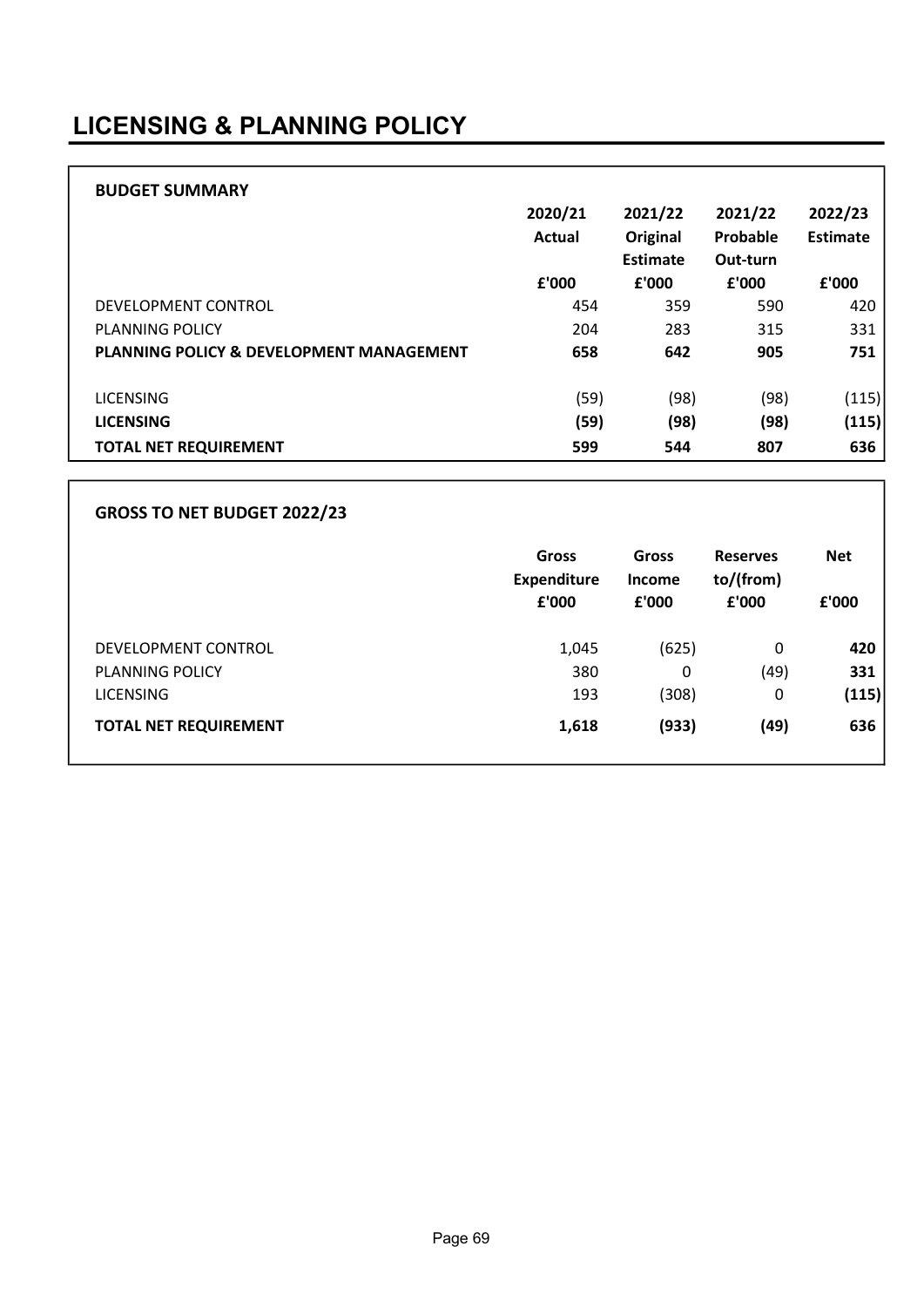# DEVELOPMENT CONTROL

| <b>BUDGET ANALYSIS</b>              |                                 |                                 |                            |                 |
|-------------------------------------|---------------------------------|---------------------------------|----------------------------|-----------------|
|                                     | 2020/21                         | 2021/22                         | 2021/22                    | 2022/23         |
|                                     | Actual                          | Original                        | Probable                   | <b>Estimate</b> |
|                                     |                                 | Estimate                        | Out-turn                   |                 |
|                                     | £'000                           | £'000                           | £'000                      | £'000           |
|                                     |                                 |                                 |                            |                 |
| <b>EMPLOYEES</b>                    | 575                             | 575                             | 700                        | 657             |
| <b>SUPPLIES AND SERVICES</b>        | 33                              | 33                              | 176                        | 16              |
| <b>SUPPORT SERVICES</b>             | 363                             | 365                             | 364                        | 372             |
| <b>TOTAL EXPENDITURE</b>            | 971                             | 973                             | 1,240                      | 1,045           |
|                                     |                                 |                                 |                            |                 |
| <b>CONTRIBS FROM OTHER AGENCIES</b> | (2,574)                         | 0                               | 0                          | 0               |
| <b>SALES</b>                        | (3)                             | (4)                             | (4)                        | (4)             |
| <b>FEES AND CHARGES</b>             | (495)                           | (610)                           | (431)                      | (621)           |
| <b>INCOME</b>                       | (3,072)                         | (614)                           | (435)                      | (625)           |
| <b>CONTRIBS TO (FROM) RESERVES</b>  | 2,555                           | 0                               | (215)                      | 0               |
| NET EXPENDITURE / (INCOME)          | 454<br>$\qquad \qquad \qquad =$ | 359<br>$\overline{\phantom{a}}$ | 590<br>$\hspace{0.05cm} =$ | 420<br>$=$      |

| <b>BUDGET VARIATIONS</b>                          | £'000 | £'000 |
|---------------------------------------------------|-------|-------|
| 2021/22 Original Estimate                         | 359   | 359   |
| Increase in staffing to increase resilience       | 125   | 82    |
| Appeal costs                                      | 96    |       |
| Use of consultancy budget to fund permanent staff | (17)  | (17)  |
| Application backlog work                          | 50    |       |
| POS service review                                | 14    |       |
| Reduced income as a result of covid               | 179   |       |
| Funding of POS review                             | (14)  |       |
| Funding of temporary staff                        | (55)  |       |
| Funding of backlog work                           | (50)  |       |
| Funding of appeal costs                           | (96)  |       |
| Increase in fees and charges income               |       | (11)  |
| <b>Sundry Variances</b>                           | (1)   |       |
| 2021/22 Probable Out-turn                         | 590   |       |
| 2022/23 Original Estimate                         |       |       |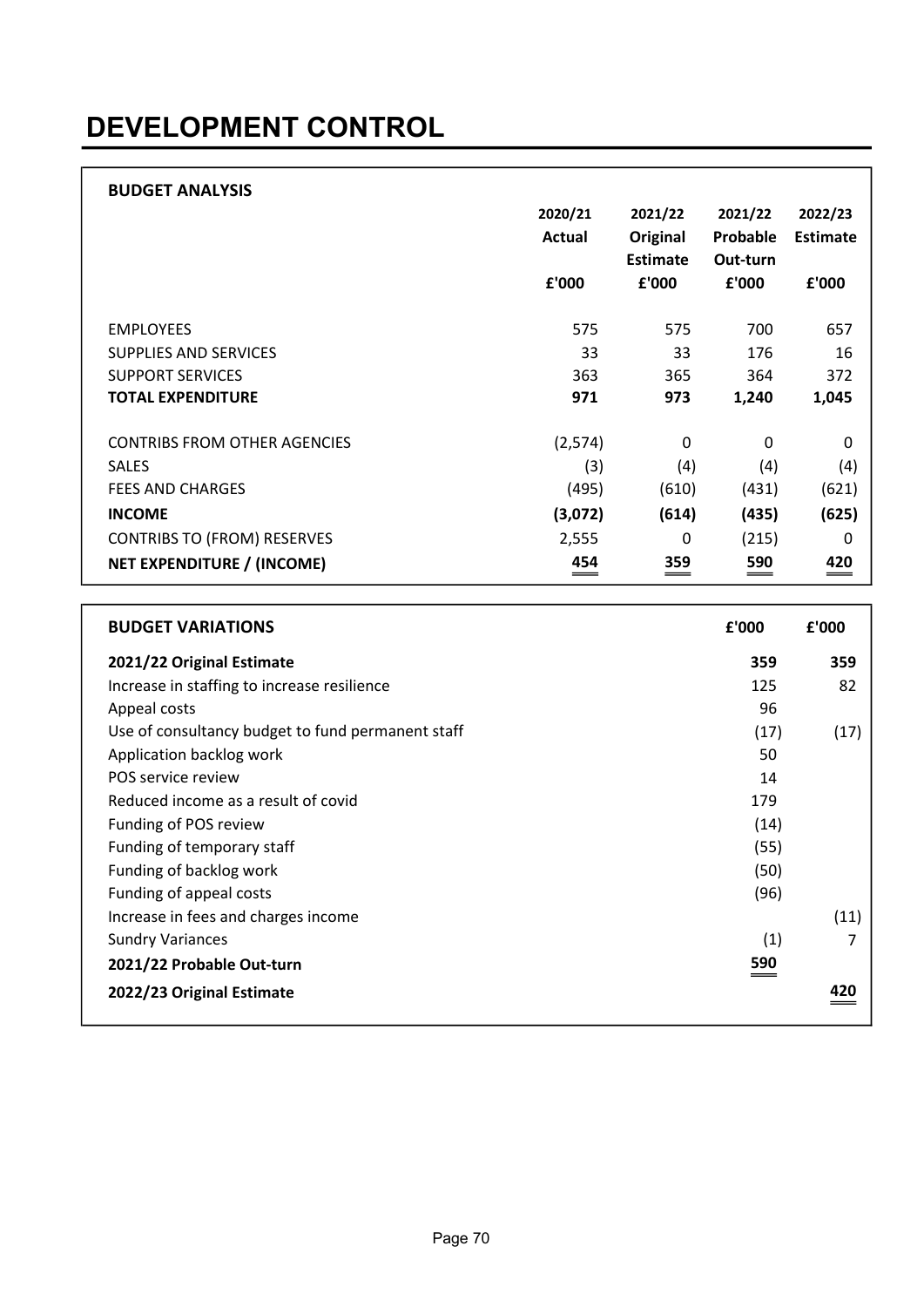#### PLANNING POLICY

#### BUDGET ANALYSIS

|                                    | 2020/21<br><b>Actual</b><br>£'000 | 2021/22<br>Original<br><b>Estimate</b><br>£'000 | 2021/22<br>Probable<br>Out-turn<br>£'000 | 2022/23<br><b>Estimate</b><br>£'000 |
|------------------------------------|-----------------------------------|-------------------------------------------------|------------------------------------------|-------------------------------------|
| <b>EMPLOYEES</b>                   | 218                               | 256                                             | 376                                      | 325                                 |
| SUPPLIES AND SERVICES              | 7                                 | 8                                               | 129                                      | 8                                   |
| <b>SUPPORT SERVICES</b>            | 46                                | 46                                              | 46                                       | 47                                  |
| <b>TOTAL EXPENDITURE</b>           | 271                               | 310                                             | 551                                      | 380                                 |
|                                    |                                   |                                                 |                                          |                                     |
| <b>GOVERNMENT GRANTS</b>           | 0                                 | 0                                               | (10)                                     | 0                                   |
| <b>INCOME</b>                      | 0                                 | $\mathbf 0$                                     | (10)                                     | 0                                   |
| <b>CONTRIBS TO (FROM) RESERVES</b> | (67)                              | (27)                                            | (226)                                    | (49)                                |
| NET EXPENDITURE / (INCOME)         | 204                               | 283                                             | 315                                      | 331                                 |

| <b>BUDGET VARIATIONS</b>                         | £'000 | £'000 |
|--------------------------------------------------|-------|-------|
| 2021/22 Original Estimate                        | 283   | 283   |
| Increase in staffing to resource Local Plan work | 120   | 69    |
| Activities to inform Local Plan                  | 121   | O     |
| Use of reserves to fund Local Plan work          | (199) | O     |
| Receipt of DCLG Grant                            | (10)  | 0     |
| Increase in CIL admin receipts used              | 0     | (22)  |
| Sundry variances                                 | 0     |       |
| 2021/22 Probable Out-turn                        | 315   |       |
| 2022/23 Original Estimate                        |       | 331   |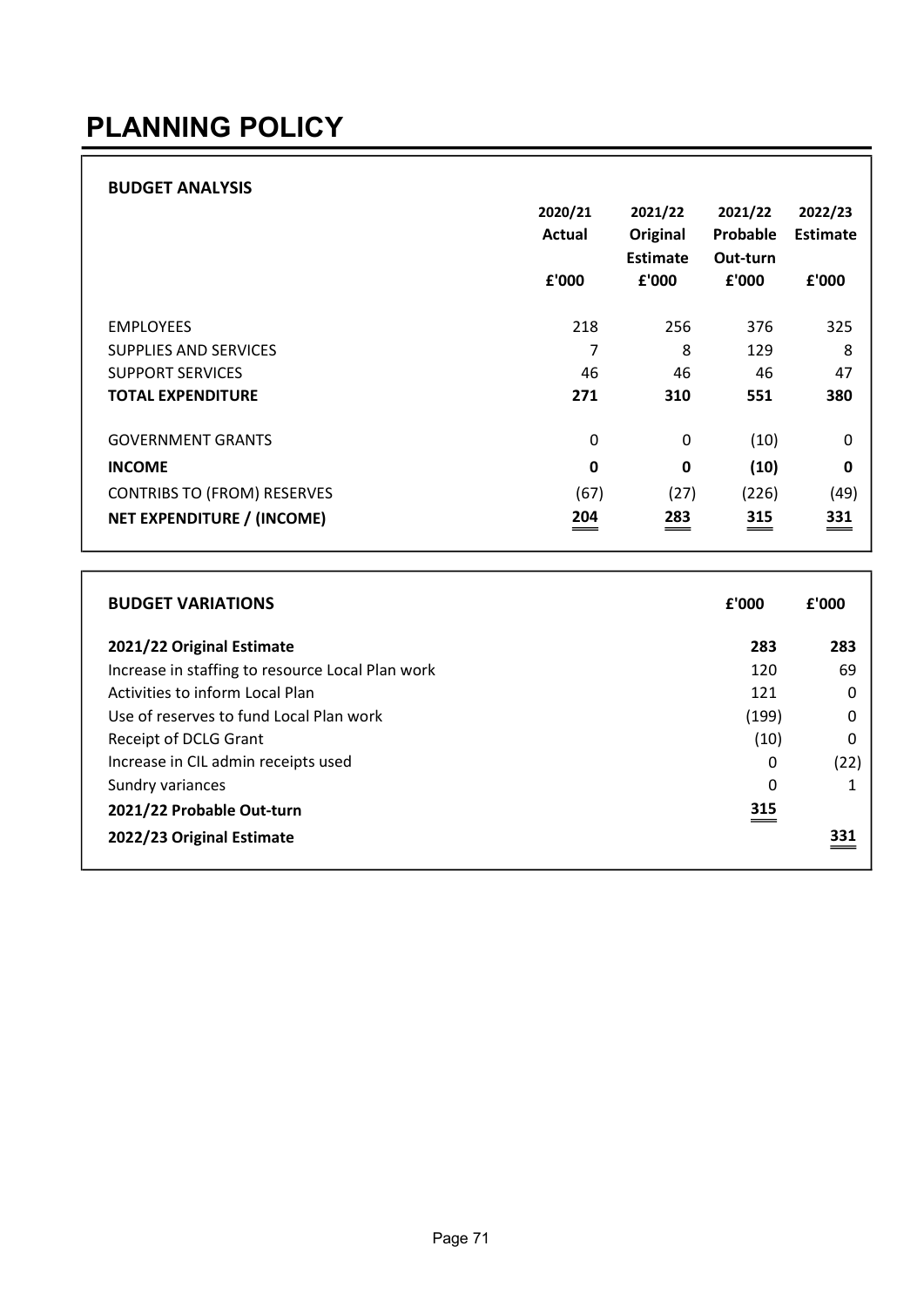#### LICENSING

#### BUDGET ANALYSIS

|                                    | 2020/21<br>Actual<br>£'000 | 2021/22<br>Original<br>Estimate<br>£'000 | 2021/22<br>Probable<br>Out-turn<br>£'000 | 2022/23<br><b>Estimate</b><br>£'000 |
|------------------------------------|----------------------------|------------------------------------------|------------------------------------------|-------------------------------------|
| <b>EMPLOYEES</b>                   | 159                        | 167                                      | 158                                      | 158                                 |
| <b>SUPPLIES AND SERVICES</b>       | 4                          | 9                                        | 7                                        | 4                                   |
| <b>SUPPORT SERVICES</b>            | 30                         | 30                                       | 30                                       | 31                                  |
| <b>TOTAL EXPENDITURE</b>           | 193                        | 206                                      | 195                                      | 193                                 |
| <b>FEES AND CHARGES</b>            | (251)                      | (304)                                    | (293)                                    | (308)                               |
| <b>TOTAL INCOME</b>                | (252)                      | (304)                                    | (293)                                    | (308)                               |
| <b>CONTRIBS TO (FROM) RESERVES</b> | 0                          | 0                                        | 0                                        | 0                                   |
| NET EXPENDITURE / (INCOME)         | (59)                       | (98)                                     | (98)                                     | (115)                               |

| <b>BUDGET VARIATIONS</b>                                      | £'000       | £'000 |
|---------------------------------------------------------------|-------------|-------|
| 2021/22 Original Estimate                                     | (98)        | (98)  |
| Variation in pay, pension (IAS19) & support service recharges | (9)         | (8)   |
| Reduced provision for supplies & services                     | (2)         | (5)   |
| Anticipated fall in income due to Covid                       | 11          |       |
| Increase in fees and charges income                           |             | (4)   |
| 2021/22 Probable Out-turn                                     | <u>(98)</u> |       |
| 2022/23 Original Estimate                                     |             | (115) |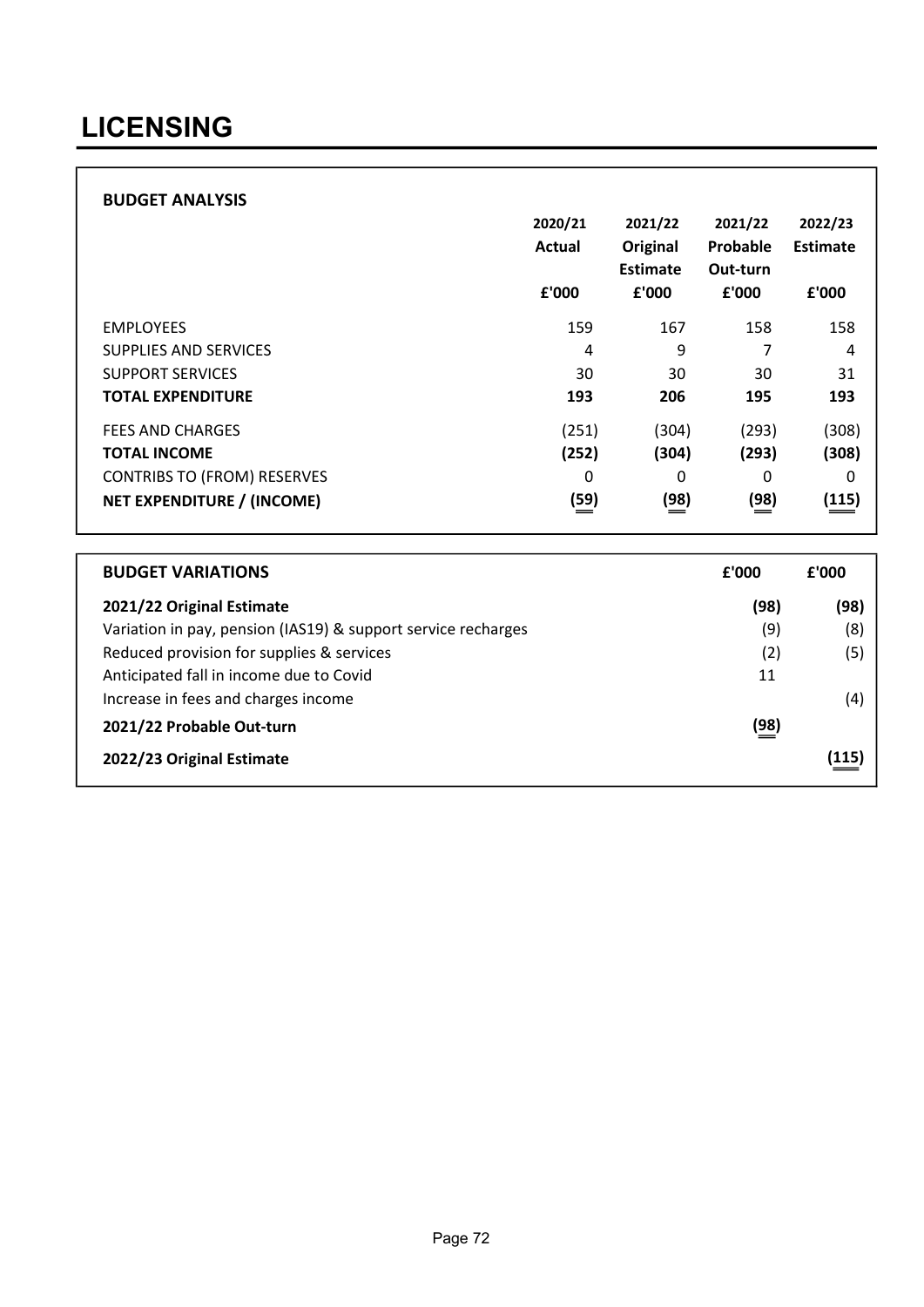## CAPITAL PROGRAMME 2022/23 to 2026/27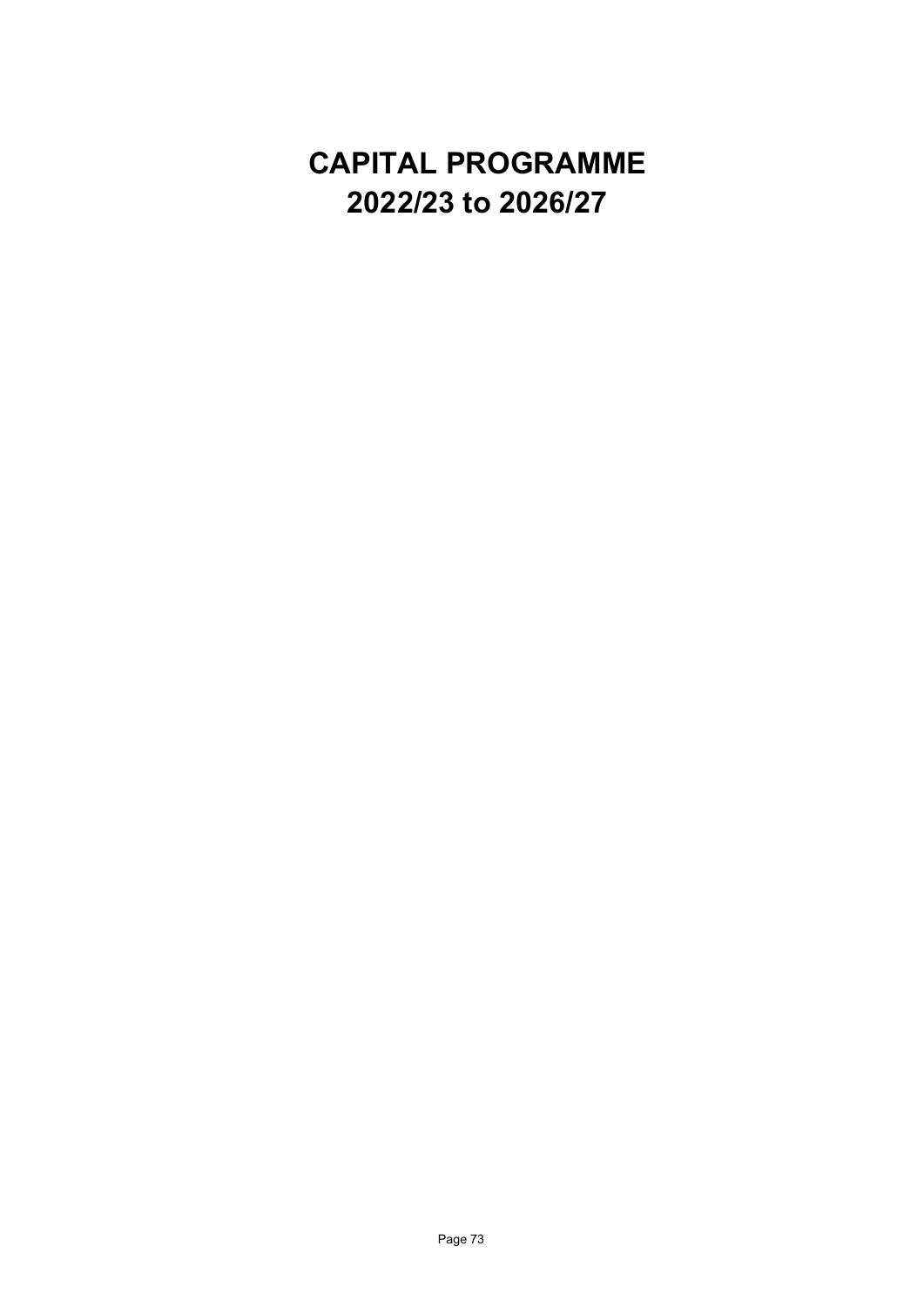## Summary Proposed 5-Year Capital Programme

|                                          | Original | Indicative | Indicative | Indicative<br>Budget 2022/23 Budget 2023/24 Budget 2024/25 Budget 2025/26 | Total 2022/23-<br>2026/27 |
|------------------------------------------|----------|------------|------------|---------------------------------------------------------------------------|---------------------------|
|                                          | £'000    | £'000      | £'000      | £'000                                                                     | £'000                     |
| <b>Strategy and Resources Committee</b>  | 0        | 825        | 60         | 0                                                                         | 885                       |
| Environment & Safe Communities Committee | 37       | 1.225      | 430        | 0                                                                         | 1,772                     |
| Community & Wellbeing Committee          | 675      | 2,426      | 700        | 670                                                                       | 5,211                     |
| <b>Total</b>                             | 712      | 4,476      | 1,190      | 670                                                                       | 7,868                     |

## Financing of Proposed Capital Programme

|                                        |          |            |                                                                           |                   | Total 2022/23-<br>2026/27 |
|----------------------------------------|----------|------------|---------------------------------------------------------------------------|-------------------|---------------------------|
|                                        | Original | Indicative | Indicative<br>Budget 2022/23 Budget 2023/24 Budget 2024/25 Budget 2025/26 | <b>Indicative</b> |                           |
|                                        | £'000    | £'000      | £'000                                                                     | £'000             | £'000                     |
| <b>Capital Receipts</b>                |          | 3,026      | 0                                                                         | 0                 | 3,026                     |
| <b>Planned Revenue Contribution</b>    | 87       | 850        | 590                                                                       | 70                | 1,817                     |
| <b>Disabled Facilities Grants</b>      | 600      | 600        | 600                                                                       | 600               | 3,000                     |
| <b>Revenue Reserves</b>                | 25       | 0          | 0                                                                         | ∩                 | 25                        |
| Community Infrastructure Levy Receipts |          | $\Omega$   | $\Omega$                                                                  | 0                 | $\mathbf{0}$              |
| S <sub>106</sub> Receipts              |          | $\Omega$   | 0                                                                         |                   | $\mathbf{0}$              |
| <b>Total</b>                           | 712      | 4,476      | 1,190                                                                     | 670               | 7,868                     |

Budgets for 2023/24 to 2026/27 are indicative forecasts, based on the Council's Asset Management Plan. These budgets will be subject to future capital bids being produced and approval each year through the Council's capital programme setting process.